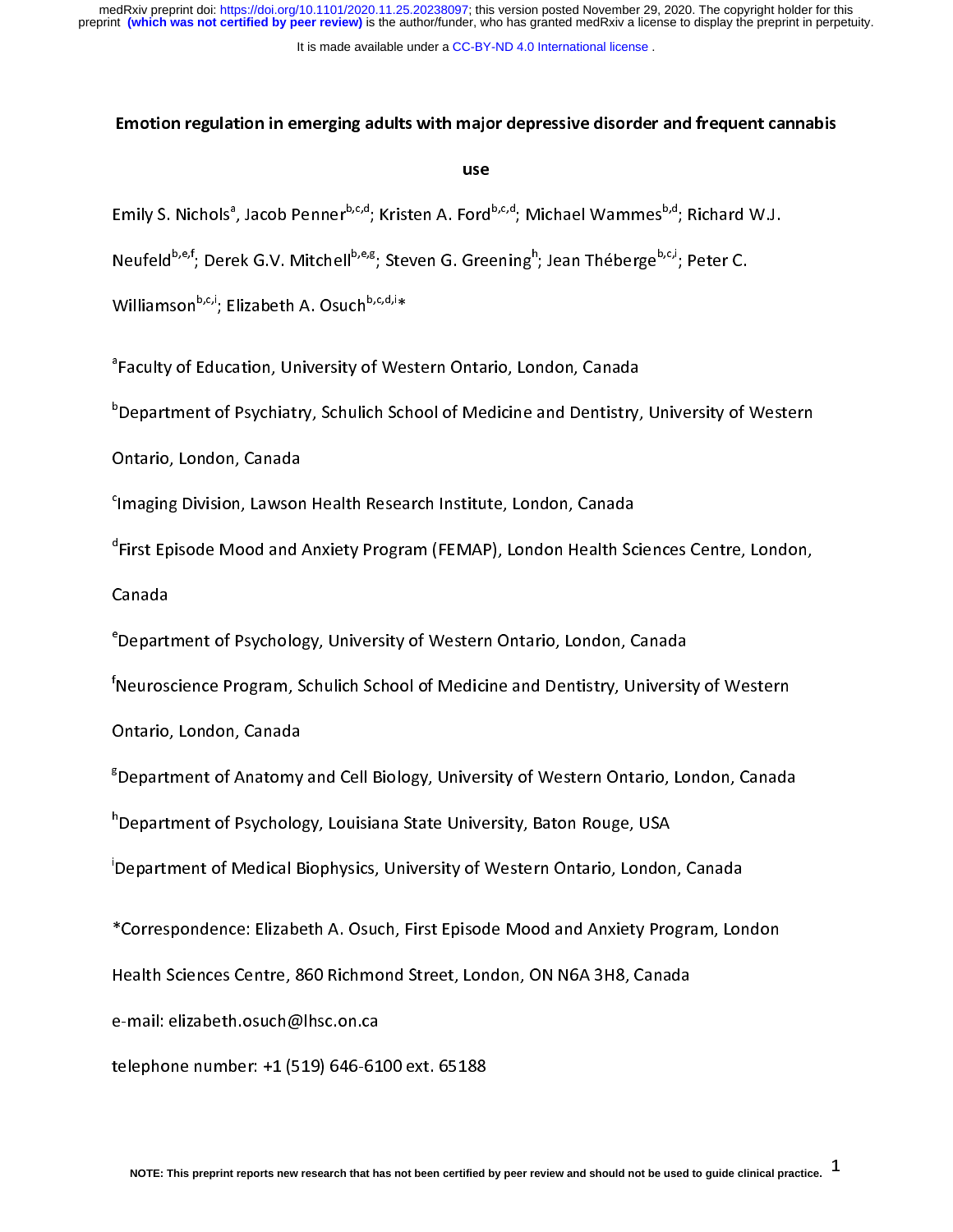It is made available under a [CC-BY-ND 4.0 International license](http://creativecommons.org/licenses/by-nd/4.0/) .

#### Abstract

In people<br>involving<br>disorder<br>this study Involving cannabis. Although emotion regulation can be affected both by major depressive<br>disorder (MDD) and by cannabis use, the relationship among all three factors is unknown. In<br>this study, we used fMRI to evaluate the in a though emmanded both cannabis use, the relationship among all three factors is unknown. I<br>this study, we used fMRI to evaluate the effect that cannabis use and MDD have on brain<br>activation during an emotion regulation this study, we used fMRI to evaluate the effect that cannabis use and MDD have on brain<br>activation during an emotion regulation task. Differences were assessed in 74 emerging adult<br>aged 16-23 with and without MDD who eithe the study, we assessed in 74 energy and activation during an emotion regulation task. Differences were assessed in 74 emerging at<br>aged 16-23 with and without MDD who either used or did not use cannabis. Severity of<br>depress aged 16-23 with and without MDD who either used or did not use cannabis. Severity of<br>depressive symptoms, emotion regulation style, and age of cannabis use onset were also<br>measured. Both MDD and cannabis use interacted wit depressive symptoms, emotion regulation style, and age of cannabis use onset were als<br>measured. Both MDD and cannabis use interacted with the emotion regulation task in t<br>temporal lobe, however the location of the interact measured. Both MDD and cannabis use interacted with the emotion regulation task in the<br>temporal lobe, however the location of the interaction differed for each factor. Specificall<br>MDD showed an interaction with emotion reg temporal lobe, however the location of the interaction differed for each factor. Specifically,<br>MDD showed an interaction with emotion regulation in the middle temporal gyrus, whereas<br>cannabis use showed an interaction in t the MDD showed an interaction with emotion regulation in the middle temporal gyrus, whereas<br>cannabis use showed an interaction in the superior temporal gyrus. Emotion regulation style<br>predicted activity in the right superi Examplis use showed an interaction in the superior temporal gyrus. Emotion regulation style<br>predicted activity in the right superior frontal gyrus, however, this did not interact with MDD<br>cannabis use. Severity of depressi predicted activity in the right superior frontal gyrus, however, this did not interact with MDD<br>cannabis use. Severity of depressive symptoms interacted with the emotion regulation task in<br>the left middle temporal gyrus. T predicted activity, in the right superior frontal gyrus, however, this did not interact with the connabis use.<br>
Severity of depressive symptoms interacted with the emotion regulation task in<br>
the left middle temporal gyrus cannable according of depressive symptoms interacted with the emotion regulation task in<br>the left middle temporal gyrus. The results highlight the influence of cannabis use and MDD or<br>emotion regulation processing, suggest the left middle temporal gyrus. The left middle temporal emotion regulation processing, suggesting that both may have a broader impact on the brain<br>than previously thought.<br>Keywords: emotion regulation: maior depressive di emotion regulation processing, suggesting that both may have a broader impact on the brain<br>than previously thought.<br>Keywords: emotion regulation; major depressive disorder; cannabis; neural activation

than previously than the very<br>Keywords: emotion regul  $\frac{1}{2}$ Keywords: emotion regulation; major depressive disorder; cannabis; neural activation

 $\overline{2}$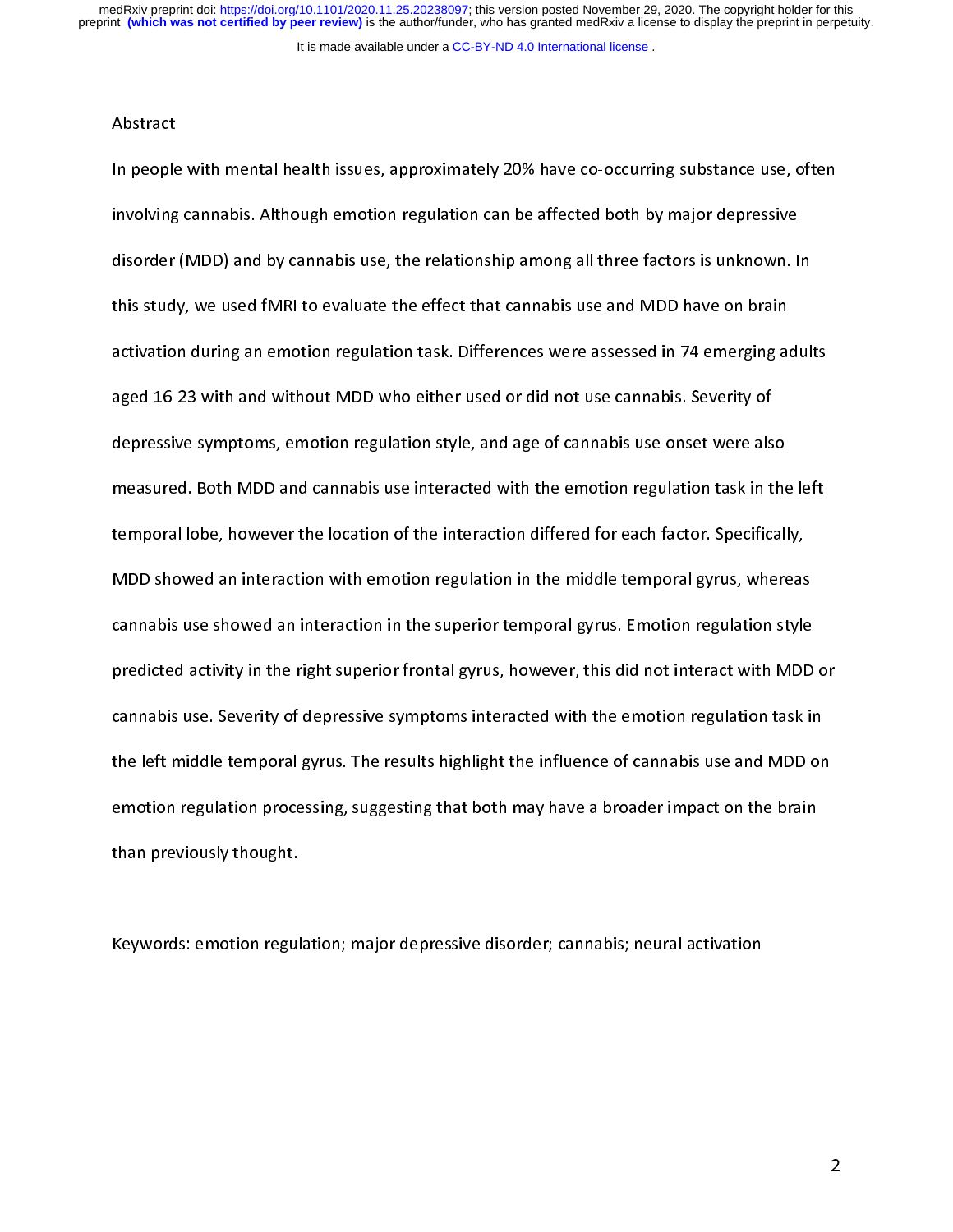It is made available under a [CC-BY-ND 4.0 International license](http://creativecommons.org/licenses/by-nd/4.0/) .

# 1. Introduction

Mated worldwide prevalence in emerging adults of 16-18% (1–3). Cannabis is the most<br>nly used recreational drug after alcohol and the highest prevalence of use is in teens<br>ung adults (4). A recent study of Canadian middle-s commonly used recreational drug after alcohol and the highest prevalence of use is in teens<br>and young adults (4). A recent study of Canadian middle-school age youth showed that<br>cannabis use was strongly associated with int and young adults (4). A recent study of Canadian middle-school age youth showed that<br>cannabis use was strongly associated with internalizing mental health problems (viz.,<br>depression, anxiety) with an odds ratio of approxim and young adults (4). A recent study of Canadian middle-school age youth showed that<br>cannabis use was strongly associated with internalizing mental health problems (viz.,<br>depression, anxiety) with an odds ratio of approxim depression, anxiety) with an odds ratio of approximately 6.5 (5). There is some overla<br>symptomatology between MDD and heavy cannabis use including anhedonia, change<br>weight, sleep disturbance and psychomotor problems (6). A symptomatology between MDD and heavy cannabis use including anhedonia, changes in<br>weight, sleep disturbance and psychomotor problems (6). A recent meta-analysis also fou<br>that adolescent cannabis use predicted depression an symptomatology accurations and psychomotor problems (6). A recent meta-analysis also fourther with the domestion and succelession and suicidal behaviour later in life (7).<br>Ink between mood disorders and cannabis use is com that adolescent cannabis use predicted depression and suicidal behaviour later in life (7). The<br>link between mood disorders and cannabis use is complex, especially with respect to<br>directionality; cannabis use is predictive that between mood disorders and cannabis use is complex, especially with respect to<br>directionality; cannabis use is predictive of the onset of mood disorders in youth (8–11), even<br>while some individuals use cannabis in an directionality; cannabis use is predictive of the onset of mood disorders in youth (8–1<br>while some individuals use cannabis in an attempt to regulate the symptoms of depre<br>13). The likelihood of developing MDD in heavy can while some individuals use cannabis in an attempt to regulate the symptoms of depression (1.<br>13). The likelihood of developing MDD in heavy cannabis users who began at a young age has<br>been estimated to be up to 8.3 times h while some individuals in an attempt to regulate the symptoms of applession (12)<br>13). The likelihood of developing MDD in heavy cannabis users who began at a young age has<br>been estimated to be up to 8.3 times higher than i 13). The likelihood of developing MDD in heavy cannot actor the segments young age has<br>been estimated to be up to 8.3 times higher than in individuals who do not use cannabis (14).<br>Emotion regulation, or the ability to mod Emotion regulation, or the ability to modify one's emotional experience to produce an<br>appropriate response, has been shown to be maladaptive in teenagers and young adults with<br>MDD and who use cannabis (15–18). For example, Emotion regulation, or the ability of the ability of the ability of the ability in teenagers and young adult<br>ADD and who use cannabis (15–18). For example, suppression is a maladaptive regulat<br>in which an individual inhibi MDD and who use cannabis (15–18). For example, suppression is a maladaptive regulation sty<br>in which an individual inhibits expressing emotions, and is correlated with greater depressive<br>symptoms in youth and adults (19). In which an individual inhibits expressing emotions, and is correlated with greater depressive<br>symptoms in youth and adults (19). In contrast, reappraisal is an adaptive regulation style in<br>which an individual changes thei symptoms in youth and adults (19). In contrast, reappraisal is an adaptive regulation style in<br>which an individual changes their interpretation of a situation to alter the emotional impact, symptoms in youth and individual changes their interpretation of a situation to alter the emotional impact, which an individual changes their interpretation of a situation to alter the emotional impact, which an individual changes their interpretation of a situation of a situation of a situation of a situation of a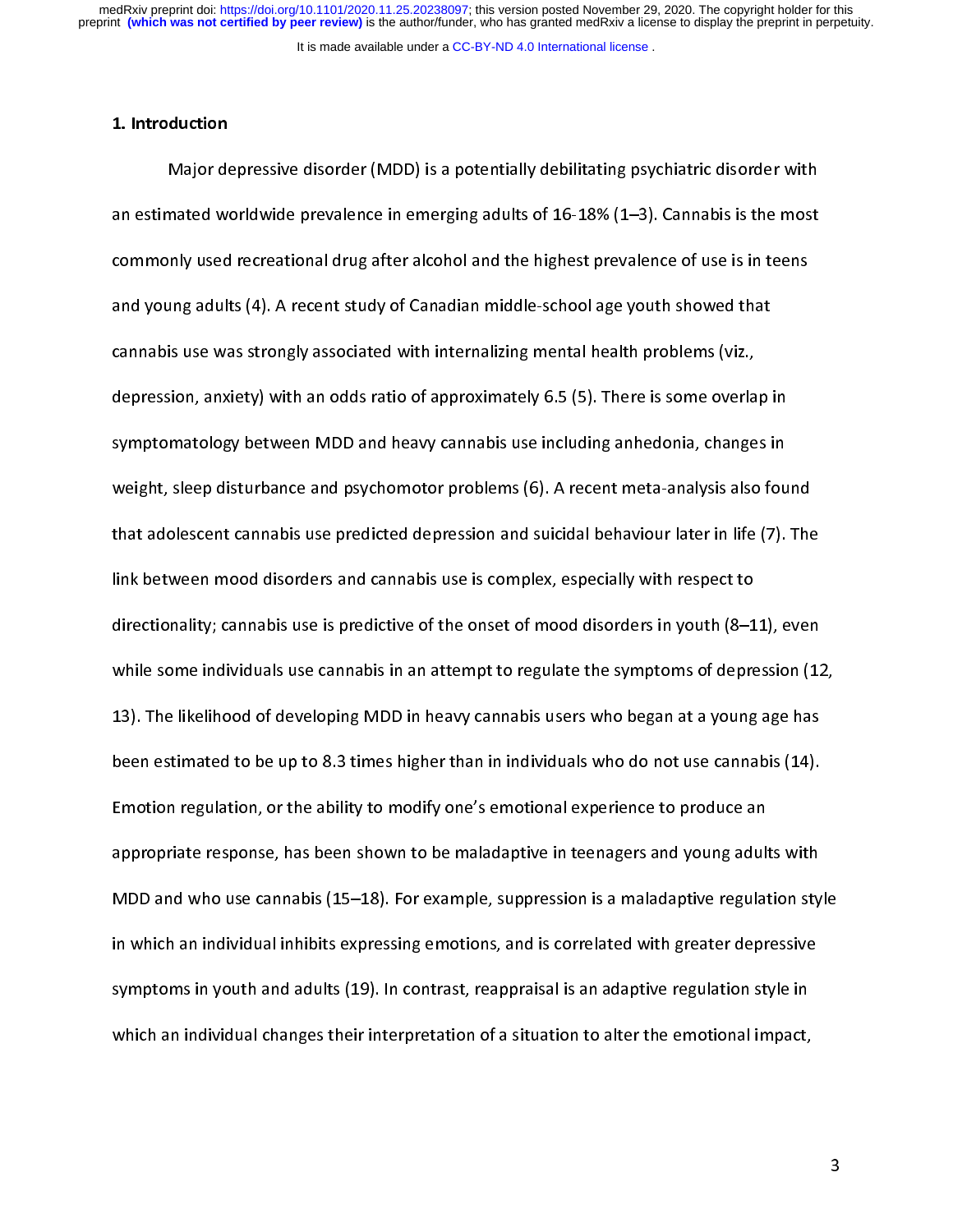It is made available under a [CC-BY-ND 4.0 International license](http://creativecommons.org/licenses/by-nd/4.0/) . preprint **(which was not certified by peer review)** is the author/funder, who has granted medRxiv a license to display the preprint in perpetuity. medRxiv preprint doi: [https://doi.org/10.1101/2020.11.25.20238097;](https://doi.org/10.1101/2020.11.25.20238097) this version posted November 29, 2020. The copyright holder for this

(15).<br>In the context of MDD, studies have shown lower activity in brain areas involved in<br>emotional processing when compared to healthy controls in the dorsolateral prefrontal cort<br>(dlPFC), ventrolateral prefrontal cortex (11)<br>emot<br>gangl In the context of MDD, and processing when compared to healthy controls in the dorsolateral prefrontal context<br>In the more shown are activity in the dorsolateral prefrontal context<br>In the context views of example in the ba emotional processing of the motion of the cortex, as well as the basal<br>ganglia (20–25). These findings fit well with models of emotion regulation and of MDD. Emotio<br>regulation is thought to occur through a network of regio (and 2), constanting prefrontal cortex (40 - 2), anterior ingulate cortes, as the basaloguizal present and defending states and parallel and the regulation is thought to occur through a network of regions, beginning with a ganglia (20–25). These finality of the findings fit with models of the among supplied to an analoged in regulation is thought to occur through a network of regions, beginning with affective arousal in the amygdala and basa the amygdala and basal ganglia, then projecting to frontal regions including the vlPFC and the<br>insula, as well as other regions such as the superior temporal gyrus (STG) and angular gyrus<br>(26). The vlPDC then begins the pr the amygendala and basal ganglia, then projecting to frontal regions meaning the virte and the<br>insula, as well as other regions such as the superior temporal gyrus (STG) and angular gyrus<br>(26). The vlPDC then begins the pr (26). The vlPDC then begins the process of emotional appraisal, indicating the need for<br>regulation to the dlPFC. From there, the dlPFC regulates the emotion and feeds forward to t<br>angular gyrus, STG, and back to the amygda regulation to the dlPFC. From there, the dlPFC regulates the emotion and feeds forward<br>angular gyrus, STG, and back to the amygdala and basal ganglia, all of which create a re<br>emotional state (26–31). Disruption of the com regulation to the dividend matrix of the dimensional ganglia, all of which create a regulated<br>angular gyrus, STG, and back to the amygdala and basal ganglia, all of which create a regulated<br>emotional state (26–31). Disrupt Examples areas in individuals<br>
angular gyrus, STG, and the communication among these areas in individuals<br>
with MDD has been observed both in measures of resting state connectivity (32, 33) and in the<br>
suppression of acti emotional state (26–32). Distruption of actional state connectivity (32, 33) and in t<br>with MDD has been observed both in measures of resting state connectivity (32, 33) and in t<br>suppression of activity within these frontal suppression of activity within these frontal regions in association with over-activation of<br>temporal regions such as the insula and hippocampus (24).<br>The prevalence of depressive symptoms in frequent cannabis users suggest

suppression of activity of activity of temporal regions such as the insula and hippocampus (24).<br>The prevalence of depressive symptoms in frequent cannabis users suggests that<br>regions involved in emotion regulation may ove The prevalence of depressive symptoms in frequent<br>regions involved in emotion regulation may overlap with the<br>study showing emotion regulation deficits in young, regular<br>compared to non-users bolsters this hypothesis (15). Involved in emotion regulation may overlap with those affected by cannabis use. A<br>howing emotion regulation deficits in young, regular recreational cannabis users<br>red to non-users bolsters this hypothesis (15). Indeed, a m study showing emotion regulation deficits in young, regular recreational cannabis users<br>compared to non-users bolsters this hypothesis (15). Indeed, a meta-analysis showed that<br>cannabis use was linked to brain activity abn study showing showing empairs as the term in young, regular recreational cannabis assets.<br>
compared to non-users bolsters this hypothesis (15). Indeed, a meta-analysis showed the<br>
cannabis use was linked to brain activity cannabis use was linked to brain activity abnormalities in the vIPFC, dIPFC, and dmPFC, orb<br>frontal cortex, ventral striatum, and thalamus (34). A recent review of the imaging literatur<br>frontal cortex, ventral striatum, an cannabis use was linked to brain activity, abreviations in the virtual types and virtual systems.<br>
frontal cortex, ventral striatum, and thalamus (34). A recent review of the imaging literature<br>
of the imaging literature from the internal striatum, and that internal striatum, and that imaging literature  $\mathcal{C}$ 

 $\overline{4}$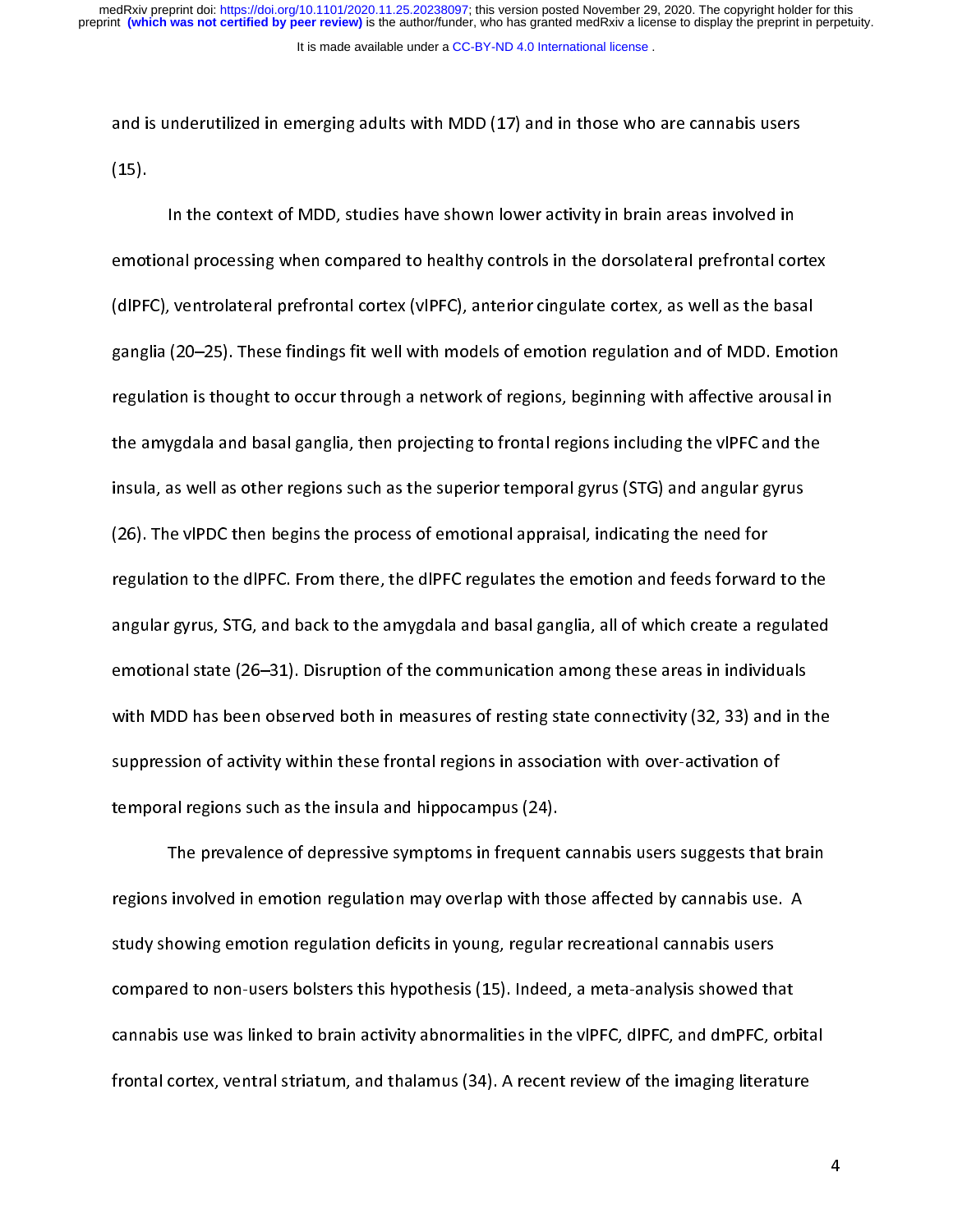indicated that adolescent cannabis users showed differences in frontal-parietal networks that mediate cognitive control (35). Further, emotion regulation deficits in frequent cannabis users<br>were associated with abnormal neural activity in bilateral frontal networks as well as decrease<br>amygdala-dorsolateral prefront were associated with abnormal neural activity in bilateral frontal networks as well as decreased<br>amygdala-dorsolateral prefrontal cortex functional connectivity (15). Suppressed inferior<br>frontal and medial PFC activation h amygdala-dorsolateral prefrontal cortex functional connectivity (15). Suppressed inferior<br>frontal and medial PFC activation has been found in cannabis users during positive and negative<br>emotional evaluation (36), as has su amygdala-dorsolateral prefrontal cortex functional connectivity (15). Suppressed inferior<br>frontal and medial PFC activation has been found in cannabis users during positive and negative<br>emotional evaluation (36), as has su from a medial resolution (36), as has suppressed activity levels in the amygdala (36, 37). The<br>overlap in these brain regions, combined with weakened emotional regulation in people with<br>both MDD and cannabis use, suggests emotional evaluation (36), as has suppressed activity levels in the amygodia (36), 37). The<br>overlap in these brain regions, combined with weakened emotional regulation in people \<br>both MDD and cannabis use, suggests that t both MDD and cannabis use, suggests that there may be an interaction between MDD and<br>cannabis use on human brain function in the context of emotion regulation.<br>The aim of the present study was to examine the combined effec

both MDD and cannabis use on human brain function in the context of emotion regulation.<br>The aim of the present study was to examine the combined effect of MDD and cann<br>use on the brain during emotion regulation in emerging The aim of the present study was to examine the combined effect of<br>use on the brain during emotion regulation in emerging adults, as well as hot<br>characteristics, such as degree of depressive symptoms and age of cannabis<br>em the brain during emotion regulation in emerging adults, as well as how specific<br>eristics, such as degree of depressive symptoms and age of cannabis use onset, affect<br>n processing. To address these questions, we employed an use on the brain adung emotion regulation is emerging adults, as item as in epocation<br>characteristics, such as degree of depressive symptoms and age of cannabis use onset,<br>emotion processing. To address these questions, we emotion processing. To address these questions, we employed an emotion regulation task<br>while participants underwent functional magnetic resonance imaging (fMRI). We recruited<br>individuals either with or without MDD, who eit while participants underwent functional magnetic resonance imaging (fMRI). We recruited<br>individuals either with or without MDD, who either did or did not use cannabis frequently,<br>used a mixed effects approach to identify t individuals either with or without MDD, who either did or did not use cannabis frequently, and individuals either with or without MDD, who either did or did not use cannabis frequently, and used a mixed effects approach to individuals a mixed effects approach to identify the unique contributions of each factor on emotion<br>processing. Because both MDD and cannabis use have been shown to suppress activation<br>within frontal regions during emotion processing. Because both MDD and cannabis use have been shown to suppress activation<br>within frontal regions during emotion regulation, we predicted that combined MDD and<br>cannabis use would interact with emotion regulation provided in frontal regions during emotion regulation, we predicted that combined MDD and<br>cannabis use would interact with emotion regulation within the vIPFC, dIPFC, and dmPFC,<br>above and beyond the contribution of each fa cannabis use would interact with emotion regulation within the vIPFC, dIPFC, and dmPFC<br>above and beyond the contribution of each factor alone. In contrast, we predicted that w<br>would see a dissociation between MDD and canna above and beyond the contribution of each factor alone. In contrast, we predicted that we<br>would see a dissociation between MDD and cannabis use in temporal regions, with MDD<br>showing increased activity levels and cannabis u would see a dissociation between MDD and cannabis use in temporal regions, with MDD<br>showing increased activity levels and cannabis use showing suppression of activity during<br>that we predict we predicted that we predict wit would be an extended activity levels and cannabis use showing suppression of activity during<br>showing increased activity levels and cannabis use showing suppression of activity during showing increased activity levels and cannabis use showing suppression of activity during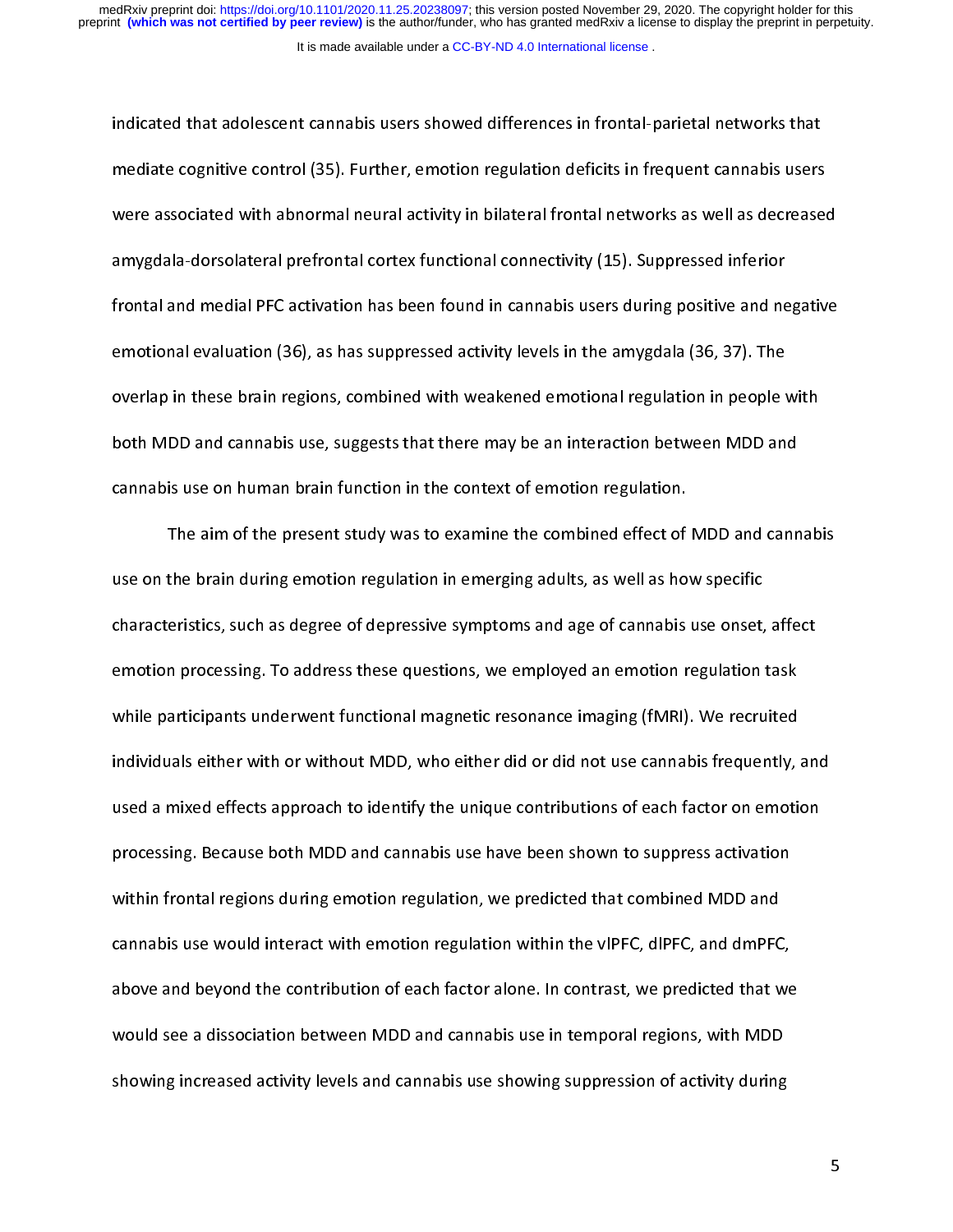emotion processing. Finally, we predicted that severity of depressive symptoms, emotion regulation style, and age of cannabis use onset would each uniquely interact with emotion<br>regulation, further elucidating the relationship between MDD, cannabis use, and the brain<br>2. Methods<br>2.1 Participants and questionna regulation, further elucidating the relationship between MDD, cannabis use, and the brain.<br>2. Methods<br>2.1 Participants and questionnaires<br>Participants were recruited from the local community and through the First Episode

2. Methods

# 2.1 Participants and questionnaires

regulation, further electronic grad technically between MDL, cannabis use, and the brain.<br>2.1 Participants and questionnaires<br>Participants were recruited from the local community and through the First Episode<br>Mood and Anxi Participants were recruited from the local community and through the last Episode<br>Ind Anxiety Program (FEMAP) in London, Ontario, Canada. The research ethics board<br>In University, London, Ontario, Canada provided approval f Western University, London, Ontario, Canada provided approval for the protocol. Written<br>informed consent was obtained from participants after a complete description of the study was<br>provided. Data were collected from 77 pa Informed consent was obtained from participants after a complete description of the student provided. Data were collected from 77 participants, with four participants removed from to analysis; three due to missing data an provided. Data were collected from 77 participants, with four participants removed from the<br>analysis; three due to missing data and one due to an incidental finding, resulting in 73<br>participants aged 16-23 ( $M = 19.85$ ,  $SD$ analysis; three due to missing data and one due to an incidental finding, resulting in 73<br>participants aged 16-23 ( $M = 19.85$ ,  $SD = 1.63$ ; 39 female) for further analysis. Although our<br>analyses here did not examine individ participants aged 16-23 ( $M = 19.85$ ,  $SD = 1.63$ ; 39 female) for further analysis. Although<br>analyses here did not examine individuals by group, they can be summarized as 20 non-<br>depressed, non/low cannabis-using controls, 2 participants aged 16-23 (M examine individuals by group, they can be summarized as 20 non-<br>analyses here did not examine individuals by group, they can be summarized as 20 non-<br>depressed, non/low cannabis-using controls, 2 psychiatric diagnoses, confirmed by the Structured Clinical Interview for Diagnosis, DSM<br>I, SCID-CV) (40). Cannabis use intensity has been stratified in numerous ways in previous<br>research (41, 42); in the current study fre represent and a massed massed massed in the set of the same participants (38, 39). The treating psychiatrists made the<br>psychiatric diagnoses, confirmed by the Structured Clinical Interview for Diagnosis, DSM-IV (Axis<br>J, SC studies used most of the same participants (38, 39). The treating psychiatrists made the<br>psychiatric diagnoses, confirmed by the Structured Clinical Interview for Diagnosis, DSM-IV (Axis<br>I, SCID-CV) (40). Cannabis use int studies used most of the same participants (39, 39). The treating psychiatric made the<br>psychiatric diagnoses, confirmed by the Structured Clinical Interview for Diagnosis, DSM:<br>I, SCID-CV) (40). Cannabis use intensity has psych (40). Cannabis use intensity has been stratified in numerous ways in previous<br>research (41, 42); in the current study frequent use was defined as  $\geq 4$  times per week for at<br>least 3 months preceding the study (38) I, SCID-CV) (14). Cannot are intensity interested and annually are very compreseded.<br>Interesting the current study (38). Cannabis use was assessed by self-report and ve<br>by urine screen to confirm all group assignments. Mi research (41, 42); in the study of the study (38). Cannabis use was assessed by self-report and verifies<br>by urine screen to confirm all group assignments. Minimal lifetime cannabis use was allowed<br>the non-cannabis users be by urine screen to confirm all group assignments. Minimal lifetime cannabis use was allowed in<br>the non-cannabis users because complete elimination would have been prohibitively restrictive<br>the non-cannabis users because co by the screen to confirm all groups of the confirm all groups. We also determine the non-cannabis users because complete elimination would have been prohibitively restrictive<br>  $\epsilon$ the non-cannabis users because complete elimination would have been prohibitively restrictive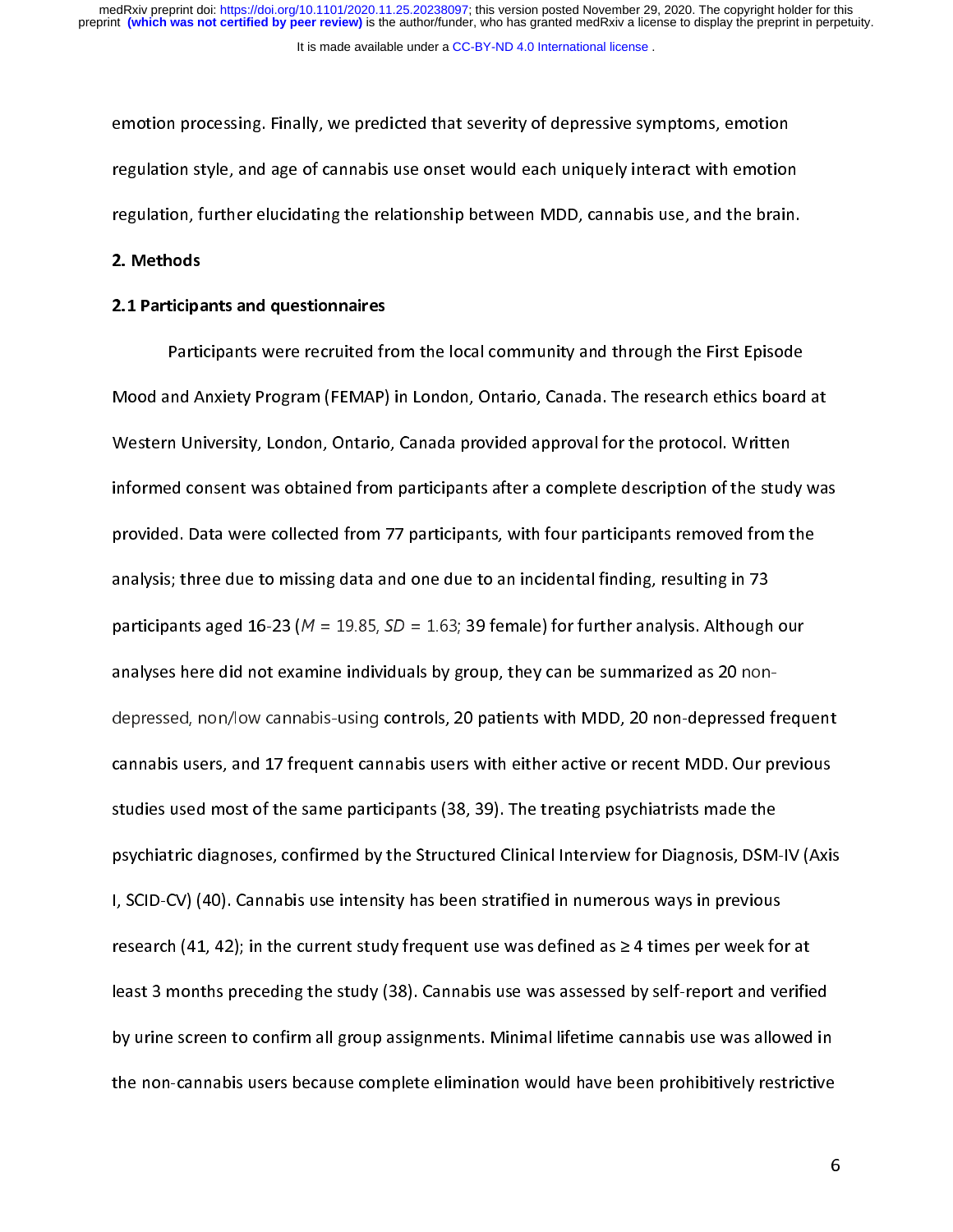in this demographic: non-significant use was defined as  $\leq$  3 times per month for the past year. in though most of the non-users had even less frequent use (38). These limits were chosen to<br>differentiate "experimentation" in controls from consistent cannabis use in the designated<br>frequent cannabis users. In the curren differentiate "experimentation" in controls from consistent cannabis use in the designated<br>frequent cannabis users. In the current sample, only two "non-frequent users" had used<br>cannabis in the past month; the first used i differentiate the state of the current sample, only two "non-frequent users" had used<br>cannabis in the past month; the first used it once, more than two weeks prior to the study.<br>second used it three times across a three-da Frequent cannabis in the past month; the first used it once, more than two weeks prior to the stud<br>second used it three times across a three-day period, more than three weeks prior to the<br>Both participants tested negative cannabis in the past month; the months in the first used it once, more than three weeks prior to the study.<br>Both participants tested negative for cannabis in their urine and indicated that they were not<br>regular users.<br>Clin Both participants tested negative for cannabis in their urine and indicated that they were not<br>regular users.<br>Clinical information was gathered in-person by a member of the research team prior to<br>fMRI data acquisition, as

regular users.<br>
Clinical information was gathered in-person by a member of the research team prior to<br>
fMRI data acquisition, as reported previously (38, 39). Relevant to the present study, the<br>
Emotion Regulation Ouestion regular accreases<br>Clinical<br>fMRI data acq<br>Emotion Regu<br>and Hamilton The acquisition, as reported previously (38, 39). Relevant to the present study, the<br>In Regulation Questionnaire (ERQ) (19) was used to asses emotion regulation strategies<br>Milton Depression Rating Scale (HAM-D) (43) was us Emotion Regulation Questionnaire (ERQ) (19) was used to asses emotion regulation strate<br>and Hamilton Depression Rating Scale (HAM-D) (43) was used to assess severity of depres<br>in all participants. Cannabis and alcohol qua Emotion Regulation Regulation (ERQ) (19) was used to assess severity of depression<br>and Hamilton Depression Rating Scale (HAM-D) (43) was used to assess severity of depression<br>in all participants. Cannabis and alcohol quant in all participants. Cannabis and alcohol quantities and age of onset of use were collected by<br>administration of the Youth Risk Behavior Survey, 2009 version (44), which is self-report.<br>Amongst individuals who used cannabi administration of the Youth Risk Behavior Survey, 2009 version (44), which is self-report.<br>Amongst individuals who used cannabis, there was no correlation between frequency of<br>cannabis and alcohol use, measured by the num Amongst individuals who used cannabis, there was no correlation between frequency of<br>cannabis and alcohol use, measured by the number of days in the past month that they h<br>used each substance (r(31) = -0.02, p = .899). Stu cannabis and alcohol use, measured by the number of days in the past month that they h<br>used each substance  $(r(31) = -0.02, p = .899)$ . Study eligibility included absence of head in<br>serious medical illness (other than psychiatr cannable and alcohol use, measured by  $\mu$  is manifested by the past month that they had<br>used each substance  $(r(31) = -0.02, p = .899)$ . Study eligibility included absence of head injury<br>serious medical illness (other than psy used each substance (r(31) = -0.02, p = .039). Study eligibility included absence of head injury or<br>serious medical illness (other than psychiatric diagnoses). Thirty-seven participants met the<br>diagnostic criteria for a ma diagnostic criteria for a major depressive episode, with 32 experiencing a current episode an<br>five participants having had one in the recent past (viz., within the last 12 months). Fifteen o<br>these participants were current dive participants having had one in the recent past (viz., within the last 12 months). Fifteen of<br>these participants were currently on psychoactive medications, primarily selective serotonin<br>reuptake inhibitors (SSRIs), al these participants were currently on psychoactive medications, primarily selective serotonin<br>reuptake inhibitors (SSRIs), all of whom had current MDD. Medication dose was stable for three<br>transies in the last 12 months of these participants were currently on psychoactive measurities, primarily selective current medications, primari<br>reuptake inhibitors (SSRIs), all of whom had current MDD. Medication dose was stable for thr<br>. reuptake inhibitors (SSRIs), all of whom had current MDD. Medication dose was stable for the  $\frac{1}{\sqrt{2}}$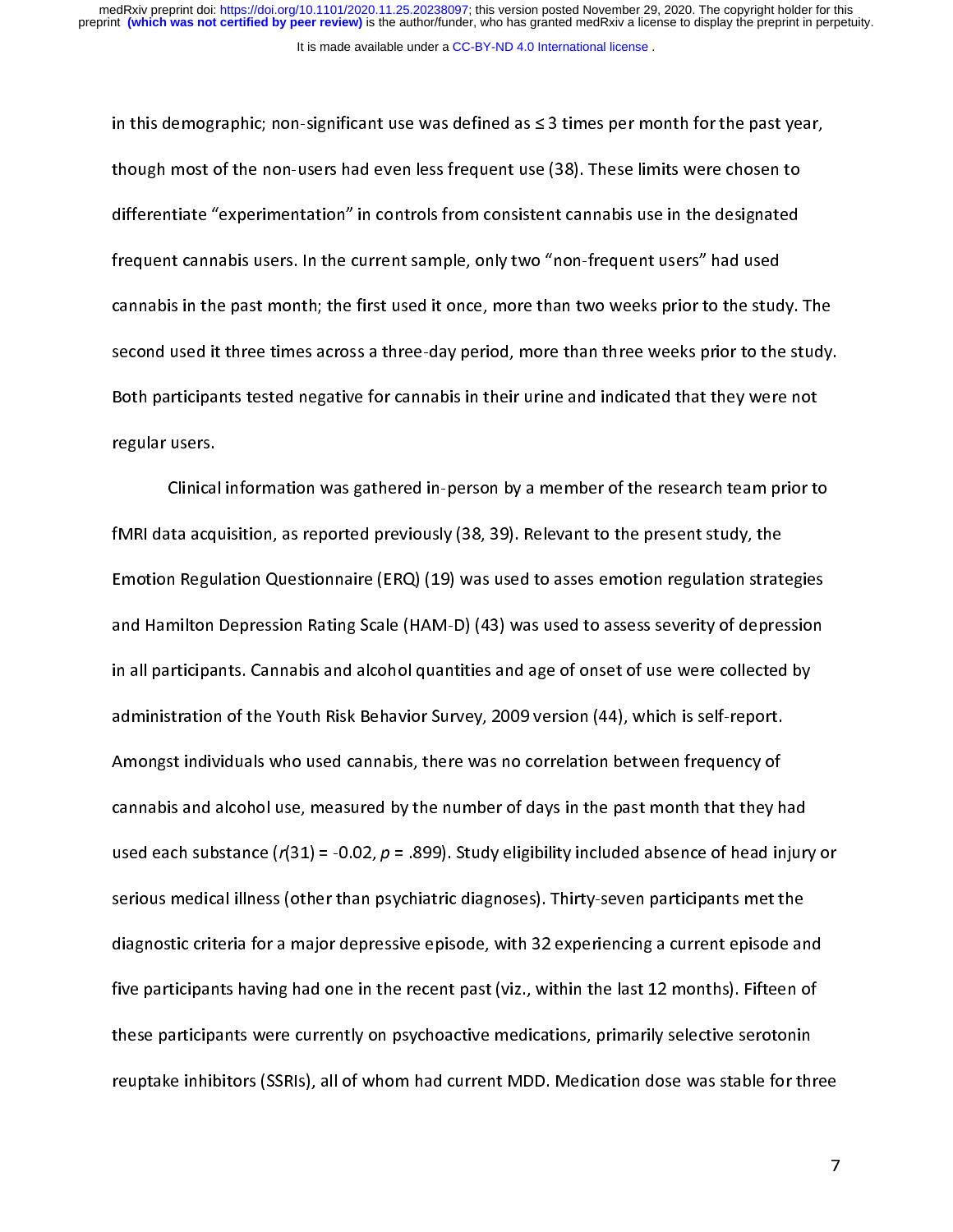It is made available under a [CC-BY-ND 4.0 International license](http://creativecommons.org/licenses/by-nd/4.0/) . preprint **(which was not certified by peer review)** is the author/funder, who has granted medRxiv a license to display the preprint in perpetuity. medRxiv preprint doi: [https://doi.org/10.1101/2020.11.25.20238097;](https://doi.org/10.1101/2020.11.25.20238097) this version posted November 29, 2020. The copyright holder for this

# 2.2 Emotion regulation paradigm

current or past depressive episode.<br>
2.2 Emotion regulation paradigm<br>
The emotion regulation fMRI task, adopted from Greening et al. (25), was designed to<br>
have participants actively alter their feelings elicited by sad (n 2.2 Emotion regulation paradigm<br>The emotion regulation fMR<br>have participants actively alter their<br>emotional scenes. Twenty negative The emotion of the emotional scenes and happy (positive)<br>The emotion regulation of the proof of the scenes were taken from the<br>tional Affective Picture System (45) for this study. The task involved viewing both<br>the and pos have participants actively alter their feelings entities by sad (negative) and imply (positive)<br>emotional scenes. Twenty negative and 20 positive emotional scenes were taken from the<br>International Affective Picture System emontrance change and scenes. The set of positive and standard content in the motion of the set of the megative and positive emotional scenes while being instructed to either simply view the scenes (attend) or actively alt Internative and positive emotional scenes while being instructed to either simply view the s<br>(attend) or actively alter their feelings while viewing the scene (reduce negative feelings<br>negative scenes and enhance positive (attend) or actively alter their feelings while viewing the scene (reduce negative feelings during<br>negative scenes and enhance positive feelings during positive scenes). The four task conditions<br>were therefore attend-negat (attend) or active scenes and enhance positive feelings during positive scenes). The four task conditions<br>were therefore attend-negative, reduce-negative, attend-positive, and enhance-positive.<br>During the reduce-negative t

negative scenes therefore attend-negative, reduce-negative, attend-positive, and enhance-positive.<br>
During the reduce-negative task condition participants were instructed to 'acknowledge<br>
that the scene is negative. Howeve During the reduce-negative task condition participants were instructed to 'acknow<br>that the scene is negative. However, it does not affect you, things do not stay this bad, an<br>scene does not reflect the whole world' and dur Exercise is negative. However, it does not affect you, things do not stay this bad, and the<br>oes not reflect the whole world' and during the enhance-positive task condition<br>ants were instructed to 'acknowledge that the scen that the scene does not reflect the whole world' and during the enhance-positive task condition<br>participants were instructed to 'acknowledge that the scene is positive. Further, that it does<br>affect you, things can and do g scene does not reflect the whole world' and during the enhance-positive task condition<br>participants were instructed to 'acknowledge that the scene is positive. Further, that it does<br>affect you, things can and do get even b participants were trained and practiced the paradigm scanned, that the scene is positive.<br>This paradigm attempts to target and modify the negative thought tendencies about self, the<br>world, and the future that are typical f affect you, this paradigm attempts to target and modify the negative thought tendencies about self, the<br>world, and the future that are typical for depressed patients (46).<br>Participants were trained and practiced the paradi

This paradigm at the future that are typical for depressed patients (46).<br>
Participants were trained and practiced the paradigm before being scanned. During 4<br>
imaging runs each participant completed 20 trials of each task Participants were trained and practiced the paradigm befort imaging runs each participant completed 20 trials of each task consegative and 20 positive emotional scenes were displayed twice, condition and again during the r Participant were trained and practiced the paradigm before dening scanned and and participant completed 20 trials of each task condition (80 trials total). The 2<br>e and 20 positive emotional scenes were displayed twice, onc inagative and 20 positive emotional scenes were displayed twice, once during the attend<br>condition and again during the regulate condition. Participants never saw the same picture<br>8 negative and 20 positive emotional scenes were analyzed three, once during the attends<br>condition and again during the regulate condition. Participants never saw the same picture<br>ordition and again during the regulate condi condition and again during the regulate condition. Participants never saw the same picture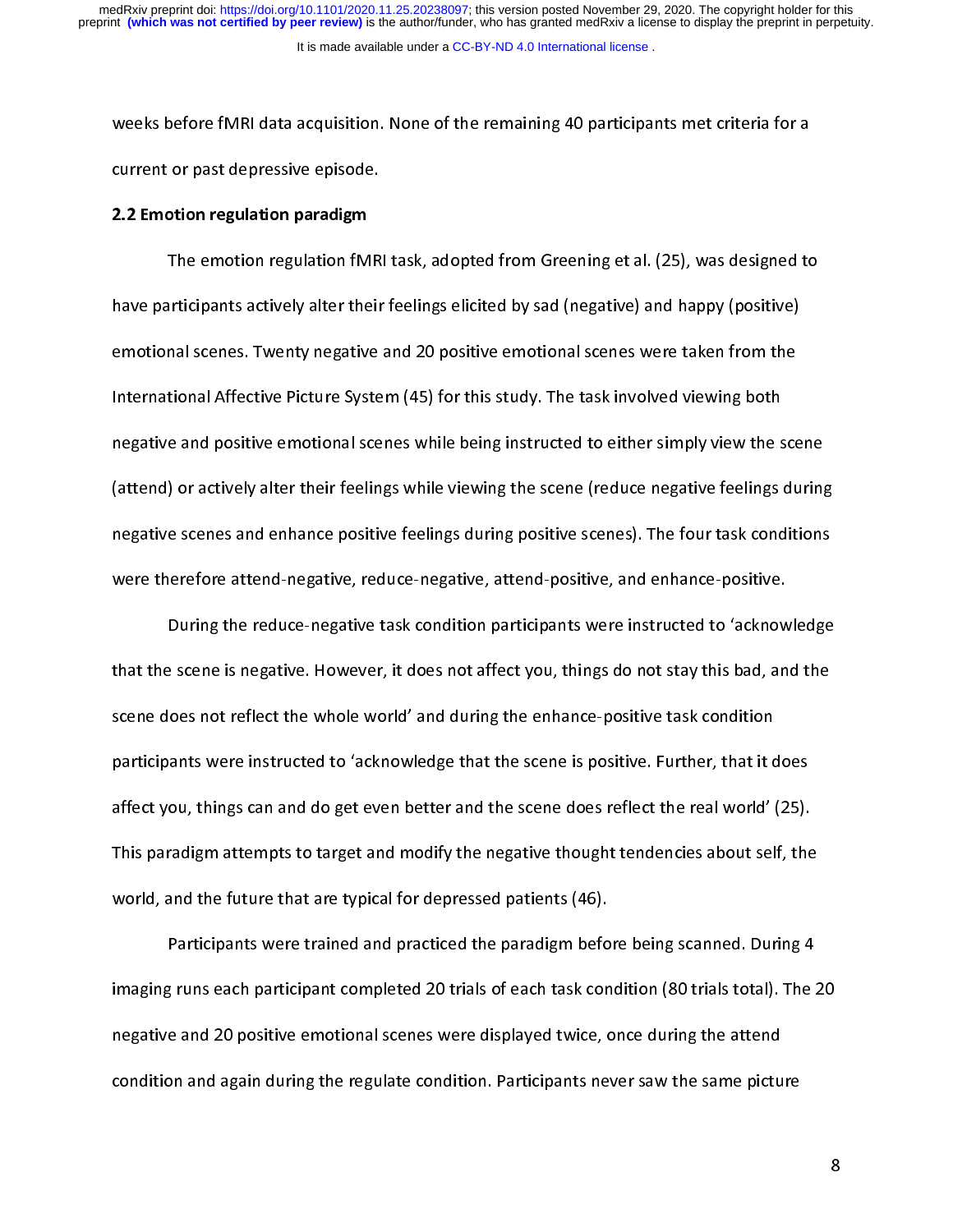It is made available under a [CC-BY-ND 4.0 International license](http://creativecommons.org/licenses/by-nd/4.0/) .

# 2.3 Imaging data acquisition

the same of the same of the same reading and the same and these were counterbalanced across subjects.<br>
2.3 Imaging data acquisition<br>
All magnetic resonance imaging (MRI) scans were acquired using the Lawson Health<br>
Researc 4 2.3 Imaging data acquisition<br>All magnetic resonance imaging (MRI) scans were acquired usin<br>Research Institute's 3T MRI scanner (Siemens Verio, Erlangen, Germar<br>head coil. T1-weighted anatomical images were acquired cover All Institute's 3T MRI scanner (Siemens Verio, Erlangen, Germany) with a 32-channel<br>
All. T1-weighted anatomical images were acquired covering whole brain with 1 mm<br>
ic resolution; anatomical images were used to orient the Research Institute of Channel Collection Care, Scanner, Collection, Theorem is the analysis of the distributed<br>Institute of the Institute of the sister of the functional MRI (fMRI) image<br>Coronal to the AC–PC plane and as a head compic resolution; anatomical images were used to orient the functional MRI (fMRI) images<br>coronal to the AC–PC plane and as a reference for spatial normalization. Blood oxygen leve<br>dependent (BOLD) activation was meas coronal to the AC–PC plane and as a reference for spatial normalization. Blood oxygen level<br>dependent (BOLD) activation was measured using fMRI images acquired with a 2D multi-slice,<br>gradient-echo, echo-planar T2\*-weighte dependent (BOLD) activation was measured using fMRI images acquired with a 2D multi-slic<br>gradient-echo, echo-planar T2\*-weighted scan (TR=2s, TE=20 ms, flip angle = 90°, FOV =<br>256x256x144 mm3, 4 mm isotropic resolution); 4 gradient-echo, echo-planar T2\*-weighted scan (TR=2s, TE=20 ms, flip angle = 90°, FOV =<br>256x256x144 mm3, 4 mm isotropic resolution); 4 runs of 200 functional volumes totaled<br>approximately 26 minutes for the scan.<br>2.4 Data gradient (TRF) and the scan (TRF) and the scan (TRF) and the scan (TRF) approximately 26 minutes for the scan.<br>
2.4 Data preprocessing and analysis<br>
Results included in this manuscript come from preprocessing performed us

## 2.4 Data preprocessing and analysis

25 MM3 MM3 (26 minutes for the scan.<br>2.4 Data preprocessing and analysis<br>Results included in this manuscript come from preprocessing performed using fM.<br>1.3.2 (RRID:SCR\_016216) (47, 48), which is based on Nipype 1.1.9 (RRI approximately 26 minutes for the scan.<br>
2.4 Data preprocessing and analysis<br>
Results included in this manuscript come from preprocessing performed using *fMRIPrep*<br>
1.3.2 (RRID:SCR\_016216) (47, 48), which is based on Nipyp RED:SCR\_016216) (47, 48), which is based on Nipype 1.1.9 (RRID:SCR\_002502) (49, 50).<br>RIPrep pipeline uses a combination of tools from well-known software packages,<br>RIPrep pipeline uses a combination of tools from well-know The *fMRIPrep* pipeline uses a combination of tools from well-known software packages,<br>including <u>FSL, ANTs</u>, FreeSurfer and <u>AFNI</u>. This pipeline was designed to provide the best<br>software implementation for each state of The *JWHIPP* pipeline uses a combination of tools from well-known software packages,<br>including <u>FSL, ANTs</u>, <u>FreeSurfer</u> and <u>AFNI</u>. This pipeline was designed to provide the best<br>software implementation for each state of

# 2.4.1 Anatomical data preprocessing

including Free Surface of Schemes Software implementation for each state of preprocessing (47, 48).<br>
2.4.1 Anatomical data preprocessing<br>
T1-weighted (T1w) images were corrected for intensity non-uniformity (INU) w<br>
N4Bias 2.4.1 Anatomical data preprocessing<br>T1-weighted (T1w) images were corrected for intensity no<br>N4BiasFieldCorrection (51), distributed with ANTs 2.2.0 (52) (RRID:<br>reference was then skull-stripped with a Nipype implementatio FieldCorrection (51), distributed with ANTs 2.2.0 (52) (RRID:SCR\_004757). The T1w-<br>ce was then skull-stripped with a Nipype implementation of the antsBrainExtraction. reference was then skull-stripped with a Nipype implementation of the antisBrainExtraction.<br>BrainExtraction.she and the antisBrainExtraction.she are the antisBrainExtraction.she are the antisBrainExtraction.she are the ant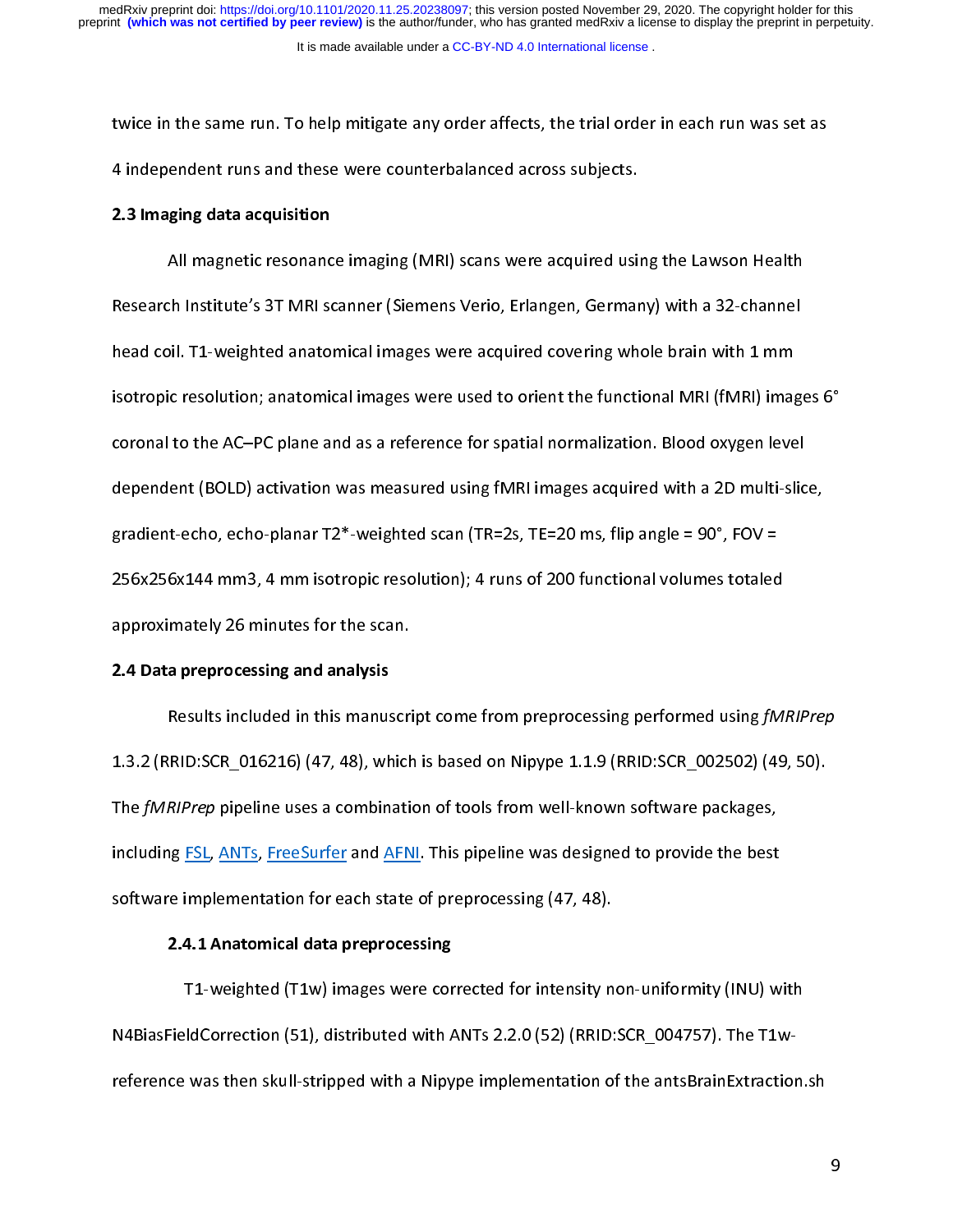computed after registration of 2 T1w images (after INU-correction) using mri\_robust\_tem<br>(FreeSurfer 6.0.1) (53). Brain surfaces were reconstructed using recon-all (FreeSurfer 6.0.1)<br>RRID:SCR\_001847) (54), and the brain mas (FreeSurfer 6.0.1) (53). Brain surfaces were reconstructed using recon-all (FreeSurfer 6.0.1,<br>RRID:SCR\_001847) (54), and the brain mask estimated previously was refined with a custom<br>variation of the method to reconcile A (FreeDuck 2001) (54), and the brain mask estimated previously was refined with a custom<br>RRID:SCR\_001847) (54), and the brain mask estimated previously was refined with a custom<br>Variation of the method to reconcile ANTs-der Variation of the method to reconcile ANTs-derived and FreeSurfer-derived segmentations of<br>cortical gray-matter of Mindboggle (RRID:SCR\_002438) (55). Spatial normalization to the ICB<br>152 Nonlinear Asymmetrical template vers variation of the method to reconcile ANTS-derived and FreeDuck anti-anti-angles and to the ICBM<br>cortical gray-matter of Mindboggle (RRID:SCR\_002438) (55). Spatial normalization to the ICBM<br>152 Nonlinear Asymmetrical templa cortical gray-matter of Mindbox (RRID:SCR\_008796) (46) was performed<br>152 Nonlinear Asymmetrical template version 2009c (RRID:SCR\_008796) (46) was performed<br>through nonlinear registration with antsRegistration (ANTs 2.2.0), 152 Through nonlinear registration with antsRegistration (ANTs 2.2.0), using brain-extracted<br>Versions of both T1w volume and template. Brain tissue segmentation of cerebrospinal fluid<br>(CSF), white-matter (WM) and gray-matt through nonlinear registration with anti-registration (MNTS 2.2.1), using scalar intraction<br>versions of both T1w volume and template. Brain tissue segmentation of cerebrospinal f<br>(CSF), white-matter (WM) and gray-matter (G versions of CSF), white-matter (WM) and gray-matter (GM) was performed on the brain-extracted T1w<br>using fast (FSL 5.0.9, RRID:SCR\_002823) (57).<br>2.4.2 Functional data preprocessing<br>The functional data were also preprocessed

(CSF), which is a set of the SO.1, which is an<br>ing fast (FSL 5.0.9, RRID:SCR\_002823) (57).<br>**2.4.2 Functional data preprocessing**<br>The functional data were also preprocessed according to the *fMRIPrep* pipeline. For<br>each of 2.4.2 Functional data preprocessing<br>The functional data were also prepr<br>each of the BOLD runs per subject, the follow<br>reference volume and its skull-stripped versio 2.4.2 Functional data were also prep<br>The functional data were also prep<br>the BOLD runs per subject, the follov<br>ce volume and its skull-stripped versi<br>20. The BOLD reference was then co-The functional data were also preprocessed according to the *JMRIP* rep pipeline. For<br>the BOLD runs per subject, the following preprocessing was performed. First, a<br>ce volume and its skull-stripped version were generated u each of the BOLD reference was then co-registered to the T1w reference using bbre<br>fMRIPrep. The BOLD reference was then co-registered to the T1w reference using bbre<br>(FreeSurfer) which implements boundary-based registratio fMRIPrep. The BOLD reference was then co-registered to the T1w reference using bbregister<br>(FreeSurfer) which implements boundary-based registration (58). Co-registration was<br>configured with nine degrees of freedom to accou freeSurfer) which implements boundary-based registration (58). Co-registration was<br>Configured with nine degrees of freedom to account for distortions remaining in the BOLD<br>reference. Head-motion parameters with respect to (Free Surfar) configured with nine degrees of freedom to account for distortions remaining in the B<br>
reference. Head-motion parameters with respect to the BOLD reference (transformation<br>
matrices, and six corresponding rot reference. Head-motion parameters with respect to the BOLD reference (transformation<br>matrices, and six corresponding rotation and translation parameters) are estimated before<br>spatiotemporal filtering using mcflirt (FSL 5.0 reference to the anti-net parameters intuiting the BOLD reference (transformation<br>matrices, and six corresponding rotation and translation parameters) are estimated befor<br>spatiotemporal filtering using mcflirt (FSL 5.0.9) spatiotemporal filtering using mcflirt (FSL 5.0.9) (59). BOLD runs were slice-time corrected using<br>3dTshift from AFNI 20160207 (60) (RRID:SCR\_005927). The BOLD time-series, were resampled<br>10 3dTshift from AFNI 20160207 (60) (RRID:SCR\_005927). The BOLD time-series, were resampled<br>10  $\frac{3}{\sqrt{3}}$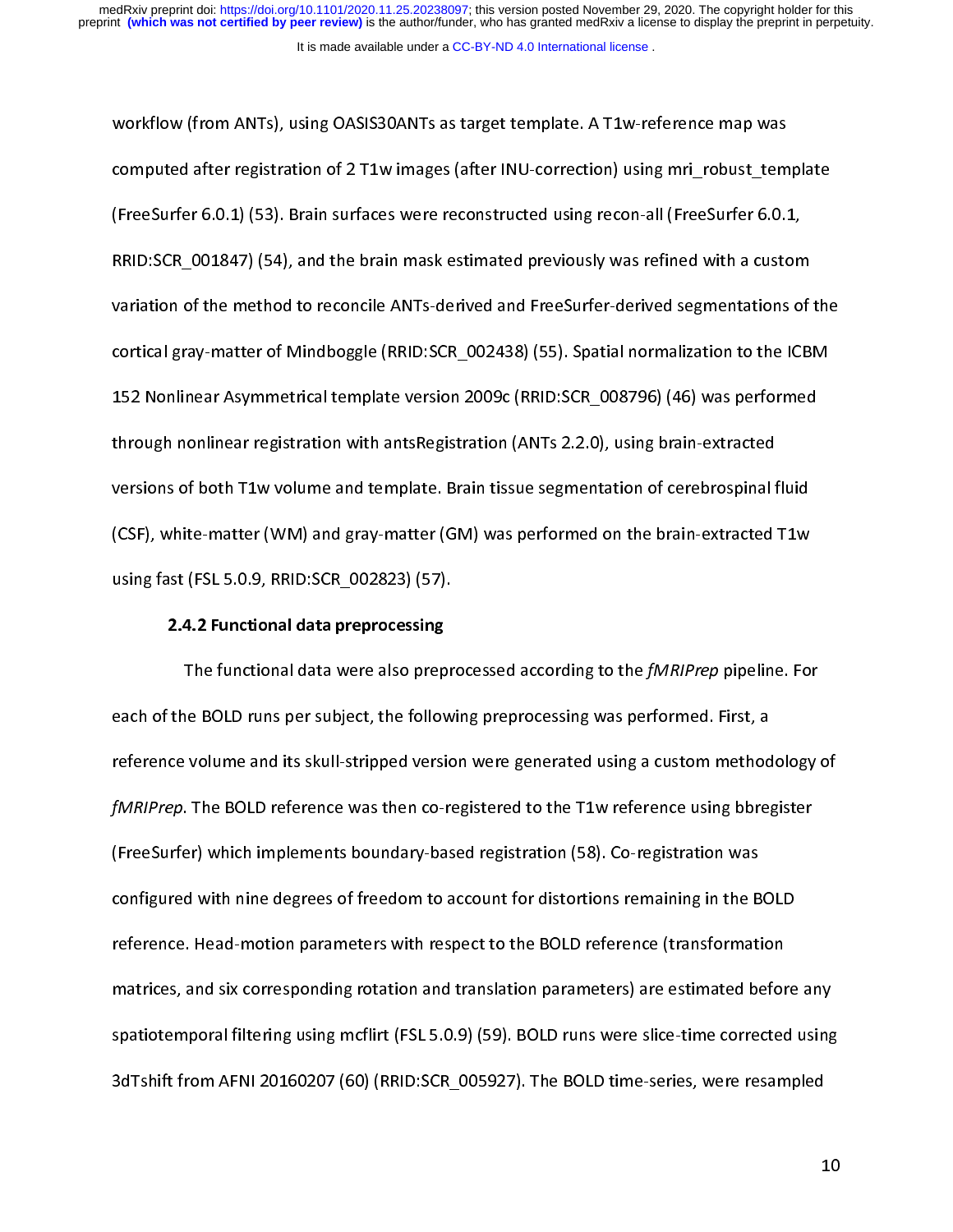to surface on the following correction when applied) were resampled onto their original, native space by applying a singl<br>to supposite transform to correct for head-motion and susceptibility distortions. These resamp<br>BOLD composite transform to correct for head-motion and susceptibility distortions. These resampled<br>
BOLD time-series will be referred to as preprocessed BOLD in original space, or just<br>
preprocessed BOLD. The BOLD time-series composite transform to correct for transformation and susceptions, accretions that complete<br>BOLD time-series will be referred to as preprocessed BOLD in original space, or just<br>preprocessed BOLD. The BOLD time-series were preprocessed BOLD. The BOLD time-series were resampled to MNI152NLin2009cAs<br>space, generating a preprocessed BOLD run in MNI152NLin2009cAsym space. First,<br>volume and its skull-stripped version were generated using a custom preprocessed BOLD run in MNI152NLin2009cAsym space. First, a reference<br>volume and its skull-stripped version were generated using a custom methodology of fMRIPrep.<br>Several confounding time-series were calculated based on t space, generating a preprocessed and in Manuel Sciences varying pace. They are served.<br>Nolume and its skull-stripped version were generated using a custom methodology of fMRIPrep.<br>Several confounding time-series were calcu Several confounding time-series were calculated based on the preprocessed BOLD: framewise<br>displacement (FD), DVARS and three region-wise global signals. FD and DVARS are calculated<br>for each functional run, both using their SEVER CONFOURDED THE TRED MEDISION SERIES WAT PREPRETENT THE PROMOTIONS AND DUST DISPLACEMENT OF ASSEM DISPLACEMENT OF A SERIES AND FOR THE PROPERTIES AND FOR THE PROPERTIES AND FOR THE PROPERTIES AND FOR THE PROPERTIES AN for each functional run, both using their implementations in Nipype (following the definitions<br>by (61)). The three global signals are extracted within the CSF, the WM, and the whole-brain<br>masks. Additionally, a set of phys for each functional run, both in the USF, the WM, and the whole-brain<br>masks. Additionally, a set of physiological regressors were extracted to allow for component-<br>based noise correction (CompCor) (62). Principal component by (62)). We three generalignations intracted minimized with the CSF, the three distributed and<br>masks. Additionally, a set of physiological regressors were extracted to allow for component-<br>based noise correction (CompCor) components are then calculated from the top 5% variable voxels within a mask covering the filtering the preprocessed BOLD time-series (using a discrete cosine filter with 128s cut-off) f<br>the two CompCor variants: temporal (tCompCor) and anatomical (aCompCor). Six tCompCor<br>components are then calculated from the filtering the prepresences are taken actives (using a there is a discrete components and  $\mu_1$ ).<br>The two CompCor variants: temporal (tCompCor) and anatomical (aCompCor). Six tCompCor<br>components are then calculated from th the two Components are then calculated from the top 5% variable voxels within a mask covering the<br>subcortical regions. This subcortical mask is obtained by heavily eroding the brain mask, which<br>ensures it does not include subcortical regions. This subcortical mask is obtained by heavily eroding the brain mask, whice<br>nsures it does not include cortical GM regions. For aCompCor, six components are calculate<br>within the intersection of the afor ensures it does not include cortical GM regions. For aCompCor, six components are calculated<br>within the intersection of the aforementioned mask and the union of CSF and WM masks<br>calculated in T1w space, after their project within the intersection of the aforementioned mask and the union of CSF and WM masks<br>calculated in T1w space, after their projection to the native space of each functional run (using<br>the inverse BOLD-to-T1w transformation) calculated in T1w space, after their projection to the native space of each functional run (if<br>the inverse BOLD-to-T1w transformation). The head-motion estimates calculated in the<br>correction step were also placed within th the inverse BOLD-to-T1w transformation). The head-motion estimates calculated in the<br>correction step were also placed within the corresponding confounds file. All resampling can be<br>1 the inverse BOLD-to-T2. The interchangle, the head-motion estimates calculated in the<br>correction step were also placed within the corresponding confounds file. All resampling<br>the sampling  $c$  also placed within the corresponding conformation file. All results for  $\alpha$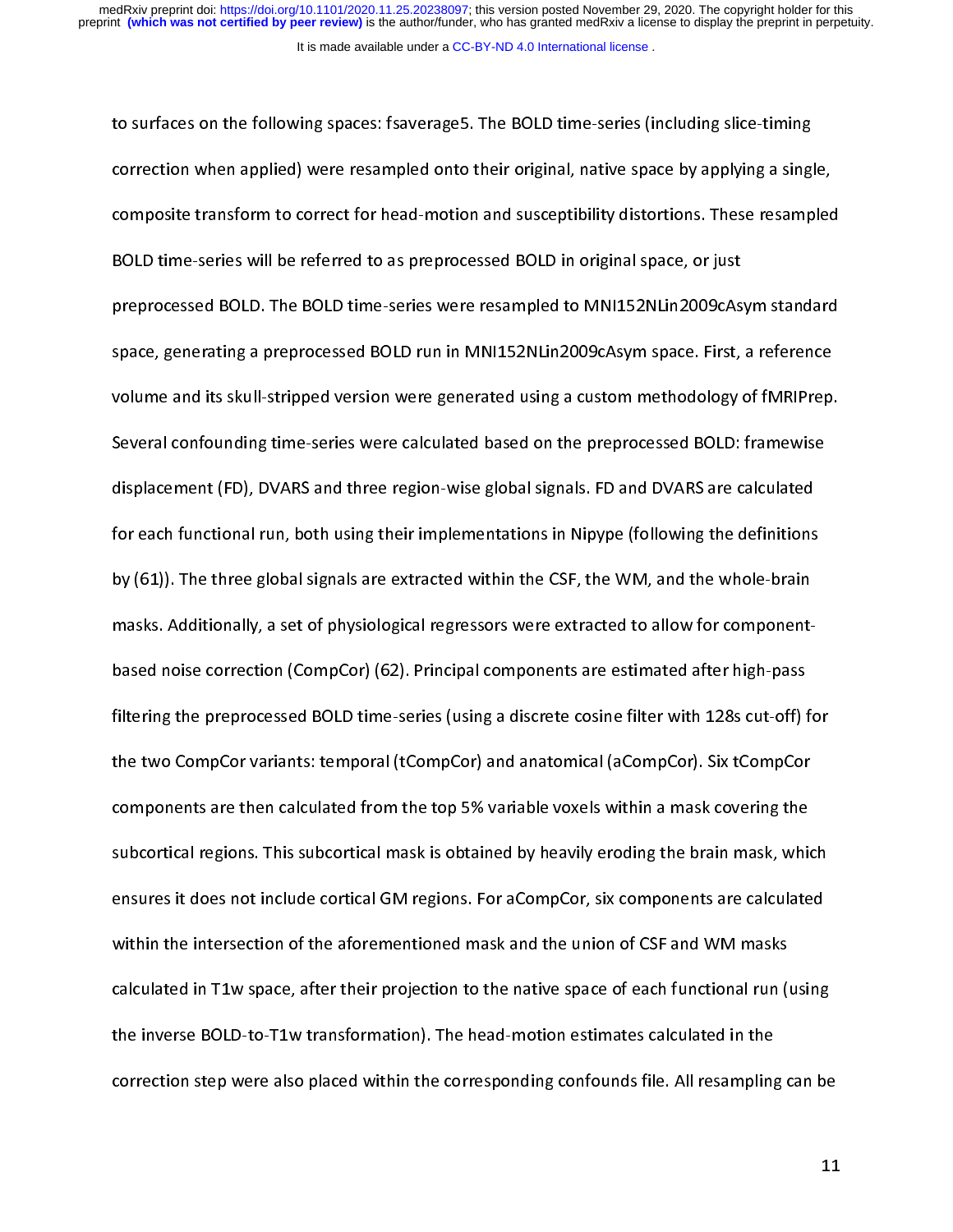performed with a single interpolation step by composing all the pertinent transformations (i.e. performed transform matrices, susceptibility distortion correction when available, and co-<br>registrations to anatomical and template spaces). Gridded (volumetric) resampling was<br>performed using antsApplyTransforms (ANTs), c registrations to anatomical and template spaces). Criticial (criticial and templation to<br>performed using antsApplyTransforms (ANTs), configured with Lanczos interpolation to<br>minimize the smoothing effects of other kernels performed using mri\_vol2surf (FreeSurfer).<br>
performed using mri\_vol2surf (FreeSurfer).<br>
Many internal operations of fMRIPrep use Nilearn 0.5.0 (RRID:SCR\_001362) (64),<br>
within the functional processing workflow. For more de performed using mri vol2surf (FreeSurfer).

minimize the smoothing shooth of other kernels (63). Then gridded (surface) resampling was<br>performed using mri\_vol2surf (FreeSurfer).<br>Many internal operations of fMRIPrep use Nilearn 0.5.0 (RRID:SCR\_001362) (64), mos<br>withi Many internal operations of fMRIPre<br>within the functional processing workflow. I<br>corresponding to workflows in fMRIPrep's d<br>2.4.3 Statistical analysis Many internal processing workflow. For more details of the pipeline, see the section<br>
onding to workflows in fMRIPrep's documentation.<br>
2.4.3 Statistical analysis<br>
Data analysis was conducted in AFNI Version AFNI 20.0.18 '

## 2.4.3 Statistical analysis

corresponding to workflows in fMRIPrep's documentation.<br>2.4.3 Statistical analysis<br>Data analysis was conducted in AFNI Version AFNI\_20.0.18 'Galba' (60, 65, 66). The f<br>level general linear model was conducted via 3dDeconvo 2.4.3 Statistical analysis<br>Data analysis was conducted in AFNI Version AFNI\_2<br>|evel general linear model was conducted via 3*dDeconvolve*<br>|individual narticinant. including a regressor-of-interest for e Data analysis was conducted in AFNI Version AFNI\_20.0.18 'Galba' (60, 65, 66). The first<br>neral linear model was conducted via 3*dDeconvolve* to generate contrast maps for each<br>al participant, including a regressor-of-inter individual participant, including a regressor-of-interest for each of the 4 task conditions (attend-<br>individual participant, including a regressor-of-interest for each of the 4 task conditions (attend-<br>negative, reduce-neg function with a standard boxcar design. This generated beta-weight values at each voxel negative, reader ingulary, and in positive, attaining positive, cannoting parameters (three<br>rotation, three translation) were included as regressors of no-interest, as were the six<br>aCompCor parameters. All regressors were aCompCor parameters. All regressors were produced by convolving a hemodynamic re<br>function with a standard boxcar design. This generated beta-weight values at each vox<br>location for each of the four task conditions to carry acompose, parameters wandy survey manuscantly convolving a hemodynamic response<br>function with a standard boxcar design. This generated beta-weight values at each voxel<br>location for each of the four task conditions to carry function for each of the four task conditions to carry forward to group analysis (2nd-level<br>Following first-level analysis, data were smoothed using a 6 mm gaussian kernel (AFNI<br>3dBlurToFWHM), for a final average smoothing Following first-level analysis, data were smoothed using a 6 mm gaussian kernel (AFNI<br>
3dBlurToFWHM), for a final average smoothing level of 8.18 mm.<br>
For each of the following analyses, a whole-brain mask excluding the c

Following first-level analysis, data were entitled analysis of analysis and distributed using distributed analysis, a whole-brain mask excluding the cerebelluried.<br>For each of the following analyses, a whole-brain mask exc 5dBlurToFWHM), for a final average smoothing level of 8.18 mm.<br>For each of the following analyses, a whole-brain mask excepts.<br>used. All analyses were performed using the AFNI function 3dLME For each of the following analyses, a multi-brain mask excluding the Cerebellum was<br>Il analyses were performed using the AFNI function  $3dLME$  (67), a group analysis used. All analyses were performed using the AFNI function 3dLME (67), a group analysis

12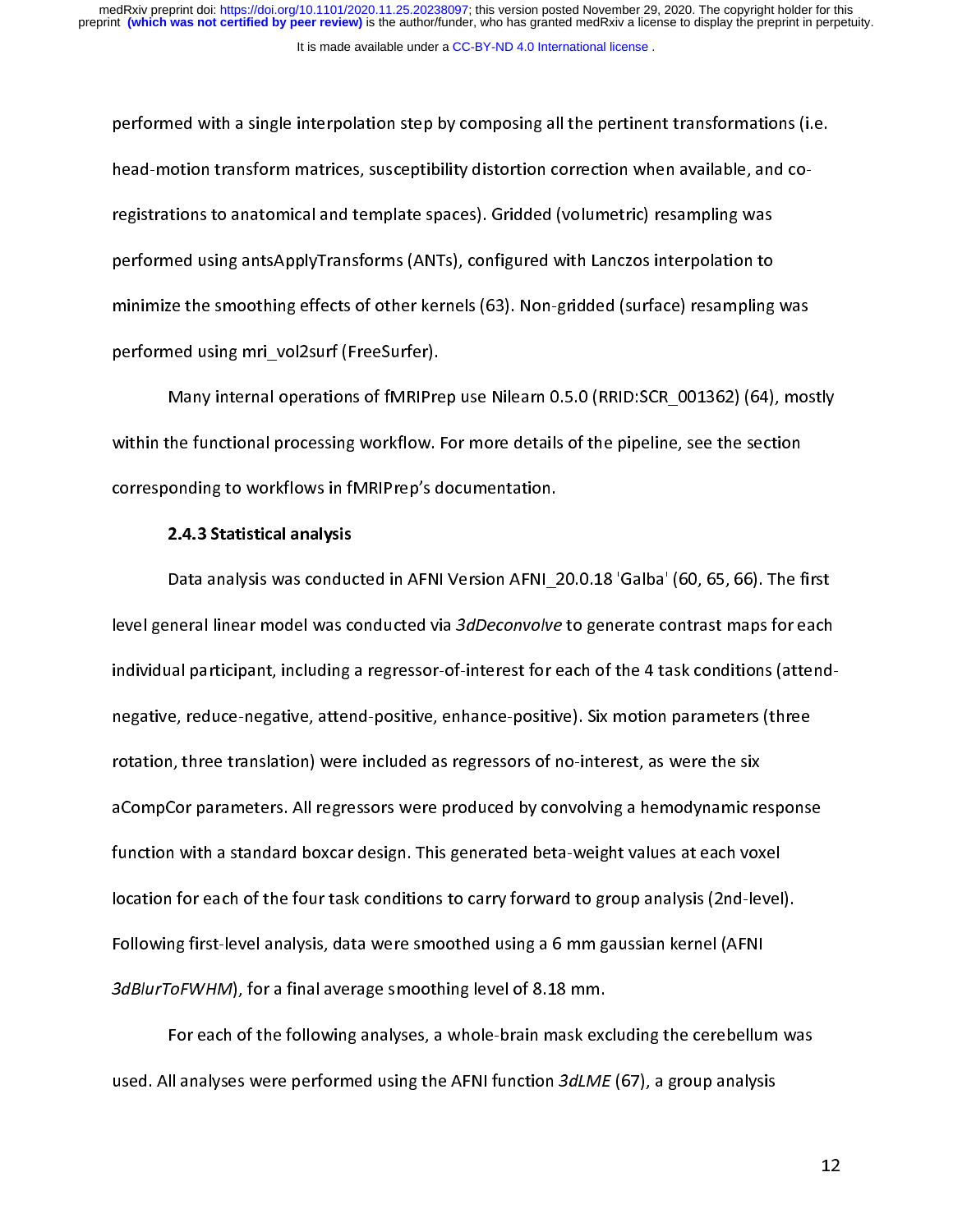program that performs linear mixed effects (LME) analysis on data with multiple measurements per participant. The primary analysis tested the effects of cannabis use and MDD diagnosis on<br>emotion regulation. The model was specified as follows: task condition (attend-negative,<br>reduce-negative, attend-positive, enhan per participant. The model was specified as follows: task condition (attend-negative,<br>reduce-negative, attend-positive, enhance-positive), cannabis use (frequent/low or none), MD<br>diagnosis (yes/no), including two- and thre entenancy galaxies in the model was specified as the model was section (attend-negative)<br>reduce-negative, attend-positive, enhance-positive), cannabis use (frequent/low or none)<br>diagnosis (yes/no), including two- and three reduce-negative, and three-way interaction terms, were included as variables<br>of interest. Medication use (yes/no), age, and number of alcoholic drinks consumed in the last<br>28 days as regressors. Sex was not included as a r of interest. Medication use (yes/no), age, and number of alcoholic drinks consumed in the last<br>28 days as regressors. Sex was not included as a regressor due to high collinearity with cannabi<br>use. Numeric variables (i.e., of interests interest. Medication use (yes), and number of alcoholic annum consumed in the last<br>28 days as regressors. Sex was not included as a regressor due to high collinearity with cannabi<br>use. Numeric variables (i.e., 28 days as a regressor of the same and alcohol use) in this analysis and all subsequent analyses<br>28 were mean-centered. A random effect of participant was included in the model, and a marginal<br>28 sum of squares was used.<br>2 use. Numeric variables (i.e., age and alcohol use, in this analysis and alcohol use, parameters, and a margin<br>sum of squares was used.<br>Three secondary analyses were then conducted. First, we examined the interaction<br>betwee

sum of squares was used.<br>Three secondary analyses were then conducted. First, we examined the interaction<br>between emotion regulation style and task-condition in the full sample. Similar to the main<br>analysis, an LME model w Three secondary an<br>between emotion regulati<br>analysis, an LME model wa<br>alcohol. and medication us The secondary analyses were then conducted they, are shaking interactions<br>in emotion regulation style and task-condition in the full sample. Similar to the main<br>is, an LME model was specified with a condition x ERQ score i analysis, an LME model was specified with a condition x ERQ score interaction term, and age<br>alcohol, and medication use included as regressors. The ERQ score involved subtracting the<br>maladaptive emotional style (suppressio alcohol, and medication use included as regressors. The ERQ score involved subtracting the<br>maladaptive emotional style (suppression subscale score) from the adaptive style (reappraisal<br>sub scale score). Thus, higher ERQ sc alcohol, and medicination use included as regression subscale score) from the adaptive style (reapprais<br>sub scale score). Thus, higher ERQ scores indicated more adaptive emotion regulation than<br>lower scores. Two participan sub scale score). Thus, higher ERQ scores indicated more adaptive emotion regulation than<br>lower scores. Two participants were excluded from this analysis due to missing ERQ score data<br>Next, we examined the relationship bet

sub scale score). Thus, higher ERQ score and Hammark and Lawrence and Bourgalian more indicated more scores. Two participants were excluded from this analysis due to missing ERQ score d<br>Next, we examined the relationship b Next, we examined the relationship between HAM-D score and BOLD-signal activation<br>during the emotion regulation task. Here, only individuals with an active MDD diagnosis were<br>included (n = 28). The LME model was specified The emotion regulation task. Here, only individuals with an active MDD diagnosis were<br>d (n = 28). The LME model was specified with a condition x HAM-D score interaction,<br>e, alcohol, and medication were included as regress and the emotion regulation task. Here, only individuals with an active MDD score interaction,<br>included (n = 28). The LME model was specified with a condition x HAM-D score interaction,<br>and age, alcohol, and medication were and age, alcohol, and medication were included as regressors. and age, alcohol, and medication were included as  $\sigma$ 

13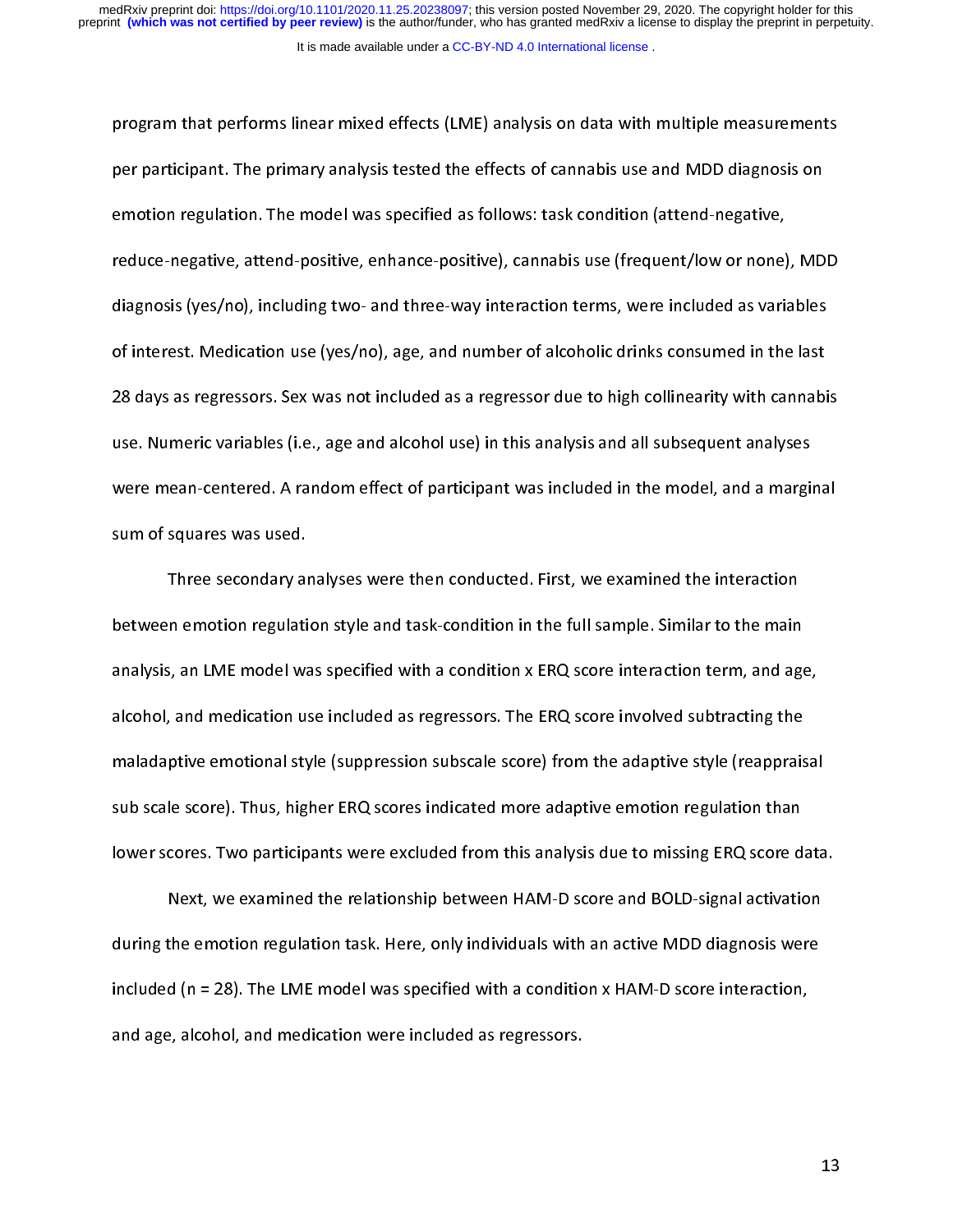#### It is made available under a [CC-BY-ND 4.0 International license](http://creativecommons.org/licenses/by-nd/4.0/) .

Finally, the effects of early-onset cannabis use on task-related BOLD signal activation Finally, the effects of early included individuals who actively used cannabis (n = 34). We<br>bur hypothesis that early-onset cannabis use would have pronounced negative effects<br>g subjects into early-onset (under 15 years of tested our hypothesis that early-onset cannabis use would have pronounced negative effect<br>grouping subjects into early-onset (under 15 years of age, n = 12) versus late onset (over 15<br>years of age, n = 22). LME analysis is ecour the opponent and can, these cannotic are determined pronounced negative entering prouping subjects into early-onset (under 15 years of age, n = 12) versus late onset (over 15 years of age, n = 22). LME analysis is we grouping subjects into early-onset (under 15 years of age, n = 12) versus late onset (over 15<br>years of age, n = 22). LME analysis is well-suited for such unbalanced groups (68–70). We then<br>identified where early-onset cann years or age, n = 22). Line analysis is users had greater or lower activation than late-onset<br>identified where early-onset cannabis users had greater or lower activation than late-onset<br>users. The LME model was specified w in entities where early-onset cannot measure that greater or lower activation minimize chiefs<br>users. The LME model was specified with a condition x age of onset interaction, and age,<br>alcohol, and medication were included a

alcohol, and medication were included as regressors.<br>For second-level analyses, the minimum cluster-size threshold was determined in<br>steps. First, we estimated the smoothness of the residuals for each subject output by<br>3dD For second-level analyses, the minimum cluste<br>steps. First, we estimated the smoothness of the resic<br>3dDeconvolve using the autocorrelation function (ACF<br>smoothness level was calculated. Next. minimum clus For secondary in the smoothness of the residuals for each subject output by<br>
involve using the autocorrelation function (ACF) option (AFNI 3dFWHMx), and the mea<br>
iness level was calculated. Next, minimum cluster size was step. First, and the steps. First, we estimate the step of the step of the smoothness level was calculated. Next, minimum cluster size was determined using a iteration Monte Carlo simulation (AFNI 3*dClustSim*) at a voxel 3dDeconvolve using the autocorrelation function (ACF) option (AFNI 3d7WHMx), and the mean<br>smoothness level was calculated. Next, minimum cluster size was determined using a 10,000<br>iteration Monte Carlo simulation (AFNI 3d iteration Monte Carlo simulation (AFNI 3*dClustSim*) at a voxelwise alpha level of  $p = 0.05$ .<br>Correction for multiple comparisons at  $p = 0.05$  was achieved by setting a minimum cluster si:<br>of 64 voxels. Post-hoc contrasts iteration Monte Carlo simulation (AFMI 3dClustSim) at a voxelwise alpha level of  $p = 0.05$ .<br>Correction for multiple comparisons at  $p = 0.05$  was achieved by setting a minimum cluste<br>of 64 voxels. Post-hoc contrasts were F Correction for multiple comparisons at  $p$  = 0.05 was achieved by setting a minimum cluster size<br>of 64 voxels. Post-hoc contrasts were FDR corrected.<br>3.1 Linear Mixed Effects – Cannabis Use, MDD, and Emotion Regulation<br>We

## 3. Results

#### 3.1 Linear Mixed Effects – Cannabis Use, MDD, and Emotion Regulation

**3. Results<br>3.1 Linear Mixed Effects – Cannabis Use, MDD, and E<br>We first identified regions that showed activit<br>task condition. As reported in Table 1 and Figure 1A. 1** Multion. As reported in Table 1 and Figure 1A, there was a main effect of MDD in the lef<br>arginal gyrus, with individuals with MDD showing significantly greater activation than<br>vithout MDD (t(51.92) = -3.07, p = .003). As supramarginal gyrus, with individuals with MDD showing significantly greater activation than<br>those without MDD ( $t(51.92) = -3.07$ ,  $p = .003$ ). As shown in Figure 2, there was also a main<br>effect of condition in the left infe suppramarginal gyrus, withose without MDD ( $t(51.92) = -3.07$ ,  $p = .003$ ). As shown in Figure 2, there was also a main effect of condition in the left inferior parietal lobe, left middle frontal gyrus, right insula greater o those without MDD (t(51.92) = -3.07, p = .003). As shown in Figure 2, there was also a main<br>effect of condition in the left inferior parietal lobe, left middle frontal gyrus, right insula effect of condition in the left inferior particle in the left inferior particle insulation in the left middle f<br>insulation in the left middle from the left middle from the left middle from the left middle from the left mid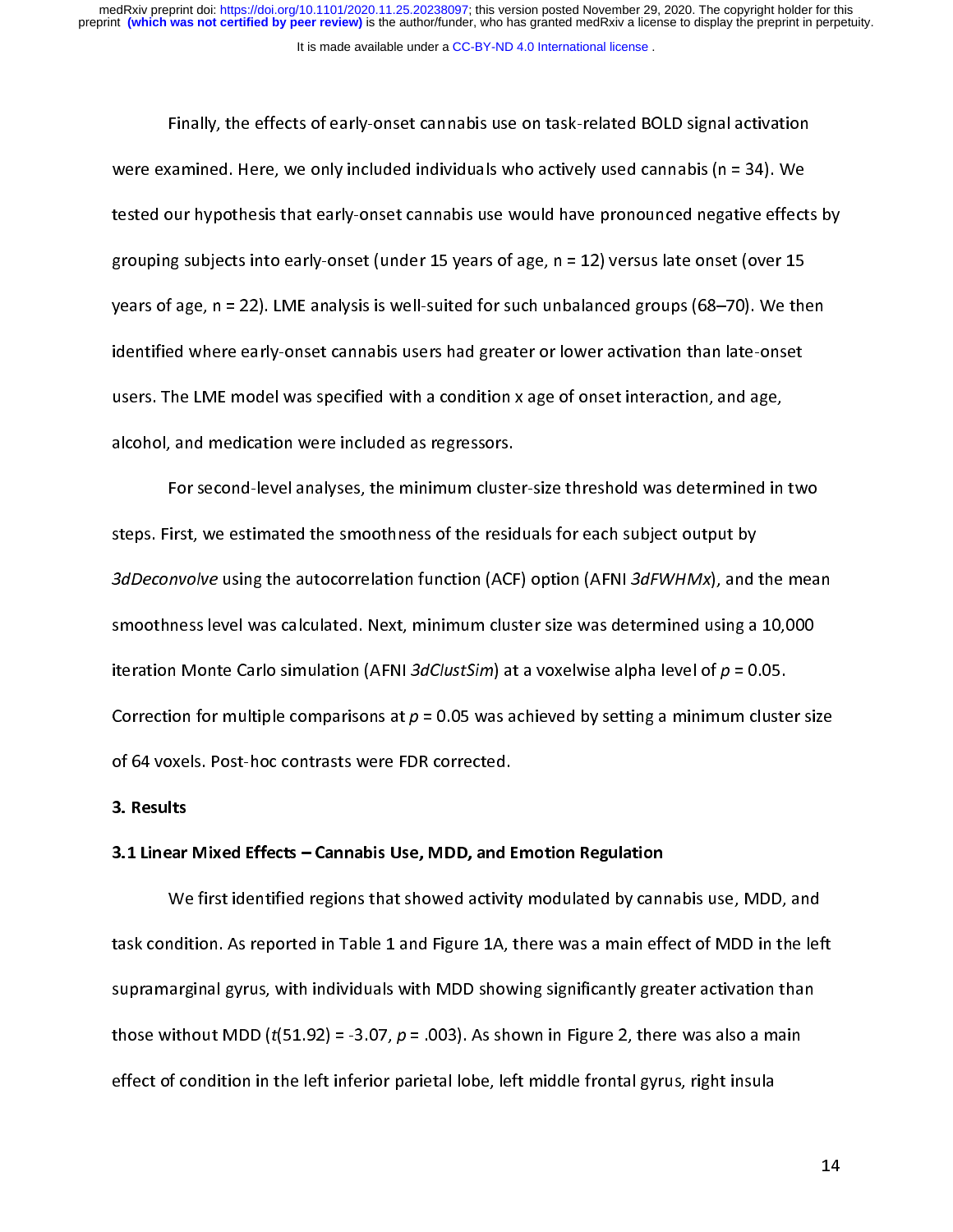effect shown in Figure 2B-H.<br>When examining interaction effects, there was a significant condition x MDD interact<br>in the left middle temporal gyrus (MTG). As can be seen in Figure 3B, all conditions showed<br>increased activi When examining inte<br>in the left middle temporal g<br>increased activity in individua<br>thev showed decreased activ MHT examining interaction enterty, there was a significant conditions showed<br>ed activity in individuals with MDD, except for the positive attend condition in which<br>owed decreased activity. We also found a significant condi increased activity in individuals with MDD, except for the positive attend condition in which<br>they showed decreased activity. We also found a significant condition x cannabis use<br>interaction in the left superior temporal g increased activity. We also found a significant condition x cannabis use<br>interaction in the left superior temporal gyrus (STG), shown in Figure 3C. As can be seen in<br>Figure 3D, while the two emotionally positive conditions they showed activity. We also found a significant condition weaking the<br>interaction in the left superior temporal gyrus (STG), shown in Figure 3C. As can be se<br>Figure 3D, while the two emotionally positive conditions led t Figure 3D, while the two emotionally positive conditions led to greater activity in individual<br>who use cannabis, the opposite was true for the emotionally negative conditions, with<br>individuals who use cannabis showing lowe Figure 22) multe the emotionally period emotionally negative conditions, with<br>who use cannabis, the opposite was true for the emotionally negative conditions, with<br>individuals who use cannabis showing lower activity. There individuals who use cannabis showing lower activity. There was no significant 3-way<br>interaction, no cannabis x MDD interaction, and no main effect of cannabis use.<br>1. Clusters of significant activation interaction, no cannabis x MDD interaction, and no main effect of cannabis use.<br>
1. Clusters of significant activation<br>
Predictor Region MNI coordinates Voxels

| Predictor                       |                                                                                       | <b>MNI</b> coordinates |       |                |        |                  |  |
|---------------------------------|---------------------------------------------------------------------------------------|------------------------|-------|----------------|--------|------------------|--|
|                                 | Region                                                                                | X                      | ν     | z              | Voxels | $\boldsymbol{F}$ |  |
| <b>MDD</b>                      | L Supramarginal Gyrus                                                                 | $-64$                  | $-28$ | 46             | 71     | 11.11            |  |
| Condition                       | L Inferior Parietal Lobe                                                              | $-60$                  | $-32$ | 50             | 204    | 2.30             |  |
|                                 | L Middle Frontal Gyrus                                                                | $-28$                  | 4     | 54             | 74     | 1.85             |  |
|                                 | R Insula                                                                              | 36                     | 0     | $-10$          | 70     | 4.67             |  |
|                                 | L Inferior Frontal Gyrus                                                              | 64                     | $-52$ | 8              | 64     | 1.37             |  |
| <b>Condition x MDD</b>          | L Middle Temporal Gyrus                                                               | -68                    | $-20$ | $-14$          | 158    | 9.25             |  |
| <b>Condition x Cannabis use</b> | L Superior Temporal Gyrus                                                             | -56                    | 4     | $\overline{2}$ | 75     | 6.46             |  |
|                                 | <i>Note.</i> Coordinates denote the location of peak activation. $L/R = Left/Right$ . |                        |       |                |        |                  |  |

Note. Coordinates denote the location of peak activation.  $L/R = \text{Left/Right}$ . Note. Coordinates denote the location of peak activation. L/R = Left/Right.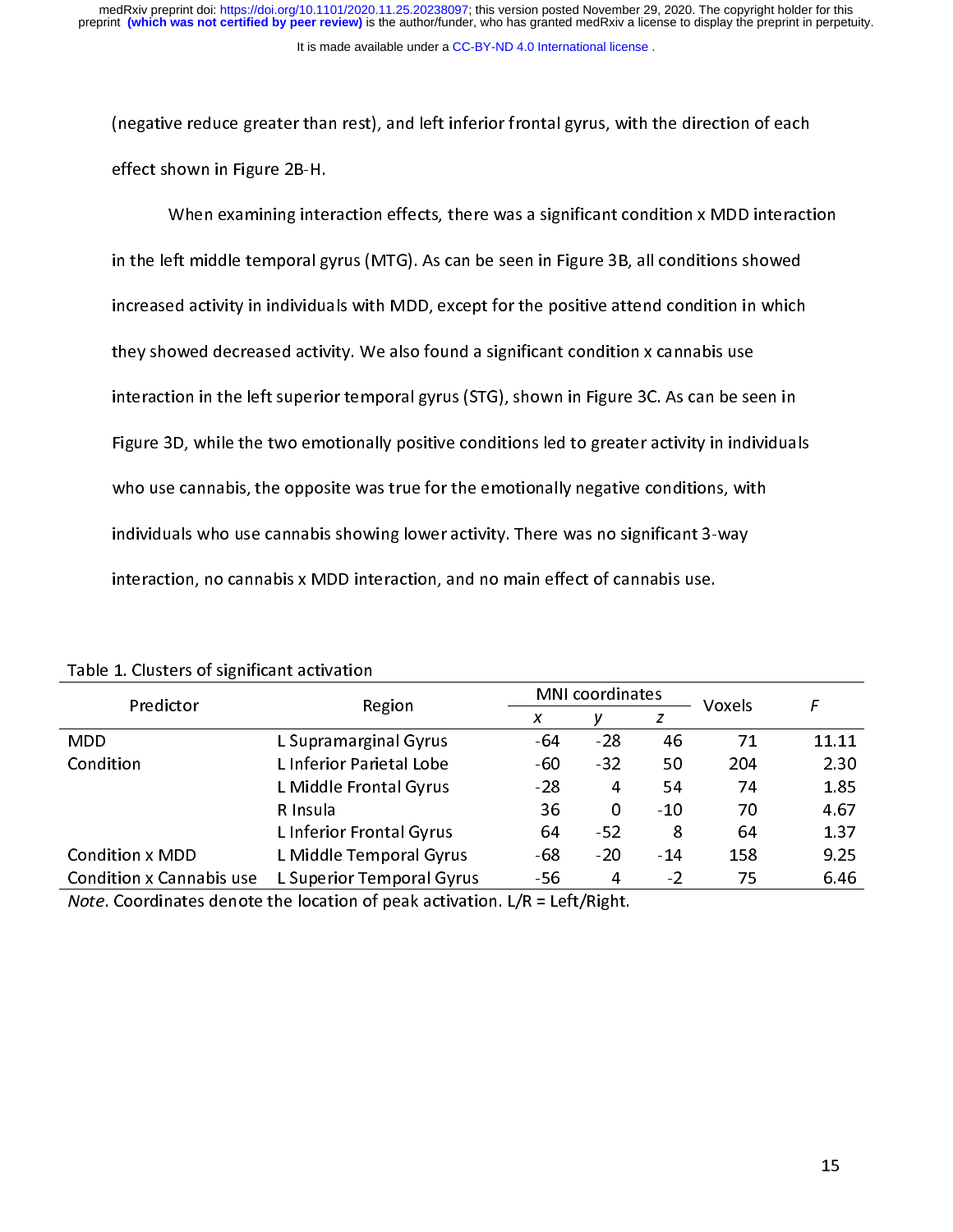medRxiv preprint doi: [https://doi.org/10.1101/2020.11.25.20238097;](https://doi.org/10.1101/2020.11.25.20238097) this version posted November 29, 2020. The copyright holder for this<br>preprint (which was not certified by peer review) is the author/funder, who has grante

It is made available under a [CC-BY-ND 4.0 International license](http://creativecommons.org/licenses/by-nd/4.0/) .



Figure 1. The effect of MDD on the brain. Statistical maps are thresholded at  $p = .05$ , overlaid on<br>an MNI brain atlas. L = Left. Cluster locations and sizes are reported in Table 1. Boxplot shows<br>betas in single voxel wit betas in single voxel with peak activation.  $**$   $p \le .01$ . Medians are depicted as thick black<br>horizontal lines within the boxes. 1<sup>st</sup> and 3<sup>rd</sup> quartiles are depicted as the lower and upper<br>edges of the box, respectively betas in single voxel with peak activation.  $p \le 0.2$ . Medians are depicted as thick black<br>horizontal lines within the boxes. 1<sup>st</sup> and 3<sup>rd</sup> quartiles are depicted as the lower and uppe<br>edges of the box, respectively. Lo horizontal lines within the boxes. 1<sup>st</sup> and 3<sup>rd</sup> quartiles are depicted as the lower and upper<br>edges of the box, respectively. Lower and upper whiskers extend to the smallest and large:<br>value within 1.5 \* IQR, respective edges of the box, respectively. Dutlying values beyond these ranges are plotted individually.<br>
Individually.  $\mathcal{L}$  individually. individually.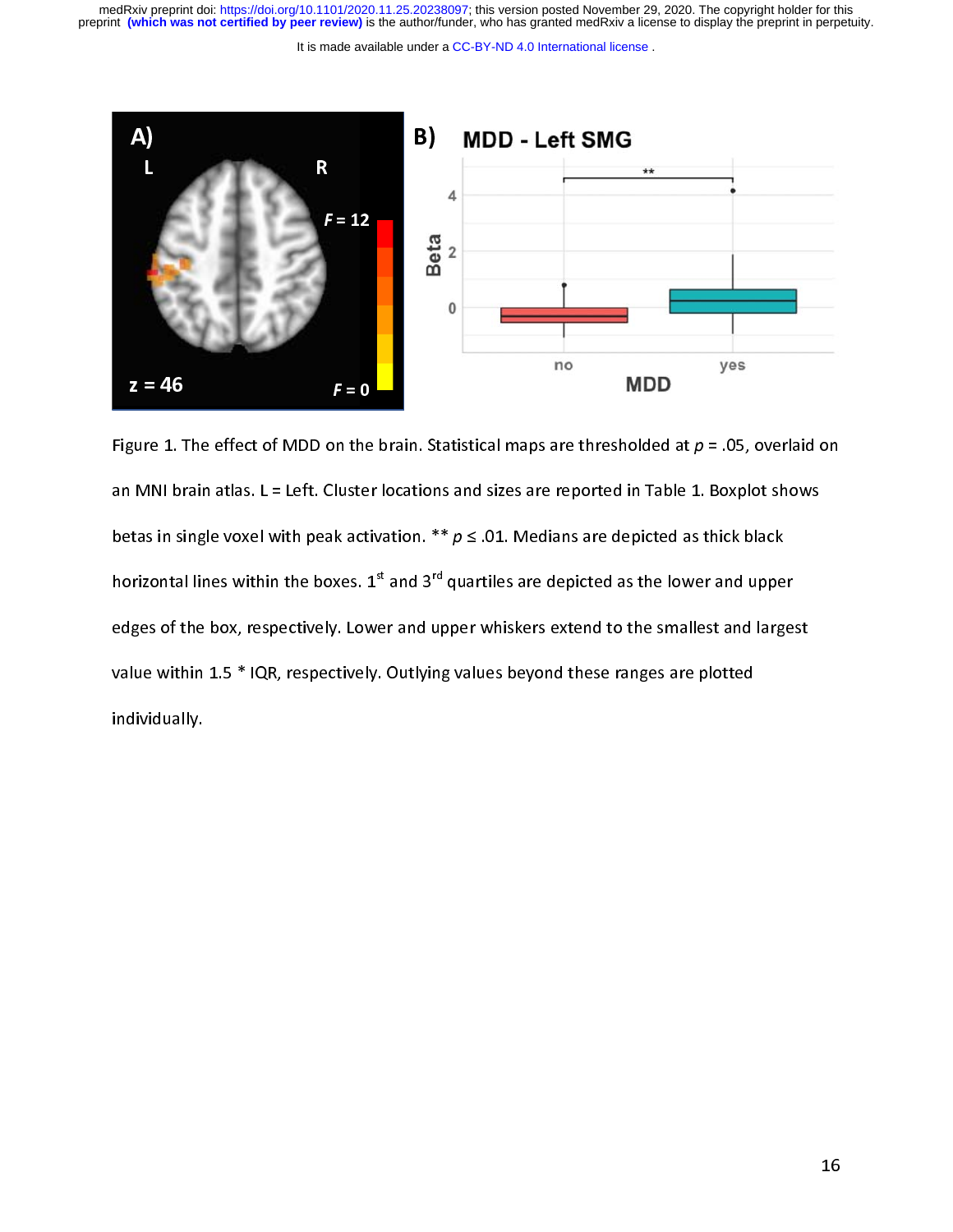medRxiv preprint doi: [https://doi.org/10.1101/2020.11.25.20238097;](https://doi.org/10.1101/2020.11.25.20238097) this version posted November 29, 2020. The copyright holder for this<br>preprint (which was not certified by peer review) is the author/funder, who has grante

It is made available under a [CC-BY-ND 4.0 International license](http://creativecommons.org/licenses/by-nd/4.0/) .



a<br>Il Figure 2. The effect of emotion regulation task condition on the brain. Brain maps and contrasts<br>are given for the left inferior parietal lobe (IPL) in A) and B), the left middle frontal gyrus (MFG)<br>17 are given for the left inferior parity in  $\epsilon$ <sub>)</sub>, the left  $\epsilon$ <sub>)</sub>, the left middle from  $\epsilon$ <sub>)</sub>.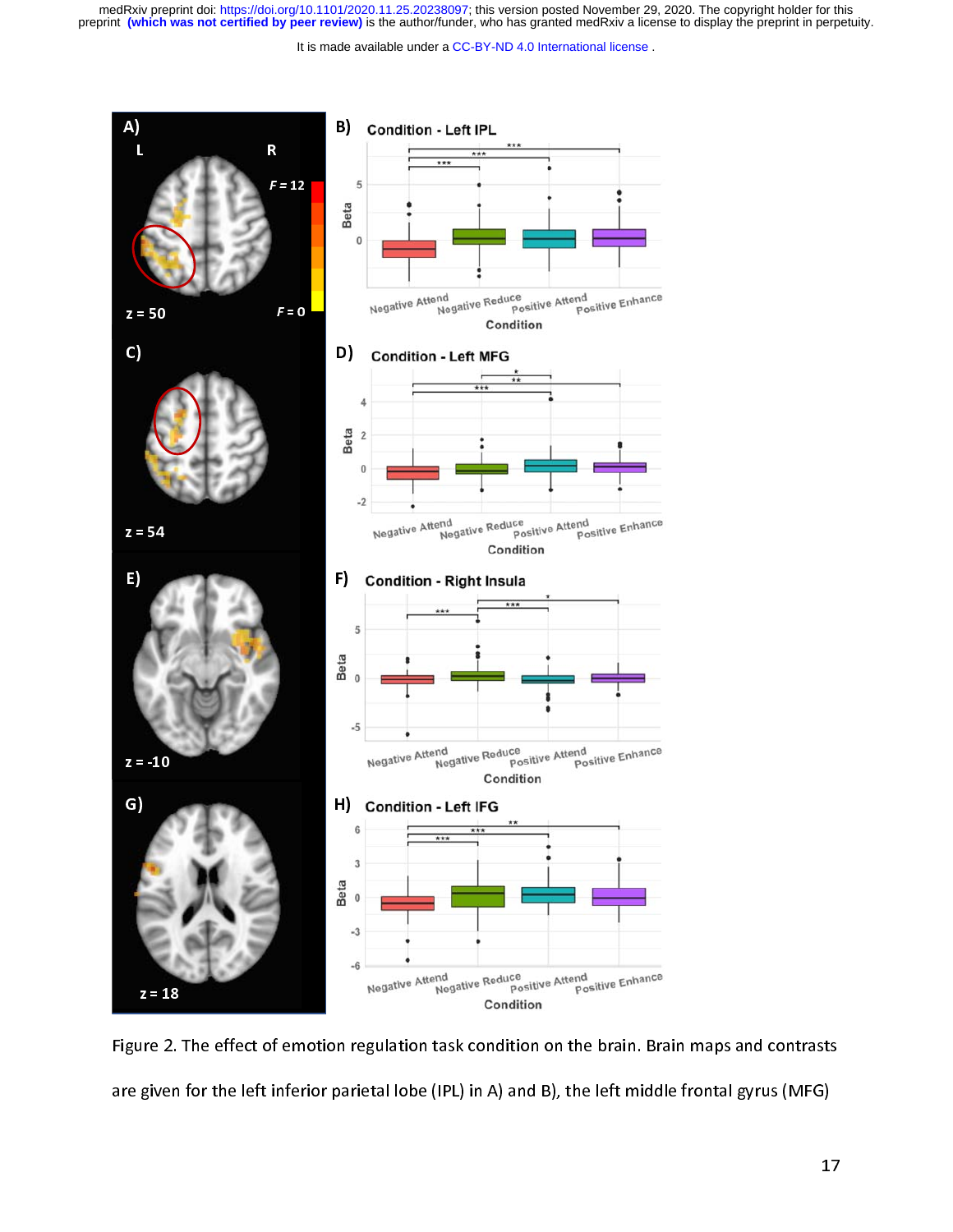It is made available under a [CC-BY-ND 4.0 International license](http://creativecommons.org/licenses/by-nd/4.0/) .

Statistical maps are thresholded at  $p = .05$ , overlaid on an MNI brain atlas and show F-values<br>= Left. Cluster locations and sizes are reported in Table 1. Boxplots show betas in single voxel<br>with peak activation. \*  $p \le .0$ Statistical maps are thresholded at  $p = .05$ , overlaid on an MMI brain atlas and show? Values. L<br>= Left. Cluster locations and sizes are reported in Table 1. Boxplots show betas in single voxel<br>with peak activation. \*  $p \le$ with peak activation.  $* p \le 0.05$ ,  $** p \le 0.01$ ,  $*** p \le 0.001$ . Medians are depicted as thick black<br>horizontal lines within the boxes. 1<sup>st</sup> and 3<sup>rd</sup> quartiles are depicted as the lower and upper<br>edges of the box, respecti with peak activation. \* p ≤ .05, \*\* p ≤ .01, \*\* p ≤ .001. Medians are depicted as thick black<br>horizontal lines within the boxes. 1<sup>st</sup> and 3<sup>rd</sup> quartiles are depicted as the lower and upper<br>edges of the box, respectively horizontal lines within the boxes. 1<sup>st</sup> and 3<sup>rd</sup> quartiles are depicted as the lower and upper<br>edges of the box, respectively. Lower and upper whiskers extend to the smallest and large:<br>value within 1.5 \* IQR, respective edges of the box, respectively. Outlying values beyond these ranges are plotted<br>individually.<br>A R Condition x MDD - Left MTG

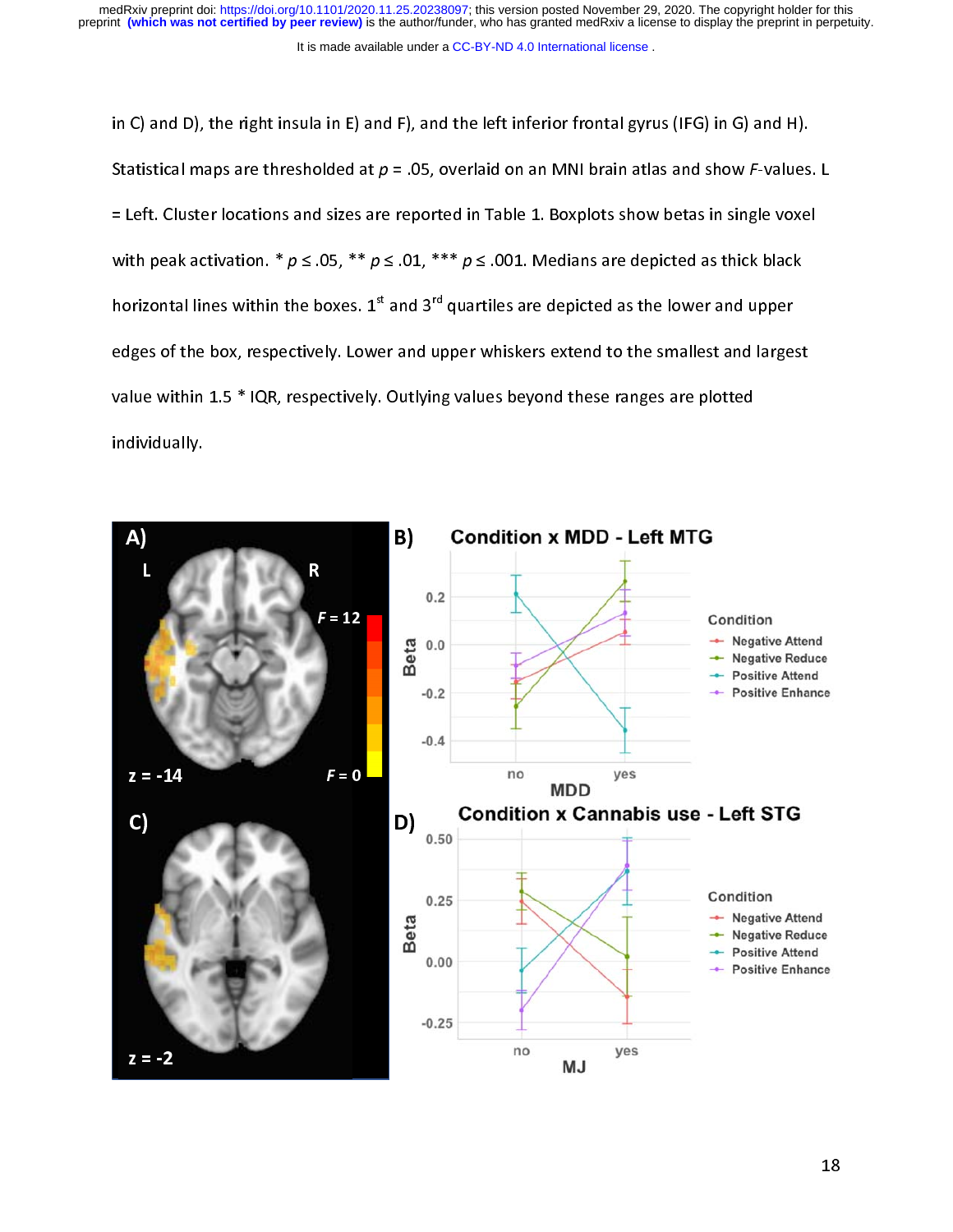interaction between task condition and MDD is shown in A) and B), and the significant<br>interaction between task condition and cannabis use is shown in C) and D). L = Left, statistical<br>maps show F-values. Cluster locations a interaction between task condition and cannabis use is shown in C) and D). L = Left, sta<br>maps show F-values. Cluster locations and sizes are reported in Table 1.<br>3.4 Linear Mixed Effects – ERQ Score and Emotion Regulation<br>

#### 3.4 Linear Mixed Effects – ERQ Score and Emotion Regulation

interaction between task condition and sizes are reported in Table 1.<br> **3.4 Linear Mixed Effects – ERQ Score and Emotion Regulation**<br>
We examined emotion ratings during scanning using a linear mixed effects analysis with<br> maps show F-values. Cluster locations and sizes are reported in Table 1.<br>3.4 Linear Mixed Effects – ERQ Score and Emotion Regulation<br>We examined emotion ratings during scanning using a linear mix<br>depression (yes/no), canna  $W = 200$  examined emotion analysis analysis during a linear mixed emotion as factors in the<br>sion (yes/no), cannabis use (frequent/low or none), and trial condition as factors in the<br>as well as all interaction terms. There model, as well as all interaction terms. There was no main effect of depression on emotion<br>ratings ( $F(1,67) = 2.18$ ,  $p = 0.144$ ), nor of cannabis use ( $F(1,67) = 0.14$ ,  $p = .709$ ), and no<br>significant interactions. We next e ratings ( $F(1,67) = 2.18$ ,  $p = 0.144$ ), nor of cannabis use ( $F(1,67) = 0.14$ ,  $p = .709$ ), and no<br>significant interactions. We next examined ERQ scores using a 2-factor ANOVA with depres<br>and cannabis use as factors, as well ratings (F(1,67) = 2.18,  $p$  = 0.1447), nor of canniable use (F(1,67) = 0.14,  $p$  = .709), and no<br>significant interactions. We next examined ERQ scores using a 2-factor ANOVA with de<br>and cannabis use as factors, as well a and cannabis use as factors, as well as the interaction term. ERQ scores showed a significant<br>main effect of depression ( $F(1,67) = 21.50$ ,  $p < .001$ ), no main effect of cannabis use, and no<br>significant interaction. Post-ho main effect of depression ( $F(1,67) = 21.50$ ,  $p < .001$ ), no main effect of cannabis use, and no<br>significant interaction. Post-hoc *t*-tests indicated that individuals with MDD had lower scores<br>than individuals without MDD main effect of depression (F(1,67) = 21.50,  $p < .001$ ), no main effect of cannabis use, and no<br>significant interaction. Post-hoc *t*-tests indicated that individuals with MDD had lower scores<br>than individuals without MDD (

significant interaction. Post-hoc t-tests indicated that individuals with MDD had lower scores<br>than individuals without MDD ( $t(69) = -4.72$ ,  $p < .001$ ).<br>When examining how ERQ score and task condition predicted brain activi When examining how ERQ score and task condisample, we found a main effect of ERQ score in the left<br>Figure 4A. As can be seen in Figure 4B and 4C, both reg<br>with increasing ERQ score. Similar to the main analysis. we found a main effect of ERQ score in the left calcarine sulcus and right SFG, shown<br>IA. As can be seen in Figure 4B and 4C, both regions showed a decrease in activation<br>IF inferior parietal lobe and left inferior frontal Figure 4A. As can be seen in Figure 4B and 4C, both regions showed a decrease in activation<br>with increasing ERQ score. Similar to the main analysis, we also found a main effect of condition<br>in the left inferior parietal l with increasing ERQ score. Similar to the main analysis, we also found a main effect of condit<br>in the left inferior parietal lobe and left inferior frontal gyrus. In both regions, the negative<br>attend condition showed sign in the left inferior parietal lobe and left inferior frontal gyrus. In both regions, the negative<br>attend condition showed significantly lower activity than the other conditions (all  $p's < .001$ ).<br>There was no significant in in the left inferior particle inferior frontal to the inferior gyrus. In the game attend condition showed significantly lower activity than the other conditions (all  $p's < .001$ ).<br>There was no significant interaction betwee There was no significant interaction between ERQ score and task condition.<br>There was no significant interaction between ERQ score and task condition. There was no significant interaction between ERQ score and task condition.

19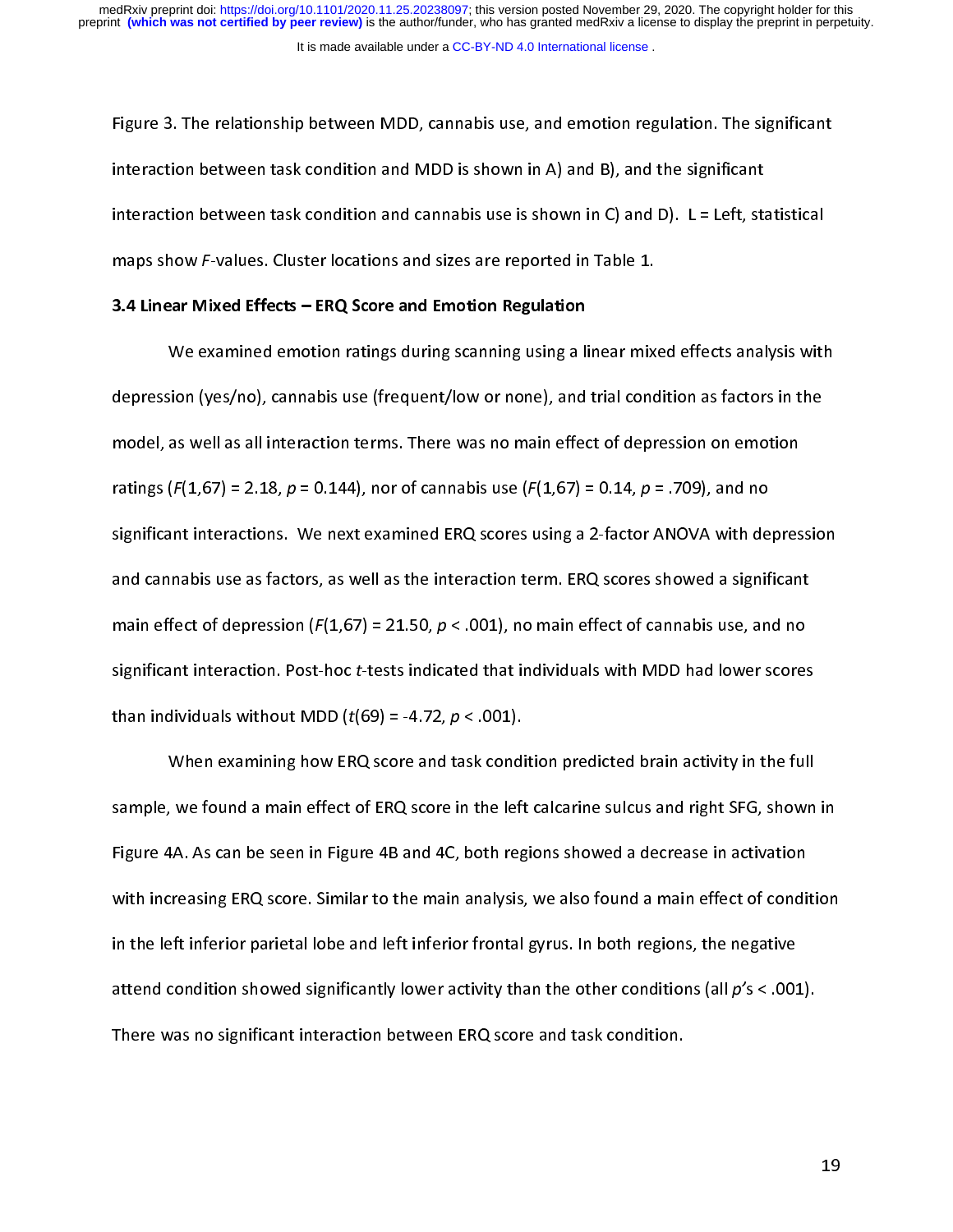It is made available under a [CC-BY-ND 4.0 International license](http://creativecommons.org/licenses/by-nd/4.0/) .



 $\begin{bmatrix} 1 \\ 2 \\ 3 \end{bmatrix}$ Figure 1. The relationship between emotionship products  $\sigma$  parameteristyle and emotion regulation task. A) Shows the activity significantly predicted by ERQ score in the Calcarine sulcus and the right superior frontal g Calcarine sulcus and the right superior frontal gyrus. B) and C) show the scatterplots of beta<br>values and ERQ score within each region. Statistical maps are thresholded at  $p = .05$ , overlaid<br>on an MNI brain atlas. L = Left values and ERQ score within each region. Statistical maps are thresholded at  $p = .05$ , overlaid<br>on an MNI brain atlas. L = Left. Cluster locations and sizes are reported in Table 2.<br>3.5 Linear Mixed Effects – HAM-D Score a

values and ERQ score within each region. Statistical maps are thresholded at  $p = .05$ , overlaid<br>on an MNI brain atlas. L = Left. Cluster locations and sizes are reported in Table 2.<br>3.5 Linear Mixed Effects – HAM-D Score a on 3.5 Linear Mixed Effects – HAM-D Score and Emotion Regulation<br>Next, we examined how severity of MDD and task condition predicted brai<br>individuals with current MDD (n = 28). As shown in Figure 5, we found a significant<br>H S.3 Linear Wixed Lifects – HAM-D Score and Linotion Regulation<br>Next, we examined how severity of MDD and task condition<br>individuals with current MDD (n = 28). As shown in Figure 5, we fo<br>HAM-D score interaction in the left Individuals with current MDD (n = 28). As shown in Figure 5, we found a significant condition x<br>HAM-D score interaction in the left middle temporal gyrus, driven by an increase in activity in<br>the negative reduce condition HAM-D score interaction in the left middle temporal gyrus, driven by an increase in activity in<br>the negative reduce condition with increasing HAM-D score. There was also a significant main<br>2 HAM-D score interaction in the left middle temporal gyrus, driven by an increase in activity in<br>the negative reduce condition with increasing HAM-D score. There was also a significant main the negative reduce condition with increasing HAM-D score. There was also a significant main  $\epsilon$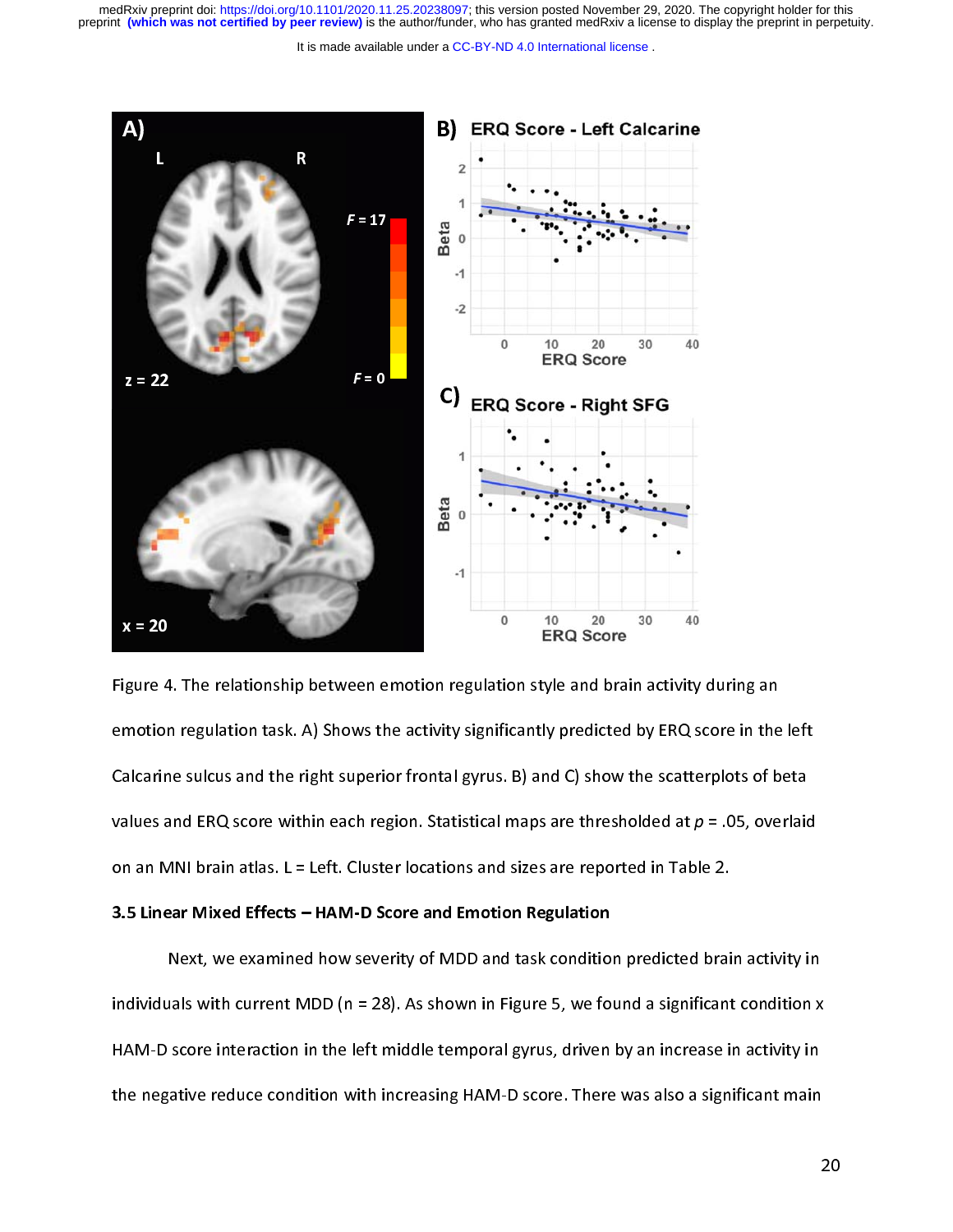#### It is made available under a [CC-BY-ND 4.0 International license](http://creativecommons.org/licenses/by-nd/4.0/) .

effect of condition. In this reduced sample, there was also a significant effect of condition in the ri<br>MTG, left postcentral gyrus, and left temporal pole.<br>**B**<br>Condition x HAM-D Score - Left MTG



thresholded at  $p = .05$ , overlaid on an MNI brain atlas. L = Left. Cluster locations and sizes are<br>reported in Table 2.<br>3.6 Linear Mixed Effects – Age of Cannabis Use Onset and Emotion Regulation thresholded at p – .05, overlaid on an MNI brain atlas. L – Left. Cluster locations and sizes are<br>reported in Table 2.<br>3.6 Linear Mixed Effects – Age of Cannabis Use Onset and Emotion Regulation<br>Finally, we examined how ag

# 3.6 Linear Mixed Effects – Age of Cannabis Use Onset and Emotion Regulation

reported in Table 2.<br>3.6 Linear Mixed Eff<br>Finally, we expactivity in individuals :<br>;<br>;<br>; Finally, activity in individuals who were frequent users of cannabis (N = 34). Only task condition showed<br>a significant effect in the left inferior parietal lobe. There was no significant age of onset x<br>condition interact a significant effect in the left inferior parietal lobe. There was no significant age of onset x<br>condition interaction, and no main effect of age of onset.<br>Table 2. Clusters of significant activation in the secondary analy condition interaction, and no main effect of age of onset.<br>
Table 2. Clusters of significant activation in the secondary analyses of ERQ score, HAM-1<br>
<u>of cannabis use onset in frequent cannabis users</u><br>
Analysis N<br>
Predic

| Analysis | N | Predictor | Region | <b>MNI</b> coordinates |  |    |        |
|----------|---|-----------|--------|------------------------|--|----|--------|
|          |   |           |        | x                      |  | z  | Voxels |
|          |   |           |        |                        |  |    |        |
|          |   |           |        |                        |  |    |        |
|          |   |           |        |                        |  | 21 |        |
|          |   |           |        |                        |  |    |        |
|          |   |           |        |                        |  |    |        |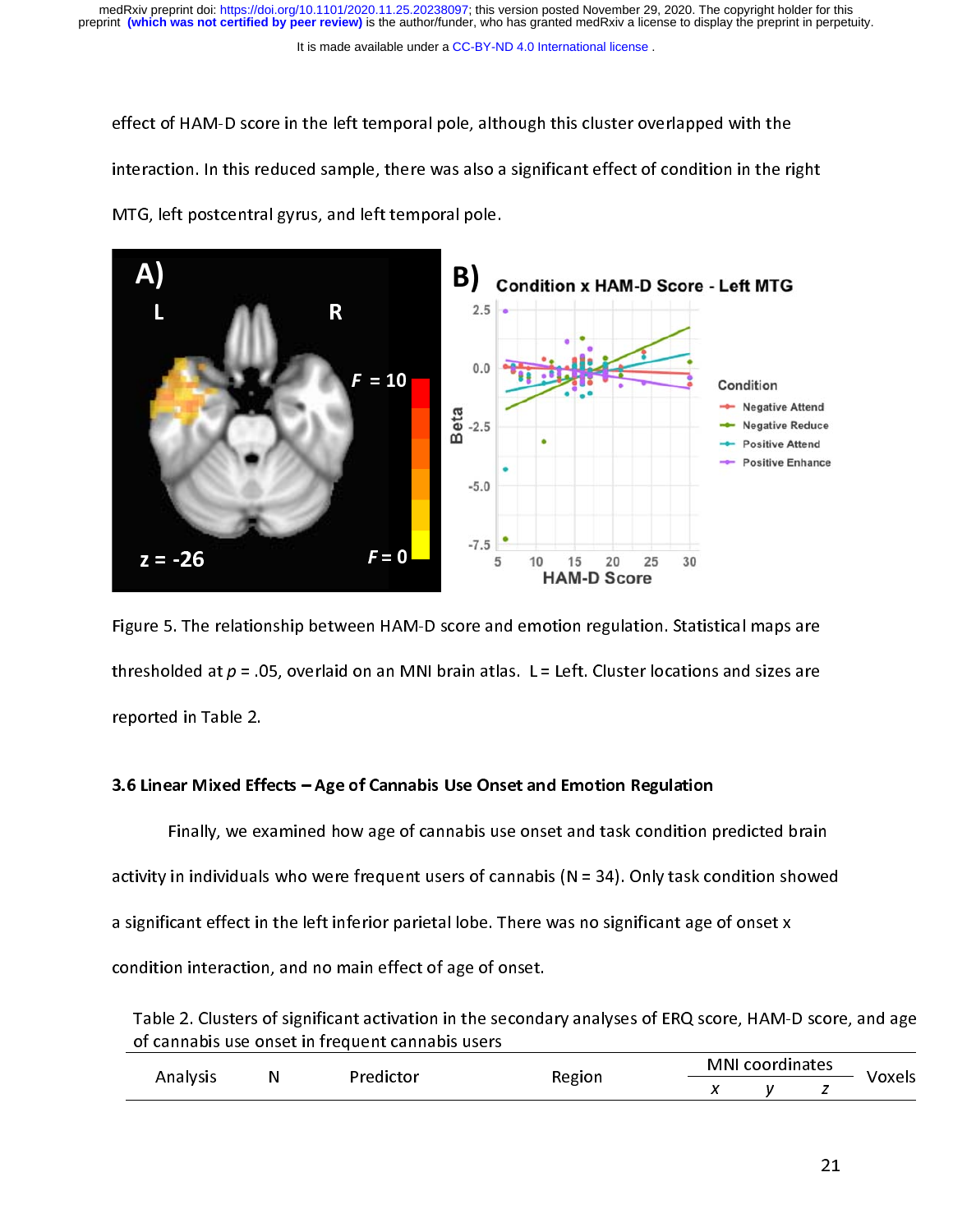medRxiv preprint doi: [https://doi.org/10.1101/2020.11.25.20238097;](https://doi.org/10.1101/2020.11.25.20238097) this version posted November 29, 2020. The copyright holder for this<br>preprint (which was not certified by peer review) is the author/funder, who has grante

It is made available under a [CC-BY-ND 4.0 International license](http://creativecommons.org/licenses/by-nd/4.0/) .

| <b>ERQ</b> score  | 73 | <b>ERQ</b>               | L Calcarine Sulcus                                                                    | -4    | $-72$ | 22    | 11 <sup>2</sup> |
|-------------------|----|--------------------------|---------------------------------------------------------------------------------------|-------|-------|-------|-----------------|
|                   |    |                          | <b>R Superior Frontal Gyrus</b>                                                       | 20    | 60    | 6     | 6.              |
|                   |    | Condition                | L Inferior Parietal Lobe                                                              | -60   | $-32$ | 50    | 14،             |
|                   |    |                          | L Inferior Frontal Gyrus                                                              | -44   | 40    | 10    | 8 <sup>°</sup>  |
| HAM-D score       | 28 | <b>Condition x HAM-D</b> | L Middle Temporal Gyrus                                                               | $-56$ | 0     | $-26$ | 130             |
|                   |    | HAM-D                    | L Temporal Pole                                                                       | -44   | 16    | $-26$ | 8 <sup>°</sup>  |
|                   |    | Condition                | R Middle Temporal Gyrus                                                               | 56    | $-12$ | $-14$ | 12 <sup>5</sup> |
|                   |    |                          | L Postcentral Gyrus                                                                   | -60   | $-16$ | 46    | 9 <sub>4</sub>  |
|                   |    |                          | L Temporal Pole                                                                       | -48   | 12    | $-18$ | 6f              |
| Age of Onset      | 34 | Condition                | L Inferior Parietal Lobe                                                              | $-36$ | $-56$ | 54    | 160             |
|                   |    |                          | <i>Note.</i> Coordinates denote the location of peak activation. $L/R = Left/Right$ . |       |       |       |                 |
|                   |    |                          |                                                                                       |       |       |       |                 |
| <b>Discussion</b> |    |                          |                                                                                       |       |       |       |                 |
|                   |    |                          | The current study used an fMRI paradigm of positively- and pegatively-valenced        |       |       |       |                 |

# 4. Discussion

The current study account in paradigm of positively-and negatively-valenced<br>
In al scenes to investigate the individual and combined effects of MDD and freque<br>
is use on emotion regulation. We also conducted several second emantal scenes to investigate the individual and combined effects of the same inquiries<br>cannabis use on emotion regulation. We also conducted several secondary analyses to exp<br>how the various characteristics of emotion reg how the various characteristics of emotion regulation, MDD, cannabis use and age of onset of<br>cannabis use further contribute to emotion processing in the brain.<br>Although we did not see a three-way interaction, both MDD and Age of Onset 34 Condition LInferior Parietal Lobe -36 -56 54 16(<br>
Note. Coordinates denote the location of peak activation. L/R = Left/Right.<br>
Discussion<br>
The current study used an fMRI paradigm of positively- and negative Note. Coordinates denote the location of peak activation. L/R = Left/Right.<br>Discussion<br>The current study used an fMRI paradigm of positively- and negatively-valenced<br>otional scenes to investigate the individual and combine Note. Coordinates denote the location of peak activation. L/R = Left/Right.<br>Discussion<br>Notional scenes to investigate the individual and combined effects of MDD a<br>Notional scenes to investigate the individual and combined

cannabis use further contribute to emotion processing in the brain.<br>Although we did not see a three-way interaction, both MDD and cannabis use showed<br>complete reversal of activity levels relative to their controls in respo Although we did not see a three-way interaction, both MDD<br>complete reversal of activity levels relative to their controls in respo<br>conditions of the emotion regulation task. Specifically, while particip<br>higher activation t te reversal of activity levels relative to their controls in response to the different<br>pons of the emotion regulation task. Specifically, while participants without MDD showed<br>activation to the positive attend condition vs conditions of the emotion regulation task. Specifically, while participants without MDD s<br>higher activation to the positive attend condition vs. the other three, those with MDD sh<br>low activation to this condition, with the conditions of the emotion regulation tasks operation, the effective participants with MDD showed<br>higher activation to this condition, with the other three showing higher levels (Figure 3B).<br>Similarly, participants who did how activation to this condition, with the other three showing higher levels (Figure 3B).<br>Similarly, participants who did not use cannabis showed higher activation levels in response to<br>the negatively vs. positively valenc Similarly, participants who did not use cannabis showed higher activation levels in responsible negatively vs.<br>The negatively vs. positively valenced conditions, while the opposite was true for canna<br>(Figure 3D). The fact Similarly, participants who did note the negatively vs. positively valenced conditions, while the opposite was true for cannabis user.<br>(Figure 3D). The fact that we saw this reversal in all four conditions strongly suggest (Figure 3D). The fact that we saw this reversal in all four conditions strongly suggests that both<br>MDD and cannabis use affect several aspects of emotion processing. That is, we observed a<br>change in both positive and negat MDD and cannabis use affect several aspects of emotion processing. That is, we observed a<br>change in both positive and negative, and effortful and passive emotion processing. Prior<br>2  $\blacksquare$  . The section of the change in both positive and negative, and effortful and passive emotion processing. Prior change in both positive and negative, and effortful and passive emotion processing. Prior change in both positive and negative, and efforting passive passive emotion processing. Priori<br>In and the processing. Priori in and the passive emotion processing. Priori in and the passive emotion process<br>In any official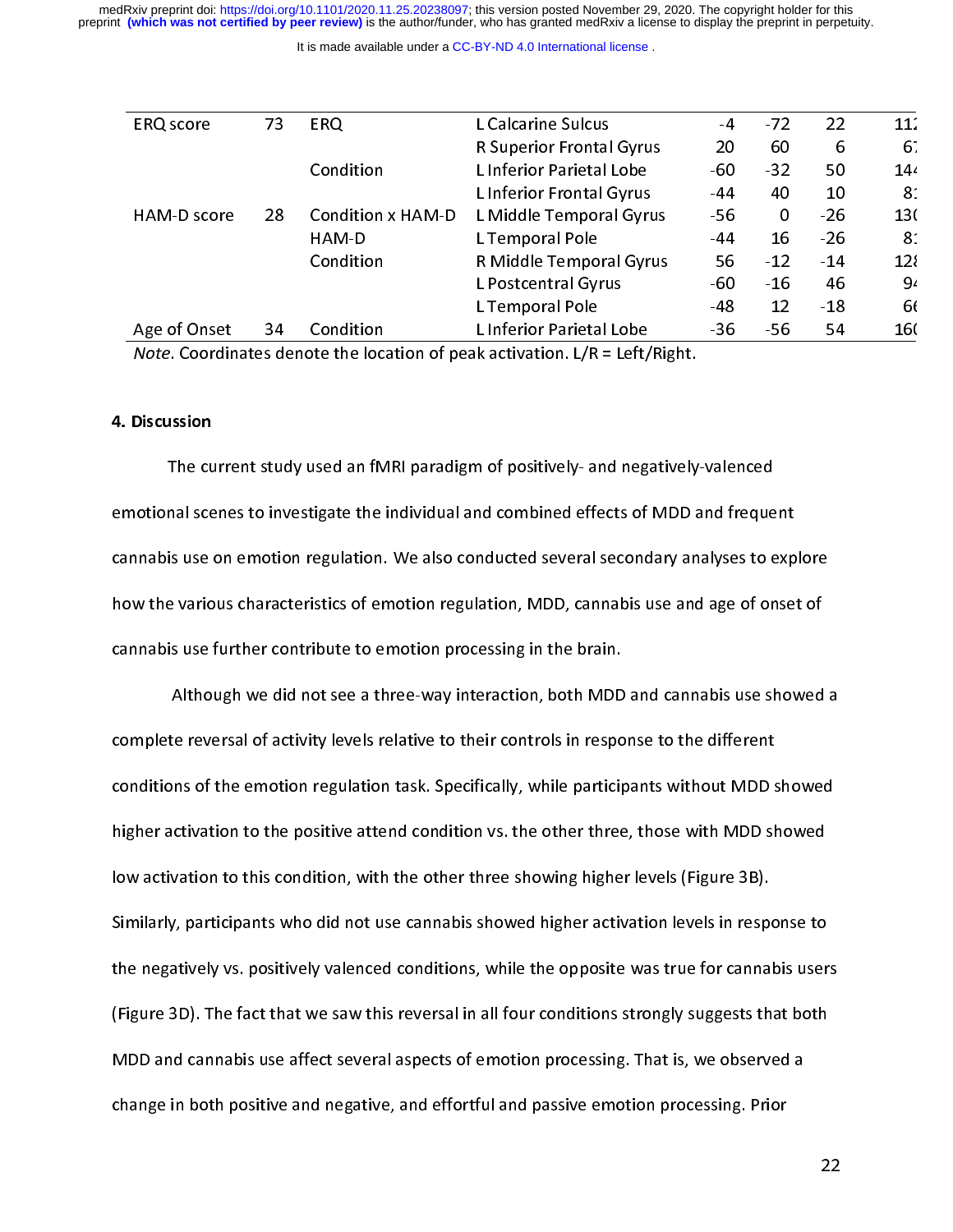research has shown the effects of MDD and cannabis use on specific types of emotion processing, such as dysfunctional activity during active emotional reappraisal (15, 25).<br>present results indicate that both MDD and cannabis use may have a more global effect<br>previously thought.<br>Both of these effects were present results indicate that both MDD and cannabis use may have a more global effect the<br>previously thought.<br>Both of these effects were observed in the left temporal lobe. While these results w<br>not predicted and are in ne

previously thought.<br>Both of these effects were observed in the left temporal lobe. While these results wer<br>not predicted and are in need of replication, both the left MTG and STG have frequently been<br>associated with emotio previously the set of these interestingly and all associated with empartivity levels in india<br>activity levels in india Both of these effects were effected in the left MTG and STG have frequently been<br>dicted and are in need of replication, both the left MTG and STG have frequently been<br>ted with emotion processing (31, 71–77), and have previ not predicted and are in need of replication, both the left MTG and STG have in quality, both the associated with emotion processing (31, 71–77), and have previously shown decreases in<br>activity levels in individuals with M activity levels in individuals with MDD during emotion processing (25, 77, 78). Both region<br>also involved in multisensory association (79). Given that the present stimuli were comple<br>emotional scenes, it is possible that t activity revease in multisensory association (79). Given that the present stimuli were complex<br>emotional scenes, it is possible that the interactions with MDD and cannabis use in each area<br>reflect differences in multisenso emotional scenes, it is possible that the interactions with MDD and cannabis use in each are<br>reflect differences in multisensory representation. Individuals with MDD showed a reduced<br>representation of positive stimuli duri reflect differences in multisensory representation. Individuals with MDD showed a reduced<br>representation of positive stimuli during the attend condition, a difference that was eliminate<br>with effortful emotion regulation. T representation of positive stimuli during the attend condition, a difference that was elimina<br>with effortful emotion regulation. Thus, it is possible that individuals with MDD may be<br>successfully augmenting positive repres with effortful emotion regulation. Thus, it is possible that individuals with MDD may be<br>successfully augmenting positive representations, while being less successful in their attempt to<br>regulate negative representations. successfully augmenting positive representations, while being less successful in their att<br>regulate negative representations. In contrast, cannabis users showed an increased<br>representation of positive stimuli and suppressi successfully angulations, performance, their being decreased an increased representation of positive stimuli and suppression of negative stimuli, and these mood-altering effects may reflect some of the participants' motiva representation of positive stimuli and suppression of negative stimuli, and these mo<br>effects may reflect some of the participants' motivation for ongoing cannabis use. T<br>difference between the observed effects, namely regu representation of periods stimuli and suppresentation for ongoing cannabis use. The<br>effects may reflect some of the participants' motivation for ongoing cannabis use. The<br>difference between the observed effects, namely reg difference between the observed effects, namely regulation versus representation of v<br>could be why the specific area of temporal lobe differs. Finally, although both MDD and<br>cannabis use. affected emotional processing with could be why the specific area of temporal lobe differs. Finally, although both MDD and<br>cannabis use affected emotional processing within the temporal lobe, the difference in specific<br>regions may account for why we did not cannabis use affected emotional processing within the temporal lobe, the difference in s<br>regions may account for why we did not observe a three-way interaction. regions may account for why we did not observe a three-way interaction.<br>23 regions may account for why we did not observe a three-way interaction.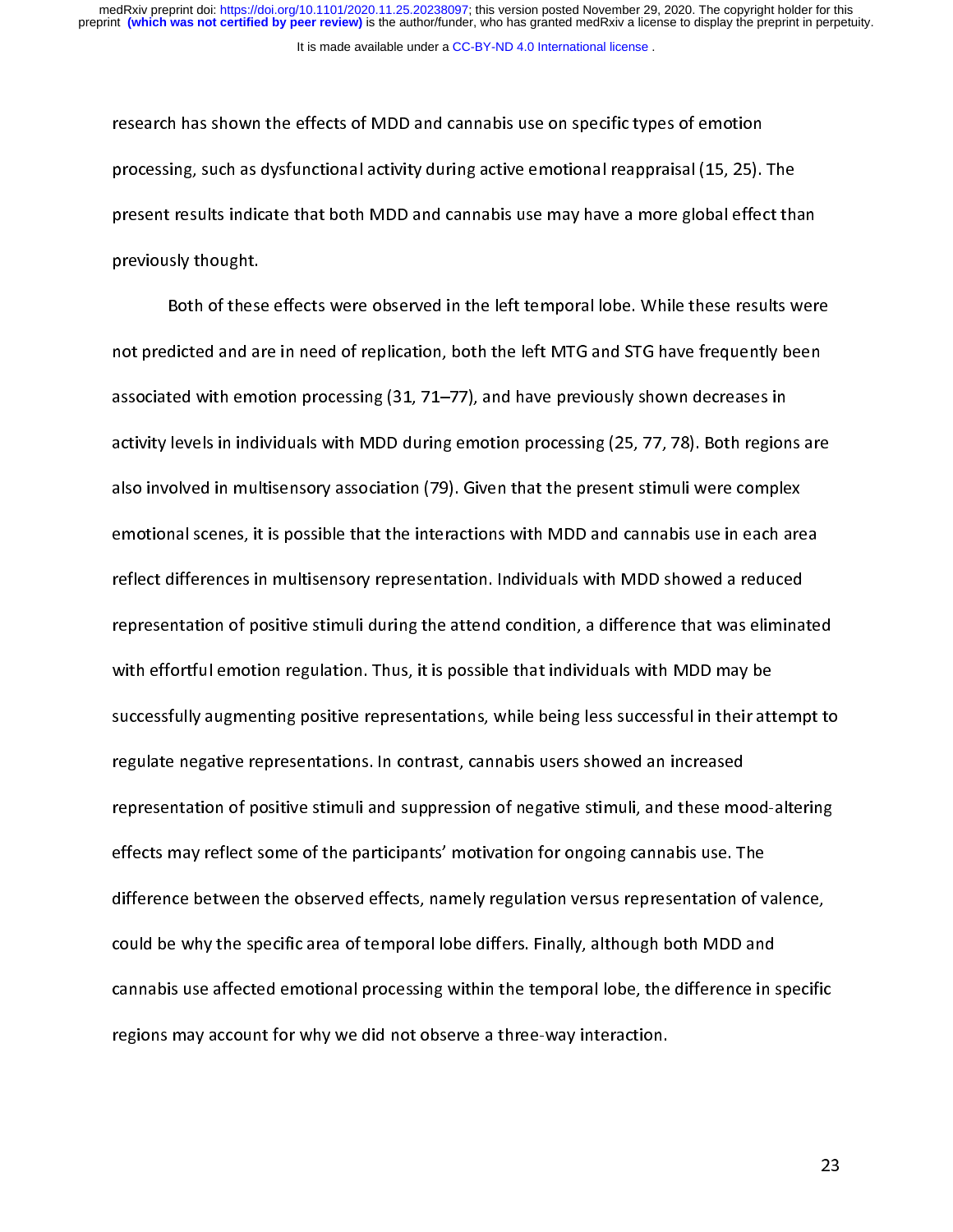Although several regions of the frontal cortex showed activation differences among although several regulation task conditions, there were no interactions with MDD or cannabis use.<br>
Although several of the frontal regionally the vipFC, dipFC, and dmPFC. During healthy emotion regulation, we also observe<br> Models of both depression and of cannabis use predict the under-activation of frontal region<br>specifically the vlPFC, dlPFC, and dmPFC. During healthy emotion regulation, we also obser<br>suppression of these areas (80). Becau Models of the vippersion and of cannotic activation and of activation of the visiting specifically the vipPC, dipPC, and dmPFC. During healthy emotion regulation, we also observe<br>suppression of these areas (80). Because th suppression of these areas (80). Because the individuals with MDD are already experiencing<br>suppression in these regions, it is possible that the amount of change during the emotion<br>regulation task was not enough to appear suppression in these regions, it is possible that the amount of change during the emotion<br>regulation task was not enough to appear different from non-depressed participants.<br>We also found that higher ERQ scores, which repr

suppression in these regions) are persuade that the amount of change during the site in the regulation task was not enough to appear different from non-depressed participants.<br>We also found that higher ERQ scores, which re We also found that higher ERQ scores, which represent a greater ability to ada<br>control one's emotions, correlated with less activity in the right frontal lobe. This was<br>across all task conditions, indicating that better em Merican that his magnetic strategy in that represent a greater ability of state party)<br>one's emotions, correlated with less activity in the right frontal lobe. This was observe<br>all task conditions, indicating that better e across all task conditions, indicating that better emotional control leads to less effortful<br>emotion processing overall. While this may seem intuitive, it may be surprising that there was<br>no interaction with condition; for emotion processing overall. While this may seem intuitive, it may be surprising that ther<br>no interaction with condition; for example, Greening and colleagues (25) found suppres:<br>BOLD activity in individuals with MDD during emotion with condition; for example, Greening and colleagues (25) found suppressed<br>BOLD activity in individuals with MDD during negative regulation compared to healthy controls<br>but no difference in positive regulation. How BOLD activity in individuals with MDD during negative regulation compared to healthy contr<br>but no difference in positive regulation. However, here, even in the 'attend' conditions,<br>individuals with low ERQ scores showed mo BOLD activity in individuals with low ERQ scores showed more effortful processing than those with high scores.<br>Individuals with Iow ERQ scores showed more effortful processing than those with high scores.<br>This consistency but no difference in positive regulation. However, they consider the 'attend' condition,<br>individuals with low ERQ scores showed more effortful processing than those with high<br>This consistency may reflect that emotion proce This consistency may reflect that emotion processing occurs even when passively viewing<br>emotionally laden images (81, 82). Poorer emotional regulation has been linked to MDD (83),<br>and correlates with increases in activity This considering may reflect the simulation processing create to the included to MDD (8<br>And correlates with increases in activity in frontal regions when viewing emotional images<br>Thus, these results fit well with previous and correlates with increases in activity in frontal regions when viewing emotional images (80<br>Thus, these results fit well with previous literature, and suggest that even passive emotional<br>processing is more effortful for Thus, these results fit well with previous literature, and suggest that even passive emotional<br>processing is more effortful for those with poorer regulation, which may be a neural<br>representation of less adaptive emotion r Thus, these results fit with the time previous literature, and suggest that even passive emotional<br>processing is more effortful for those with poorer regulation, which may be a neural<br>representation of less adaptive emotio processes is more effortable for the system of less adaptive emotion regulation strategies (77).<br>
representation of less adaptive emotion regulation strategies (77). representation of less adaptive emotion regulation strategies (77).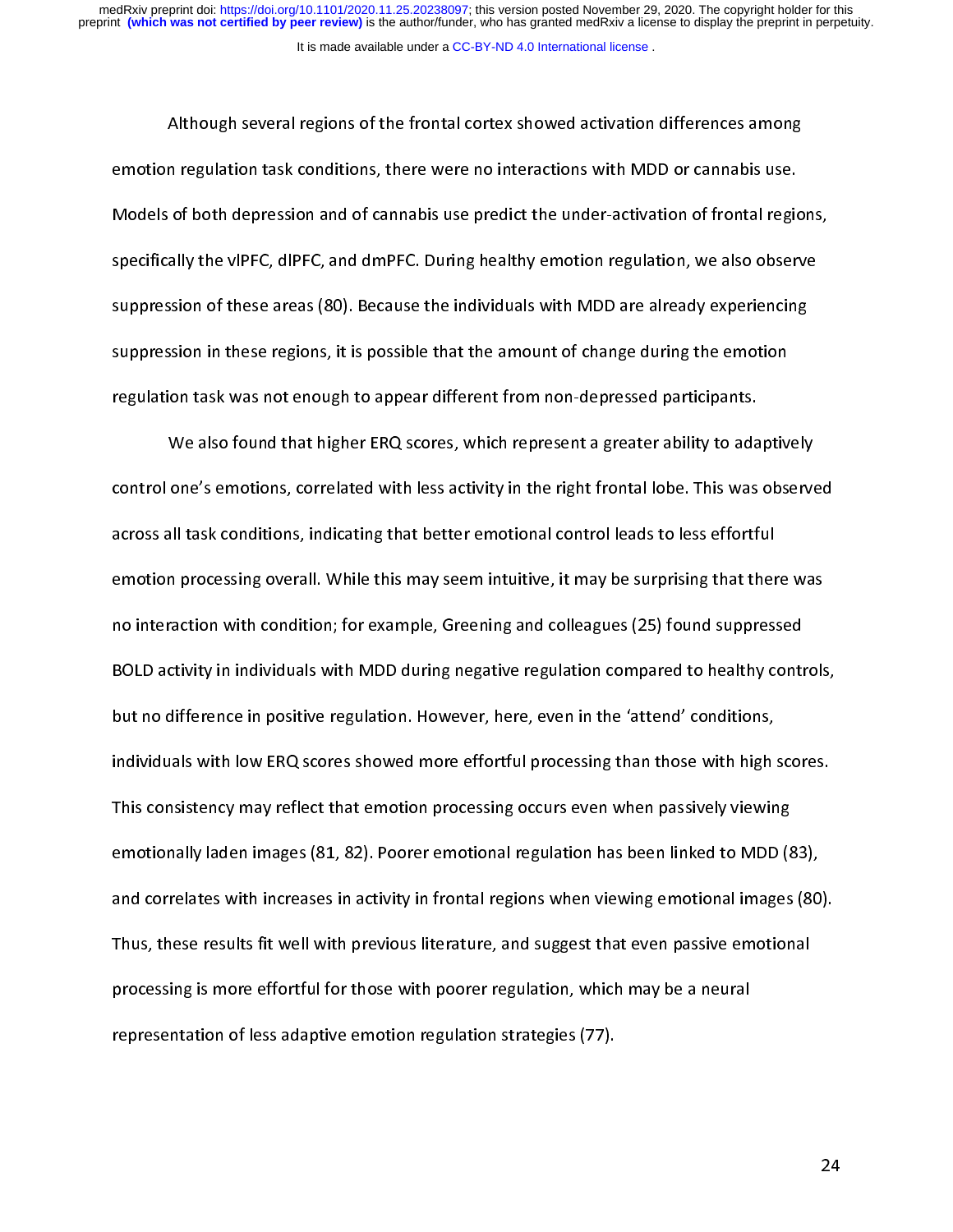The as driven by the steep increase in activity in response to the 'negative reduce' condition<br>The reasing score. This relationship echoes the results found when comparing individuals<br>In individuals the MAM-D (Fig. 3B), wh with increasing score. This relationship echoes the results found when comparing individuals<br>with and without MDD (Fig. 3B), which showed a similar increase in activity in this condition.<br>Notably, a similar relationship wa with and without MDD (Fig. 3B), which showed a similar increase in activity in this condition.<br>Notably, a similar relationship was not found in the other three conditions, highlighting the fa<br>that even within a group of pe with and without MDD (Fig. 3B), which showed a similar increase in activity in this condition.<br>Notably, a similar relationship was not found in the other three conditions, highlighting the fact<br>that even within a group of Notably, a similar relationship was not found in the other three conditions, highlighting are fact<br>that even within a group of persons with MDD, there are individual differences in levels of<br>depressive symptoms that affect

that even within a group of persons with MDD, more are individual differences in levels of<br>depressive symptoms that affect different aspects of emotion regulation.<br>Finally, our emotion regulation task showed activation wit Finally, our emotion regulation task showed activation within the expressions involved in emotion processing, specifically the left inferior parietal<br>frontal gyrus, the right insula, and the left inferior frontal gyrus. In Finally, our emotion processing, specifically the left inferior parietal lobe, the left midd<br>gyrus, the right insula, and the left inferior frontal gyrus. In both the left inferior parieta<br>d left inferior frontal gyrus, th reprintal gyrus, the right insula, and the left inferior frontal gyrus. In both the left inferior parietal<br>lobe and left inferior frontal gyrus, the 'negative attend' condition had significantly lower levels<br>of activation frontal gyrus, the 'negative attend' condition had significantly lower levels<br>of activation than the other conditions. The left middle frontal gyrus showed lower activity to<br>negative versus positive conditions, and the ins of activation than the other conditions. The left middle frontal gyrus showed lower activity to<br>negative versus positive conditions, and the insula showed increased activation in the 'negative<br>reduce' condition relative to of active versus positive conditions, and the insula showed increased activation in the 'negativ<br>reduce' condition relative to the others. All four regions have shown differential activation<br>during viewing of emotionally n negative versus positive versus positive versus and the insular show a differential activation<br>reduce' condition relative to the others. All four regions have shown differential activation<br>during viewing of emotionally neg readed condition relative to the others. All four regions the others. All four relative to the others. All four<br>during viewing of emotionally negative stimuli compared to neutral stimuli (71, 84–86), and<br>thought to belong thought to belong to a larger network of regions involved in the initial appraisal (inferior frontal<br>gyrus and insula), regulation (middle frontal gyrus), and the final generation of regulated<br>emotional states (inferior pa thought to be using to a larger network of regions in the larger number ppendix (in the formal approximated appr<br>gyrus and insula), regulation (middle frontal gyrus), and the final generation of regulated<br>emotional states gyrus and interest and interest and interest and the regions showing<br>effect of task condition were part of the well-studied emotion processing network, the ar<br>we found to be modulated by MDD, cannabis use, or characteristi effect of task condition were part of the well-studied emotion processing network, the areas<br>we found to be modulated by MDD, cannabis use, or characteristics of these two factors (e.g.<br>HAM-D score or age of use onset) wer effect of these tasks condition were part of the well-state a since processing network, the actors (e.g.<br>HAM-D score or age of use onset) were outside of this network. The fact that these effects<br>extended beyond typical em HAM-D score or age of use onset) were outside of this network. The fact that these effects<br>extended beyond typical emotion processing areas during the present task indicates that both<br>2 extended beyond typical emotion processing areas during the present task indicates that be<br>extended beyond typical emotion processing areas during the present task indicates that be extended by the system theorem, and tasking the procession processing the processing the processing task indicates that both  $\frac{1}{2}$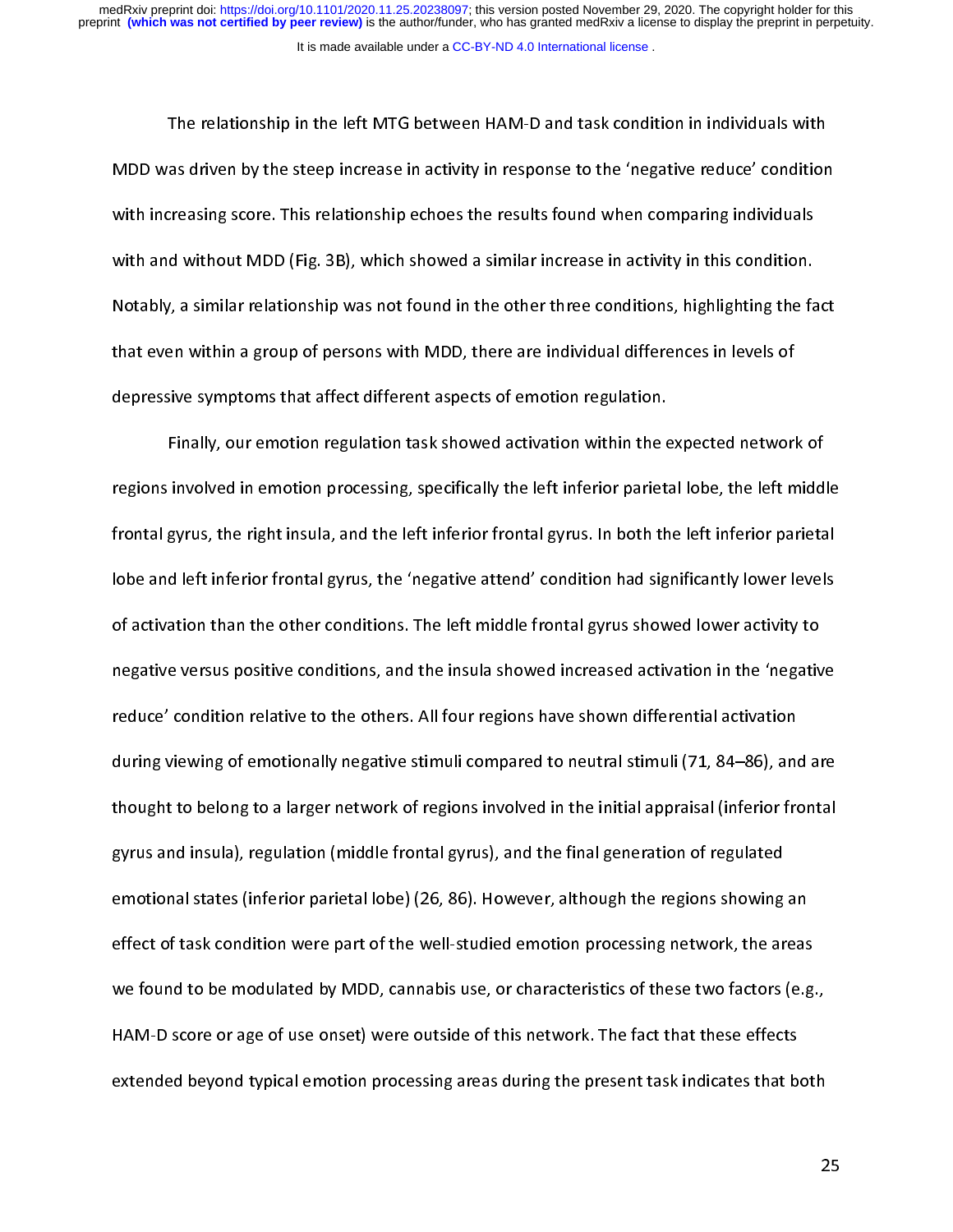Momain-general processes (87, 88).<br>
One limitation of the present study is that our analysis of early-onset cannabis us<br>
not identify any significant effects of age of onset, with only a main effect of condition, i<br>
these One limitation of the presen<br>not identify any significant effects of<br>these results were similar across age<br>was previously associated with incre one inhumation of the present study is that our analysis of early chrematinate are analysis<br>intify any significant effects of age of onset, with only a main effect of condition, implyin<br>esults were similar across age group these results were similar across age groups. This was surprising, as early-onset cannabis use<br>was previously associated with increased connectivity between the default mode network and<br>reward-processing areas in the same these results were similar across  $\sigma_S$  groups. This was energy as early-onset cannot are<br>was previously associated with increased connectivity between the default mode network an<br>reward-processing areas in the same sample was presented with increased connectivity associated with the defined processing areas in the same sample (39), though the early age of onset group was<br>defined differently. Additionally, a recent review paper reported that reward-processing areas in the same sample (39), though the early age of onset group was defined anti-confly. And alternative paper reported that added that added the cannabinoids can lead to dysregulation of emotion and reward processing in rats (89). One<br>possible explanation for the lack of effects in this a possible explanation for the lack of effects in this area is the low number of participants in t<br>analysis; only 12 individuals were considered "early" cannabis users, which may not have be<br>a large enough sample to detect d possible explanation is the lack of early an abis users, which may not have been<br>a large enough sample to detect differences between early and late cannabis use.<br>A second limitation is that we did not study the effects of

a large enough sample to detect differences between early and late cannabis use.<br>A second limitation is that we did not study the effects of comorbidity with other<br>psychiatric illnesses. Data on comorbidities were collecte a large enough sample of the large variation is that we did not study the effects of comorbidity with<br>psychiatric illnesses. Data on comorbidities were collected and reported; as can be<br>Table S1, there was a large range of A second minimitation in that we did not study the effects of computed; as can be seen is<br>1, there was a large range of psychiatric comorbidities within the sample of individ<br>DD. Because of the large variation in the type psychiatric interests some conservation and reported and reported; as can be seen in<br>Table S1, there was a large range of psychiatric comorbidities within the sample of individu<br>with MDD. Because of the large variation in with MDD. Because of the large variation in the type of comorbidities observed within the<br>sample, we do not have reason to believe that any one diagnosis could be driving the results<br>observed here. However, comorbidity of with MDD. Because of the large variation in the type of comorbidities observed within the<br>sample, we do not have reason to believe that any one diagnosis could be driving the results<br>observed here. However, comorbidity of s<br>observed here. However, comorbidity of MDD with other psychopathologies can impact<br>emotion regulation and should be considered in future work.<br>5. Conclusions<br>As hypothesized. MDD and frequent cannabis use were both assoc

# 5. Conclusions

emotion regulation and should be considered in future work.<br>
5. Conclusions<br>
As hypothesized, MDD and frequent cannabis use were both associated with fund<br>
abnormalities in regions of the brain involved in emotion regulati emonting<br>
S. Conclusions<br>
As hypothesized, MDD and frequent cannabis use were<br>
abnormalities in regions of the brain involved in emotion regu As hypothesized, MDD and As quent cannabis use were both associated with functional<br>halities in regions of the brain involved in emotion regulation, but we found that the<br>20 abinormalities in regions of the brain involved in emotion regulation, but we found that the theoretical inter<br>In the brain involved in each of the brain intervals of the brain intervals of the brain intervals of the brain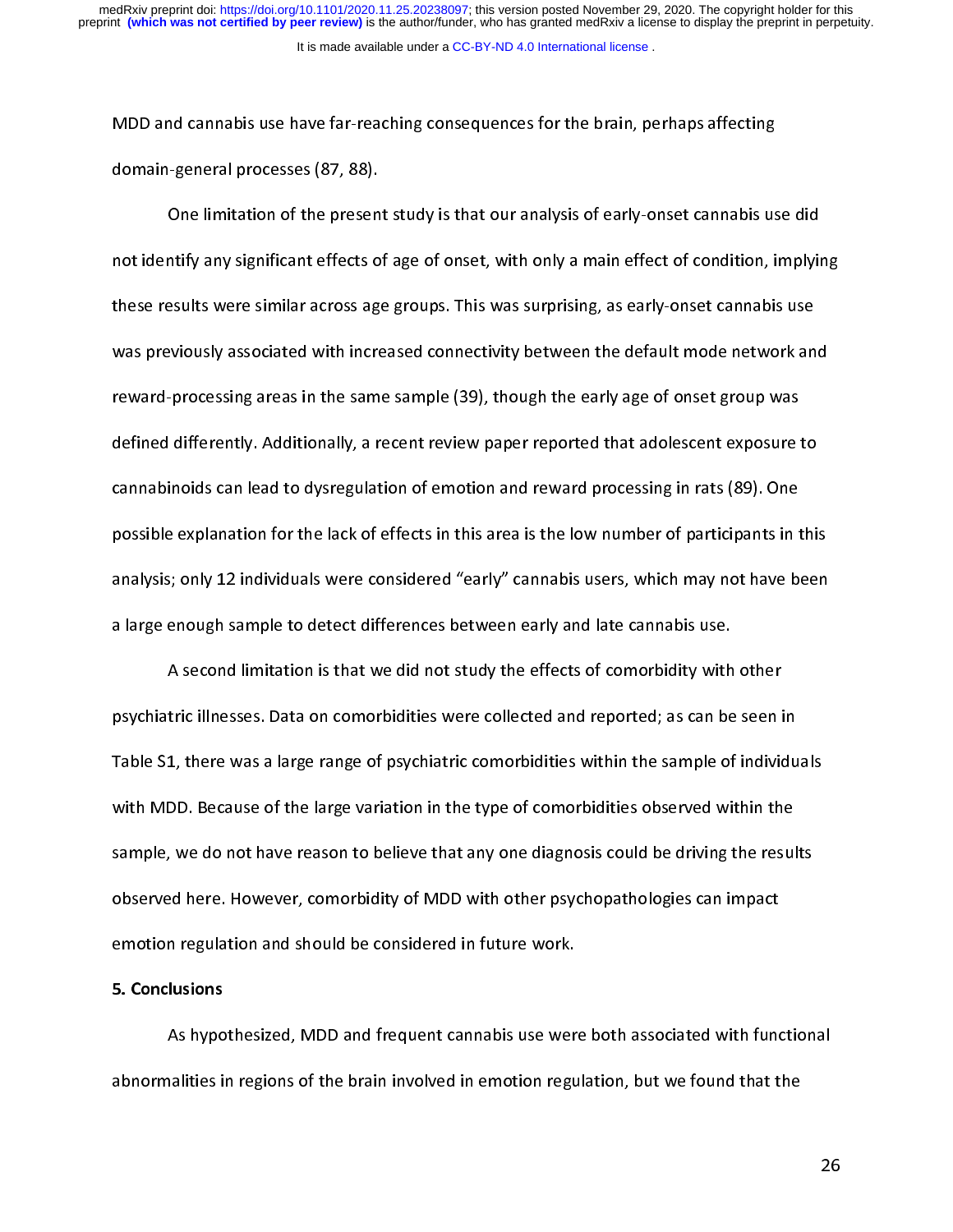medRxiv preprint doi: [https://doi.org/10.1101/2020.11.25.20238097;](https://doi.org/10.1101/2020.11.25.20238097) this version posted November 29, 2020. The copyright holder for this<br>preprint (which was not certified by peer review) is the author/funder, who has grante

#### It is made available under a [CC-BY-ND 4.0 International license](http://creativecommons.org/licenses/by-nd/4.0/) .

other, related aspects of MDD and cannabis use such as severity of depressive symptoms and<br>emotion regulation style predicted brain activity during emotional processing, highlighting the<br>complex relationship among all thre emotion regulation style predicted brain activity during emotional processing, highlighting the<br>complex relationship among all three factors. Future studies can continue to examine the role<br>that individual differences have complex relationship among all three factors. Future studies can continue to examine the role<br>that individual differences have on the relationship between MDD, cannabis use, and the brain<br>that individual differences have o complex relationship between MDD, cannabis use, and the braintinat individual differences have on the relationship between MDD, cannabis use, and the braintinum that individual differences have on the relationship between that individual differences have on the relationship between MDD, cannabis use, and the brain.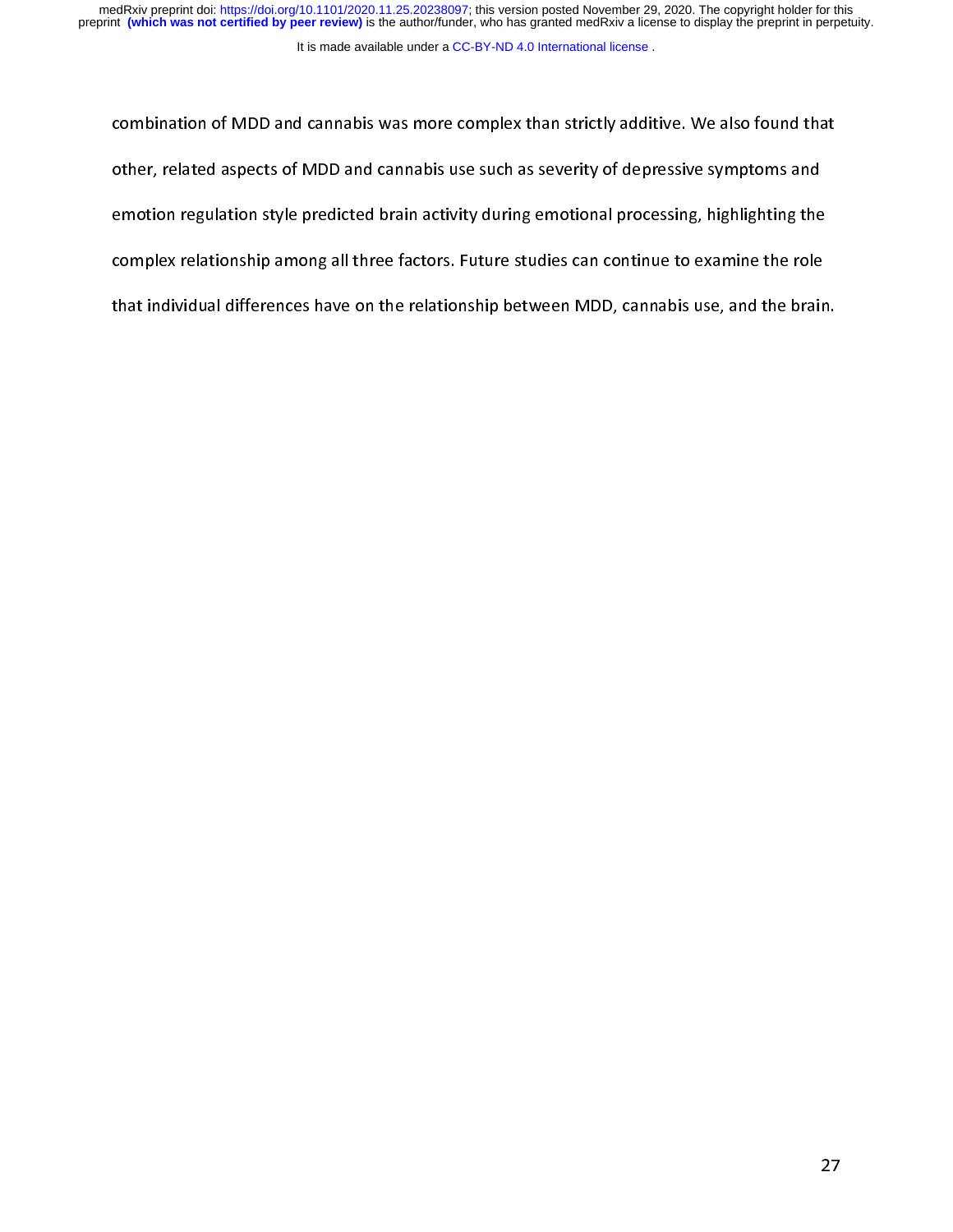Program for providing their hard work with subject recruitment and data collection during the<br>Thesearch.<br>Funding: This work was supported by the Ontario Mental Health Foundation. Mitacs Canada.

Protes arch.<br>Program for providing the Subject research.<br>AGE-WELL NCE, and the Women's Brain Health Initiative (WBHI), with additional support from research.<br>Funding:<br>AGE-WELI<br>the Unive  $\frac{1}{t}$ Funding: This work was supported by the Ontario Mental Health Foundation, minute Canada,<br>AGE-WELL NCE, and the Women's Brain Health Initiative (WBHI), with additional support from<br>the University of Western Ontario and the The University of Western Ontario and the Lawson Health Research Institute. This research was<br>made possible, in part, by the Dr. Joseph Rea Chair in Mood Disorders.<br>Author Contributions: RWJN. DGVM. KF. JT. PCW. and EAO co

made possible, in part, by the Dr. Joseph Rea Chair in Mood Disorders.<br>Author Contributions: RWJN, DGVM, KF, JT, PCW, and EAO conceptualization; MW and ESN,<br>data curation: EAO. Funding acquisition. Supervision: EAO and JT. made possible, in part, by the Dr. Lepters chair in Mood Discussible<br>Author Contributions: RWJN, DGVM, KF, JT, PCW, and EAO conceptuali:<br>data curation; EAO, Funding acquisition, Supervision; EAO and JT, Meth<br>analysis: ESN  $\frac{1}{2}$ data curation; EAO, Funding acquisition, Supervision; EAO and JT, Methodology; ESN formal<br>analysis; ESN and JP, Writing – original draft; all authors, Writing – review & editing.<br>Conflicts of Interest: All authors declare analysis; ESN and JP, Writing – original draft; all authors, Writing – review & editing.<br>Conflicts of Interest: All authors declare no conflicts of interest.

analysis; ESN and JP, Writing 2018, Writing 2019<br>Conflicts of Interest: All authors declare no conflicts of interest.  $\overline{a}$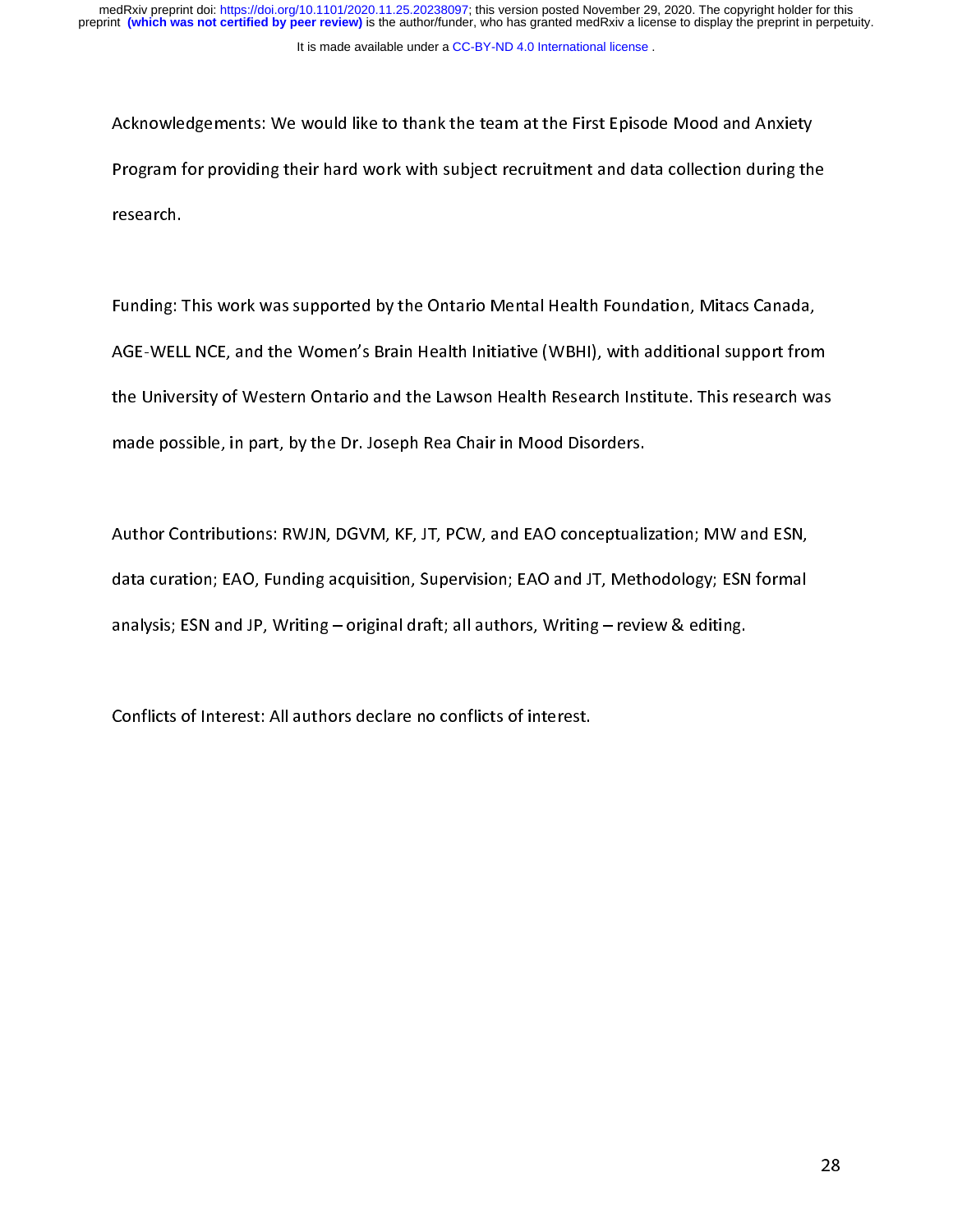It is made available under a [CC-BY-ND 4.0 International license](http://creativecommons.org/licenses/by-nd/4.0/) .

#### References

- 1. Kessle<br>Ey*e C*<br>2. Findla<br>3. Beha
- 
- 1. Kessler RC, et al. (2003) The epidemiology of major depressive disorder. *Evidence-Based*<br>
1. Eye Care 4(4):186–187.<br>
2. Findlay L (2017) Depression and suicidal ideation among Canadians aged 15 to 24.<br>
3. Behavioral He Eye Care 4(4):186–187.<br>Findlay L (2017) *Depress*<br>Behavioral Health Baror<br>the 2017 National Surve<br>Abuse Treatment Servic 2. Findlay E (2017) *Depression and suicidal ideation among Canadians aged 15 to 24.*<br>3. Behavioral Health Barometer: United States, Volume 5: Indicators as measured thr<br>1. The 2017 National Survey on Drug Use and Health a 3. Behavioral Health Barometer: United States, Volume 5: Individual Survey of Substance<br>3. Behavioral States, Indicates and Health and the National Survey of Substance<br>3. Abuse Treatment Services. (2019) (Rockville, MD) Av the 2027 Matricha Carl Cyrenting 2022 Matrice and the Matrice Carl Cyrentian Correlations<br>Abuse Treatment Services. (2019) (Rockville, MD) Available at:<br>https://www.samhsa.gov/data/sites/default/files/Indiana\_BHBarometer\_V
- Attps://www.samhsa.gov/data/sites/default/files/Indiana\_BHE<br>Rush B, et al. (2008) Prevalence of co-occurring substance use at<br>disorders in the Canadian population. *Can J Psychiatry* 53(12):8<br>Brownlie E. et al. (2019) Earl https://www.samhsa.gov/data/sites/default/mes/manua\_\_-headeds\_\_-banding\_default<br>Rush B, et al. (2008) Prevalence of co-occurring substance use and other mental<br>disorders in the Canadian population. *Can J Psychiatry* 53(12
- 4. Alternation of the Canadian population. Can J Psychiatry 53(12):800–809.<br>
5. Brownlie E, et al. (2019) Early Adolescent Substance Use and Mental Health Prob<br>
3. Teingold D. Rehm J. Lev-Ran S (2017) Cannabis use and the disorders in the Canadian population. Can't Tsychiatry 53(12):800–809.<br>Brownlie E, et al. (2019) Early Adolescent Substance Use and Mental He<br>and Service Utilisation in a School-based Sample. Can J Psychiatry 64(2):<br>Feingo
- 5. Brownlie E, et al. (2019) Association of Cannabis Use in Adolescence and Risk of Depressive Gobbi G. et al. (2019) Association of Cannabis Use in Adolescence and Risk of Depressive Income Substitution Cannabis Use in Ad Feingold D, Rehm J, Lev-Ran S (2017) Cannabis use and the course and outcome o<br>depressive disorder: A population based longitudinal study. Psychiatry Res 251:22<br>Gobbi G, et al. (2019) Association of Cannabis Use in Adolesc
- depressive disorder: A population based longitudinal study. Psychiatry Res 251:225–234.<br>
6. Gobbi G, et al. (2019) Association of Cannabis Use in Adolescence and Risk of Depression,<br>
Anxiety, and Suicidality in Young Adult depressive disorder: A population based longitudinal study. Psychiatry ries 251:225–254.<br>Gobbi G, et al. (2019) Association of Cannabis Use in Adolescence and Risk of Depression,<br>Anxiety, and Suicidality in Young Adulthood 7. Anxiety, and Suicidality in Young Adulthood: A Systematic Review and Meta-analysis.<br>
JAMA Psychiatry 76(4):426–434.<br>
8. Henquet C, Krabbendam L, de Graaf R, ten Have M, van Os J (2006) Cannabis use and<br>
expression of ma
- Anxiety, and Suicidality, in Young Adulthood: A Systematic Review and Meta-analysis.<br>
Henquet C, Krabbendam L, de Graaf R, ten Have M, van Os J (2006) Cannabis use and<br>
expression of mania in the general population. *J Aff* JAMA Psychiatry 76(4):426–434.<br>Henquet C, Krabbendam L, de Gr<br>expression of mania in the gener:<br>Patton GC, et al. (2002) Cannabis<br>BMJ 325(7374):1195–1198.
- expression of mania in the general population. J Affect Disord 95(1–3):103–110.<br>
9. Patton GC, et al. (2002) Cannabis use and mental health in young people: cohort stud:<br>
BMJ 325(7374):1195–1198.<br>
10. van Laar M. van Dorss expression of mania in the general population. J Affect Disord 95(1–5):103–110.<br>Patton GC, et al. (2002) Cannabis use and mental health in young people: cohort<br>BMJ 325(7374):1195–1198.<br>van Laar M, van Dorsselaer S, Monshou 9. Pathon GC, et al. (2007) Canadian BMJ 325(7374):1195–1198.<br>10. Pathon Canar M, van Dorsselaer S, Monshouwer K, de Graaf R (2007) Does cannabis use
- BMJ 325(7374):1155–1158.<br>Van Laar M, van Dorsselaer S 10. van Laar M, van Dorsselaer S, Monshouwer K, de Graaf R (2007) Does cannabis use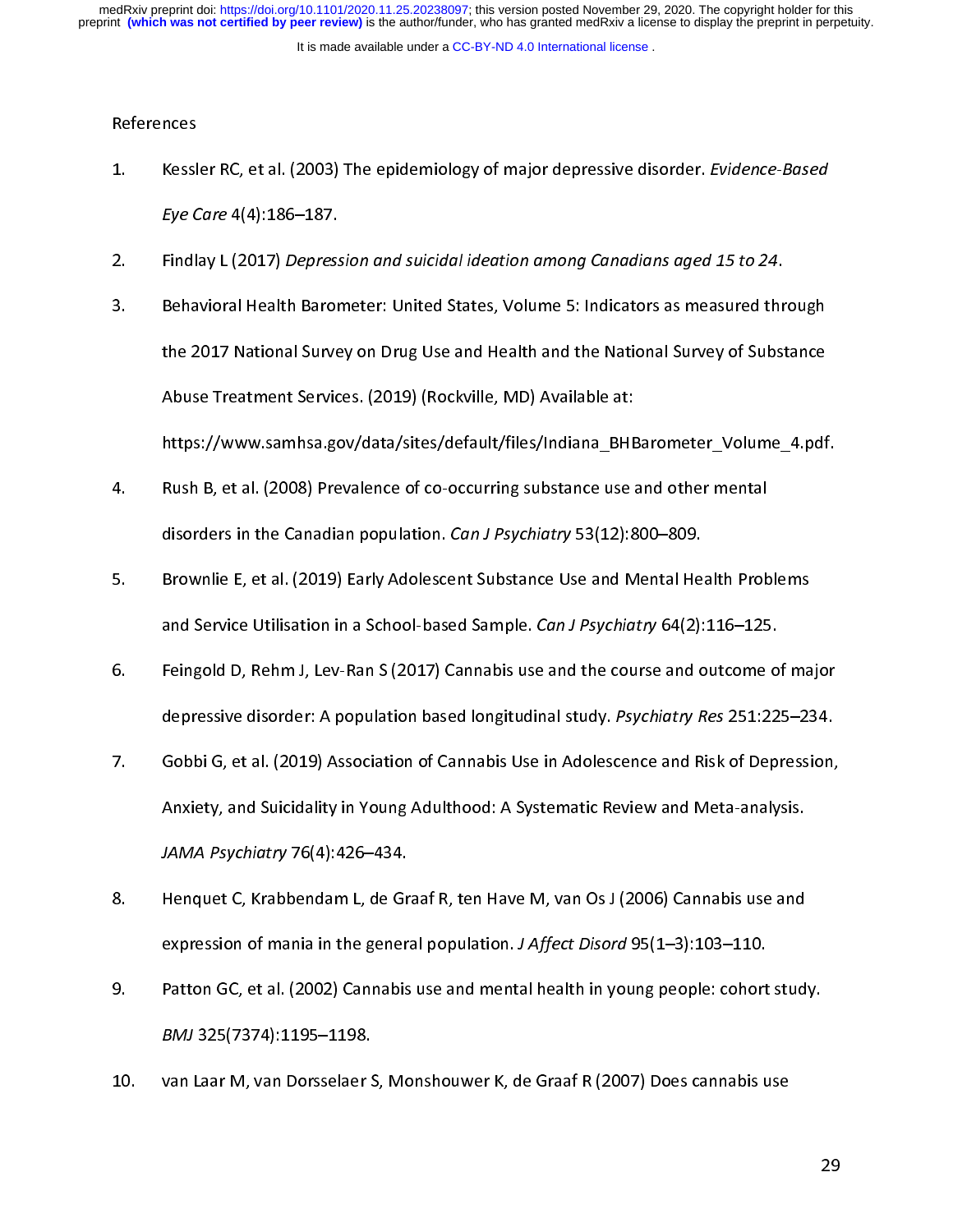- prediction 102(8):1251–1260.<br>Wittchen H-U, et al. (2007) Cannabis use and cannabis use disorders and their<br>relationship to mental disorders: a 10-year prospective-longitudinal community st<br>adolescents. *Drug Alcohol Depend* Addiction 102(8):1251–1260.<br>Wittchen H-U, et al. (2007) Carelationship to mental disorde<br>adolescents. *Drug Alcohol Del*<br>Ammerman S. Tau G (2016) W 11. Witterhood Cynchwyddiaeth ar ann cannabis use an either and their<br>
relationship to mental disorders: a 10-year prospective-longitudinal communit<br>
adolescents. Drug Alcohol Depend 88 Suppl 1:S60-70.<br>
12. Ammerman S, Tau
- relationship to mental disorders.<br>Addlescents. *Drug Alcohol Depend* 88 Suppl 1:S60-70.<br>Ammerman S, Tau G (2016) Weeding Out the Truth: Adolescents and Cannabis. *J Addict*<br>Med 10(2):75–82.<br>Lake S. et al. (2020) Does canna adolescents. *Drug Alcohol Depend* 88 Suppl 1:560-70.<br>Ammerman S, Tau G (2016) Weeding Out the Truth: A<br>*Med* 10(2):75–82.<br>Lake S, et al. (2020) Does cannabis use modify the effe<br>disorder on severe depression and suicidal
- 12. Ammerman S, Tau G (2016) Weeding Out the Truth: Adolescents and Cannabis. J Addict<br>
Med 10(2):75–82.<br>
13. Lake S, et al. (2020) Does cannabis use modify the effect of post-traumatic stress<br>
disorder on severe depressio Med 10(2):75–82.<br>Lake S, et al. (2020<br>disorder on severe<br>cross-sectional stu<br>Schoeler T. et al. (2 13. Lake S, et al. (2021) Developmental studies in Post-transform a population-<br>13. disorder on severe depression and suicidal ideation? Evidence from a population-<br>14. Schoeler T, et al. (2018) Developmental sensitivity t
- cross-sectional study of Canadians. *J Psychopharmacol* 34(2):181–188.<br>Schoeler T, et al. (2018) Developmental sensitivity to cannabis use patterns and risk for<br>major depressive disorder in mid-life: Findings from 40 years cross-sectional study of Canadians. J. Psychopharmacol 34(2):181–188.<br>Schoeler T, et al. (2018) Developmental sensitivity to cannabis use patt<br>major depressive disorder in mid-life: Findings from 40 years of follow-<br>48(13) major depressive disorder in mid-life: Findings from 40 years of follow-up. Psychol Med<br>48(13):2169–2176.<br>15. Zimmermann K, et al. (2017) Emotion regulation deficits in regular marijuana users. Hur<br>Brain Mapp 38(8):4270–42
- major depressive disorder in mid-life: Findings from 40 years of follow-up. 7 sychorized<br>48(13):2169–2176.<br>Zimmermann K, et al. (2017) Emotion regulation deficits in regular marijuana users. Hun<br>Brain Mapp 38(8):4270–4279. 48(13):2169–2176.<br>Zimmermann K, et al. (2017) Emotion regulation deficits in regular marijuana users. Hum<br>Brain Mapp 38(8):4270–4279.<br>Cornelis MC, et al. (2019) Age and cognitive decline in the UK Biobank. *PLoS One* 14(3)
- 15. Zimmermann K, et al. (2017) Emotion regulation deficits in regular marijuana users. Hum<br>Brain Mapp 38(8):4270–4279.<br>16. Cornelis MC, et al. (2019) Age and cognitive decline in the UK Biobank. PLoS One 14(3):1–<br>16. Step Bram Mapp 38(8):4270–4279.<br>Cornelis MC, et al. (2019) Age a<br>16.<br>Stephanou K, Davey CG, Kerest<br>bright side: Neural correlates o
- 16. Cornelis Mc, et al. (2015) Age and cognitive decline in the OK Biobank. PLoS One 14(3):1–<br>16.<br>17. Stephanou K, Davey CG, Kerestes R, Whittle S, Harrison BJ (2017) Hard to look on the<br>bright side: Neural correlates of i Ste<sub>l</sub><br>brig<br>*Cog*<br>Dor 17. Stephanon Correlates of impaired emotion regulation in depressed youth. Soc<br>
17. Stephanou Cogn Affect Neurosci 12(7):1138–1148.<br>
18. Dorard G, Berthoz S, Phan O, Corcos M, Bungener C (2008) Affect dysregulation in<br>
18
- Bright side: Neural correlates of impaired emotion regulation in depressed youth. Soc<br>Cogn Affect Neurosci 12(7):1138–1148.<br>Dorard G, Berthoz S, Phan O, Corcos M, Bungener C (2008) Affect dysregulation in<br>cannabis abusers: Cogn Affect Neurosci 12(7):1138–1148.<br>Dorard G, Berthoz S, Phan O, Corcos M,<br>cannabis abusers: A study in adolescent 21. Dorato Cyclentics, Phannel, Phantom, Bungener C (2008) Affect dysregulation in<br>
cannabis abusers: A study in adolescents and young adults. *Eur Child Adolesc Psych*<br>
cannabis abusers: A study in adolescents and young a cannabis abusers: A study in adolescents and young adults. Eur Child Adolesc Psychiatry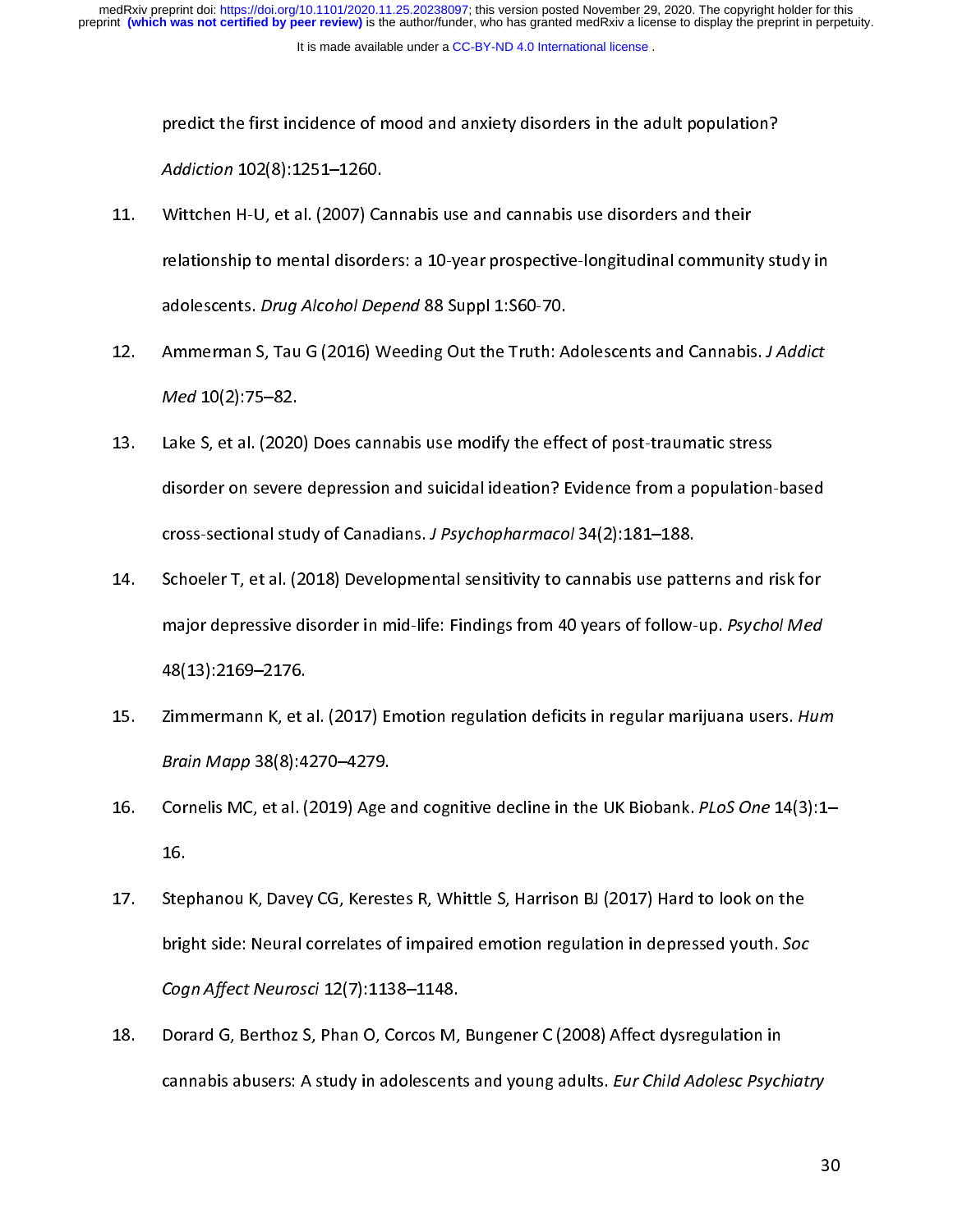- (17)<br>Gross JJ, John O<br>implications for<br>Davidson RJ, Piz<br>affective neuros 19.
- implications for affect, relationships, and well-being. *J Pers Soc Psychol* 85(2):348–36<br>20. Davidson RJ, Pizzagalli D, Nitschke JB, Putnam K (2002) Depression: perspectives fron<br>21. Stevens FL. Hurley RA. Taber KH (2011) implications for affect, relationships, and well-being. J. Pers Soc Psychol 85(2):348–362.<br>Davidson RJ, Pizzagalli D, Nitschke JB, Putnam K (2002) Depression: perspectives from<br>affective neuroscience. *Annu Rev Psychol* 53
- 21. Stevens FL, Hurley RA, Taber KH (2011) Anterior cingulate cortex: unique role in cognit<br>21. Stevens FL, Hurley RA, Taber KH (2011) Anterior cingulate cortex: unique role in cognit<br>22. Mayberg HS, et al. (2005) Deep Bra anective neuroscience. Annu Rev Psychol 53:545–574.<br>Stevens FL, Hurley RA, Taber KH (2011) Anterior cingula<br>and emotion. *J Neuropsychiatry Clin Neurosci* 23(2):12:<br>Mayberg HS, et al. (2005) Deep Brain Stimulation for Tr<br>N
- 22. Mayberg HS, et al. (2005) Deep Brain Stimulation for Treatment-Resistant Depression.<br>22. Mayberg HS, et al. (2005) Deep Brain Stimulation for Treatment-Resistant Depression.<br>23. Koenigs M. et al. (2008) Distinct region and emotion. J Neuropsychlatry Clin Neurosci 23(2):121–125.<br>Mayberg HS, et al. (2005) Deep Brain Stimulation for Treatme<br>Neuron 45(5):651–660.<br>Koenigs M, et al. (2008) Distinct regions of prefrontal cortex n<br>vulnerability
- 22. Mayberg HS, et al. (2008) Distinct regions of prefrontal cortex mediate resistance and<br>23. Koenigs M, et al. (2008) Distinct regions of prefrontal cortex mediate resistance and<br>24. Fitzgerald PB. Laird AR. Maller J. Da
- *Neuron* 45(5):651–660.<br>Koenigs M, et al. (2008) Distinct regions of prefrontal cortex mediate resistance and<br>vulnerability to depression. *J Neurosci* 28(47):12341–12348.<br>Fitzgerald PB, Laird AR, Maller J, Daskalakis ZJ ( vulnerability to depression. J Neurosci 28(47):12341–12348.<br>24. Fitzgerald PB, Laird AR, Maller J, Daskalakis ZJ (2008) A meta-analytic study of change<br>25. Greening SG. Osuch EA. Williamson PC. Mitchell DGV (2014) The neur vullerability to depression. J Neuroscr 20(47):12341–12340.<br>Fitzgerald PB, Laird AR, Maller J, Daskalakis ZJ (2008) A meta-<br>brain activation in depression. Hum Brain Mapp 29(6):683–6<br>Greening SG, Osuch EA, Williamson PC, M
- 25. Greening SG, Osuch EA, Williamson PC, Mitchell DGV (2014) The neural correlates of<br>25. Greening SG, Osuch EA, Williamson PC, Mitchell DGV (2014) The neural correlates of<br>25. Greening SG, Osuch EA, Williamson PC, Mitche brain activation in depression. Hum Brain Mapp 29(6):683–695.<br>Greening SG, Osuch EA, Williamson PC, Mitchell DGV (2014) The<br>regulating positive and negative emotions in medication-free ma<br>Affect Neurosci 9(5):628–637.<br>Kohn 222. Servening SC, Ostatic Literature of Affect Indian Politics and negative emotions in medication-free major depression. Soc C<br>Affect Neurosci 9(5):628–637.<br>26. Kohn N, et al. (2014) Neural network of cognitive emotion r
- regulating positive and negative emotions in medication-free major depression. Soc Cogn<br>Affect Neurosci 9(5):628–637.<br>Kohn N, et al. (2014) Neural network of cognitive emotion regulation An ALE meta-<br>analysis and MACM an Affect Neurosci 5(5):628–637.<br>Kohn N, et al. (2014) Neural ne<br>analysis and MACM analysis. N<br>Han T, Alders GL, Greening SG,<br>activate empathv-related brair
- analysis and MACM analysis. *Neuroimage 87:345–355.*<br>Han T, Alders GL, Greening SG, Neufeld RWJ, Mitchell D<br>activate empathy-related brain regions in individuals w<br>*Neurosci* 7(8):958–968.<br>Ochsner KN. Bunge SA. Gross JJ. G 27. 22. Han T, Alders Capturing Schemen and, Mitchell DC (2012) 22 Celeminary 22.<br>activate empathy-related brain regions in individuals with callous traits? Soc Cogn<br>Neurosci 7(8):958–968.<br>28. Ochsner KN, Bunge SA, Gross JJ, G activate empathy-related brain regions in individuals with callous traits? Soc Cogn Affect<br>Neurosci 7(8):958–968.<br>Ochsner KN, Bunge SA, Gross JJ, Gabrieli JDE (2002) Rethinking feelings: an FMRI study of<br>3: Neurosci 7(8): 958-968.
- Neurosch 7(8):958–968.<br>Ochsner KN, Bunge SA, 28. Ochside SA, Bunge SA, Gross JJ, Babrieli J, Gross JJ, Gabrieli J, Gross JJ, Gross JJ, Gross JJ, Gross JJ,<br>31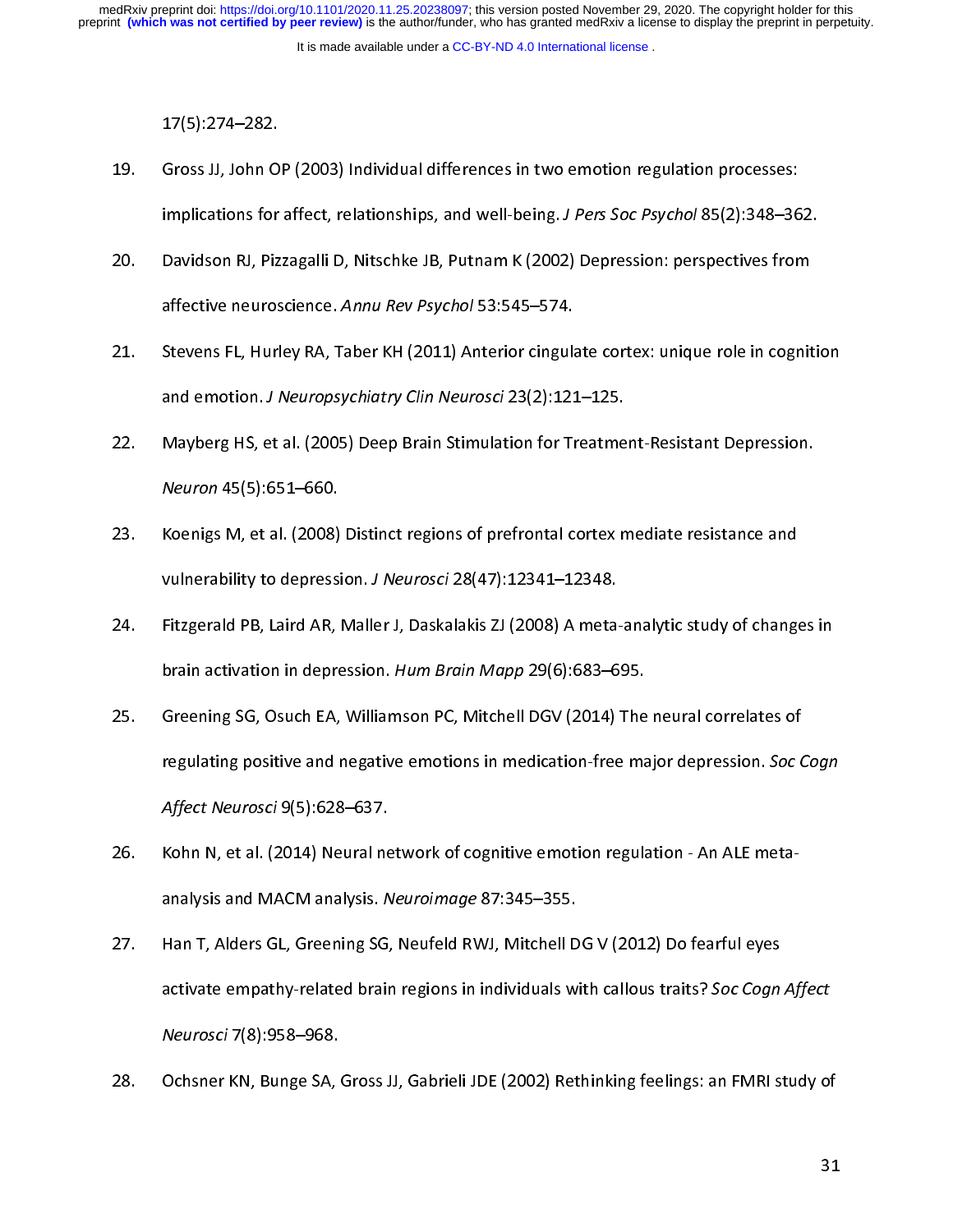- Ochsner KN, et al. (2004) For better or for worse: neural systems suppo<br>cognitive down- and up-regulation of negative emotion. Neuroimage 23<br>Urry HL, et al. (2006) Amygdala and ventromedial prefrontal cortex are<br>during reg 29.
- 29. Cognitive down- and up-regulation of negative emotion. Neuroimage 23(2):483–<br>29. Urry HL, et al. (2006) Amygdala and ventromedial prefrontal cortex are inversely<br>29. during regulation of negative affect and predict the cognitive down- and up-regulation of negative emotion. Mediomage 23(2):483–499.<br>Urry HL, et al. (2006) Amygdala and ventromedial prefrontal cortex are inversely coup<br>during regulation of negative affect and predict the diu 31. Urry Human equilation of negative affect and predict the diurnal pattern of cortisol secretion<br>31. Wager TD, Davidson ML, Hughes BL, Lindquist MA, Ochsner KN (2008) Prefrontal-<br>31. Wager TD, Davidson ML, Hughes BL, Lin
- among older adults. *J Neurosci* 26(16):4415–4425.<br>Wager TD, Davidson ML, Hughes BL, Lindquist MA, Ochsner KN (2008) Prefrontal-<br>Subcortical Pathways Mediating Successful Emotion Regulation. *Neuron* 59(6):1037–<br>1050. among older adults. J. Neuroscr 20(10):4415–4425.<br>Wager TD, Davidson ML, Hughes BL, Lindquist MA,<br>Subcortical Pathways Mediating Successful Emotio<br>1050.<br>Brakowski J. et al. (2017) Resting state brain netwo
- Depression symptomatology, antidepressant treatment effects, future research. J Subcortical Pathways Mediating Successful Emotion Regulation. Medion 59(0):1037–1050.<br>1050.<br>Brakowski J, et al. (2017) Resting state brain network function in major depression –<br>Depression symptomatology, antidepressant tr Brakov<br>Depre<br>*Psychi*<br>Kaiser 32. Bepression symptomatology, antidepressant treatment effects, future research. J<br>1. Psychiatr Res 92:147–159.<br>33. Kaiser RH, Andrews-Hanna JR, Wager TD, Pizzagalli DA (2015) Large-scale network<br>1. dysfunction in Major D
- Depression symptomatology, antidepressant treatment effects, future research. J<br>Psychiatr Res 92:147–159.<br>Kaiser RH, Andrews-Hanna JR, Wager TD, Pizzagalli DA (2015) Large-scale network<br>dysfunction in Major Depressive Diso Psychiatr Res 92:147–159.<br>Kaiser RH, Andrews-Hanna<br>dysfunction in Major Depre<br>connectivity. JAMA Psychia<br>Batalla A. et al. (2013) Stru 33. Miner Rh, Miner Rh, Andrews, Proget Tey Pizzagalli DA (2012) 2016 Rh Andrews-<br>dysfunction in Major Depressive Disorder: Meta-analysis of resting-state functiona<br>connectivity. JAMA Psychiatry 72(6):603–611.<br>Batalla A, e
- dystantiaria in Major Depressive Distriction in Major Depting-site functions<br>connectivity. JAMA Psychiatry 72(6):603–611.<br>Batalla A, et al. (2013) Structural and Functional Imaging Studies in Chronic Cannabi<br>Users: A Syste connectivity. JAMA Psychiatry 72(6):603–611.<br>Batalla A, et al. (2013) Structural and Function:<br>Users: A Systematic Review of Adolescent and<br>Lorenzetti V, et al. (2016) Adolescent Cannabis<br>Brain Alteration? *Curr Pharm Des*
- Users: A Systematic Review of Adolescent and Adult Findings. *PLoS One* 8(2):e55821.<br>35. Lorenzetti V, et al. (2016) Adolescent Cannabis Use: What is the Evidence for Function<br>8 Brain Alteration? Curr Pharm Des 22(42):6353 Users: A Systematic Review of Adolescent and Adult Findings. PLOS One 8(2):e55821.<br>Lorenzetti V, et al. (2016) Adolescent Cannabis Use: What is the Evidence for Functior<br>Brain Alteration? *Curr Pharm Des* 22(42):6353–6365.
- 35. Brain Alteration? Curr Pharm Des 22(42):6353–6365.<br>36. Wesley MJ, Lile JA, Hanlon CA, Porrino LJ (2016) Abnormal medial prefrontal cortex<br>35. activity in heavy cannabis users during conscious emotional evaluation.<br>25. Brain Alteration: Carr Pharm Des 22(42):0333–6363.<br>Wesley MJ, Lile JA, Hanlon CA, Porrino LJ (2016) Abno<br>activity in heavy cannabis users during conscious emo<br>Psychopharmacology (Berl) 233(6):1035–1044. activity in heavy cannabis users during conscious emotional evaluation.<br>Psychopharmacology (Berl) 233(6):1035–1044. Psychopharmacology (Berl) 233(6):1035–1044.<br>Psychopharmacology (Berl) 233(6):1035–1044. Psychopharmacology (Berl) 233(6):1035–1044.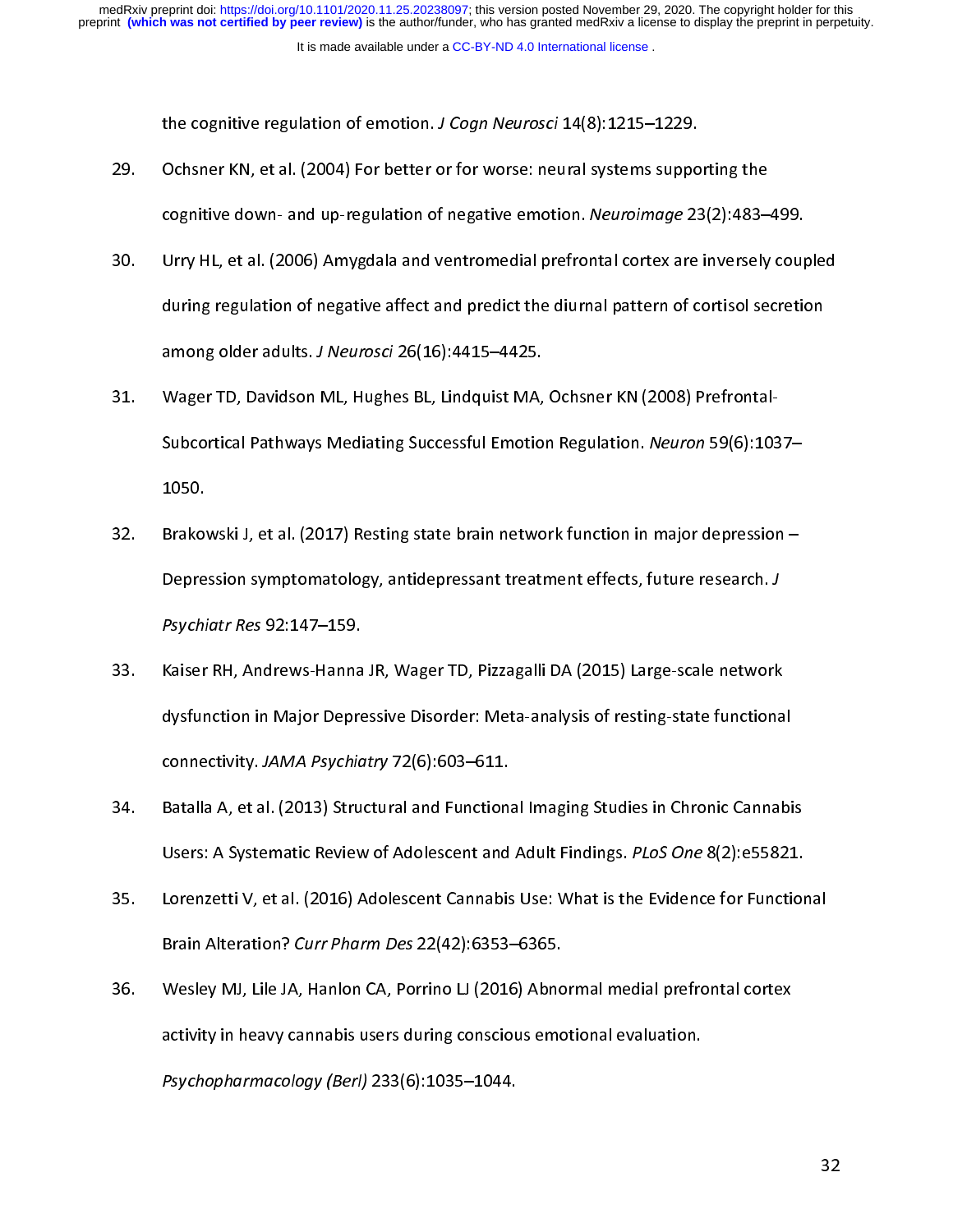- 37. Gruber SA, Rogowska J, Yurgelun-Todd DA (2009) Altered affective response in marijuana
- smokers: An FMRI study. *Drug Alcohol Depend* 105(1–2):139–153.<br>38. Ford KA, et al. (2014) Unique functional abnormalities in youth with combined marijuana<br>39. Osuch EA. et al. (2016) Depression, marijuana use and early-on smokers: An FMRI study. *Drug Alcohor Depend* 105(1–2):135–153.<br>Ford KA, et al. (2014) Unique functional abnormalities in youth wit<br>use and depression: An fMRI study. *Front Psychiatry* 5(SEP):1–11.<br>Osuch EA, et al. (2016)
- 38. For an depression: An fMRI study. *Front Psychiatry* 5(SEP):1–11.<br>39. Osuch EA, et al. (2016) Depression, marijuana use and early-onset marijuana use<br>conferred unique effects on neural connectivity and cognition. Acta use and depression: An fivilit study. Front Psychiatry 5(3EP):1–11.<br>Osuch EA, et al. (2016) Depression, marijuana use and early-onset<br>conferred unique effects on neural connectivity and cognition. Ac:<br>134(5):399–409.<br>First 393. Osuch EA, et al. (2022) Depression, manipulation and early-onset manipulation and<br>39. Conferred unique effects on neural connectivity and cognition. Acta Psychiatr Sca<br>39. Tirst MB, Gibbon M, Spitzer RL, Benjamin LS,
- conferred unique effects on neural connectivity and cognition. Acta Psychiatr Scand<br>134(5):399–409.<br>First MB, Gibbon M, Spitzer RL, Benjamin LS, Williams JBW (1997) Structured Clinical<br>Interview for DSM-IV® Axis II Persona |<br>| First MB, Gibbon<br>| Interview for DSN<br>| Bava S, Jacobus J<br>| integrity among
- 40. First MB, Gibbon M, Spitzer RL, Benjamin LS, Williams JBW (1557) Structured Clinical<br>Interview for DSM-IV® Axis II Personality Disorders SCID-II (American Psychiatric Pub).<br>41. Bava S, Jacobus J, Thayer RE, Tapert SF ( Bava S, Jacobus J, Thayer RE, Tapert SF (2013) Longitudinal changes in white matter<br>integrity among adolescent substance users. Alcohol Clin Exp Res 37 Suppl 1:E181-9.<br>Bolla KI, Brown K, Eldreth D, Tate K, Cadet JL (2002)
- integrity among adolescent substance users. Alcohol Clin Exp Res 37 Suppl 1:E181-9.<br>
42. Bolla KI, Brown K, Eldreth D, Tate K, Cadet JL (2002) Dose-related neurocognitive effection<br>
43. Hamilton M (1960) A rating scale for integrity among adolescent substance users. Alcohol Clin Exp Res 37 Suppl 1:E181-9.<br>Bolla KI, Brown K, Eldreth D, Tate K, Cadet JL (2002) Dose-related neurocognitive effe<br>of marijuana use. *Neurology* 59(9):1337–1343.<br>Hami of marijuana use. Neurology 59(9):1337–1343.<br>43. Hamilton M (1960) A rating scale for depression. J Neurol Neurosurg Psychiatry 23:56–62<br>44. Youth Risk Behavior Survey (2009) Available at: www.cdc.gov/YRBSS.<br>45. Lang PJ. B
- 
- 
- of marijuana use. *Neurology* 59(9):1337–1343.<br>Hamilton M (1960) A rating scale for depression. *J Neurol Neurosurg Psychiatry* 23:56–62.<br>Youth Risk Behavior Survey (2009) Available at: www.cdc.gov/YRBSS.<br>Lang PJ, Bradley 44. Youth Risk Behavior Survey (2009) Available at: www.cdc.gov/YRBSS.<br>44. Youth Risk Behavior Survey (2009) Available at: www.cdc.gov/YRBSS.<br>45. Lang PJ, Bradley MM, Cuthbert BN (2008) International affective picture syst 45. Lang PJ, Bradley MM, Cuthbert BN (2008) International affective pictu<br>affective ratings of pictures and instruction manual. University of Flori<br>Tech Rep A-8).<br>46. Beck AT. Rush AJ. Shaw BF. Emery G (1979) Coanitive the 45. Lang PJ, Bradley MM, Cuthbert BN (2006) *International affective picture system (IAT 5)*.<br> *affective ratings of pictures and instruction manual. University of Florida, Gainesville*<br>
(Tech Rep A-8).<br>
A6. Beck AT, Rush
- affective ratings of pictures and instruction manual. University of Florida, Gainesville<br>(Tech Rep A-8).<br>Beck AT, Rush AJ, Shaw BF, Emery G (1979) *Cognitive therapy of depression* (Guilford<br>press, New York).<br>Esteban O. et (Tech AT, Rush A<br>Press, New York<br>Esteban O, et al<br>doi:10.5281/ZEI
- 46. Beck AT, Rush AJ, Shaw BF, Emery G (1979) Cognitive therapy of depression (Guilford<br>press, New York).<br>47. Esteban O, et al. (2020) fMRIPrep: a robust preprocessing pipeline for functional MRI.<br>doi:10.5281/ZENODO.367391 press, 2<br>Esteban O, et al. (2<br>doi:10.5281/ZENC 47. Esteban O, et al. (2021) fMRIPP, preprocessing preprocessing preprocession of the functional MRI.<br>doi:10.5281/ZENODO.3673912. doi:10.5281/ZENODO.3673912.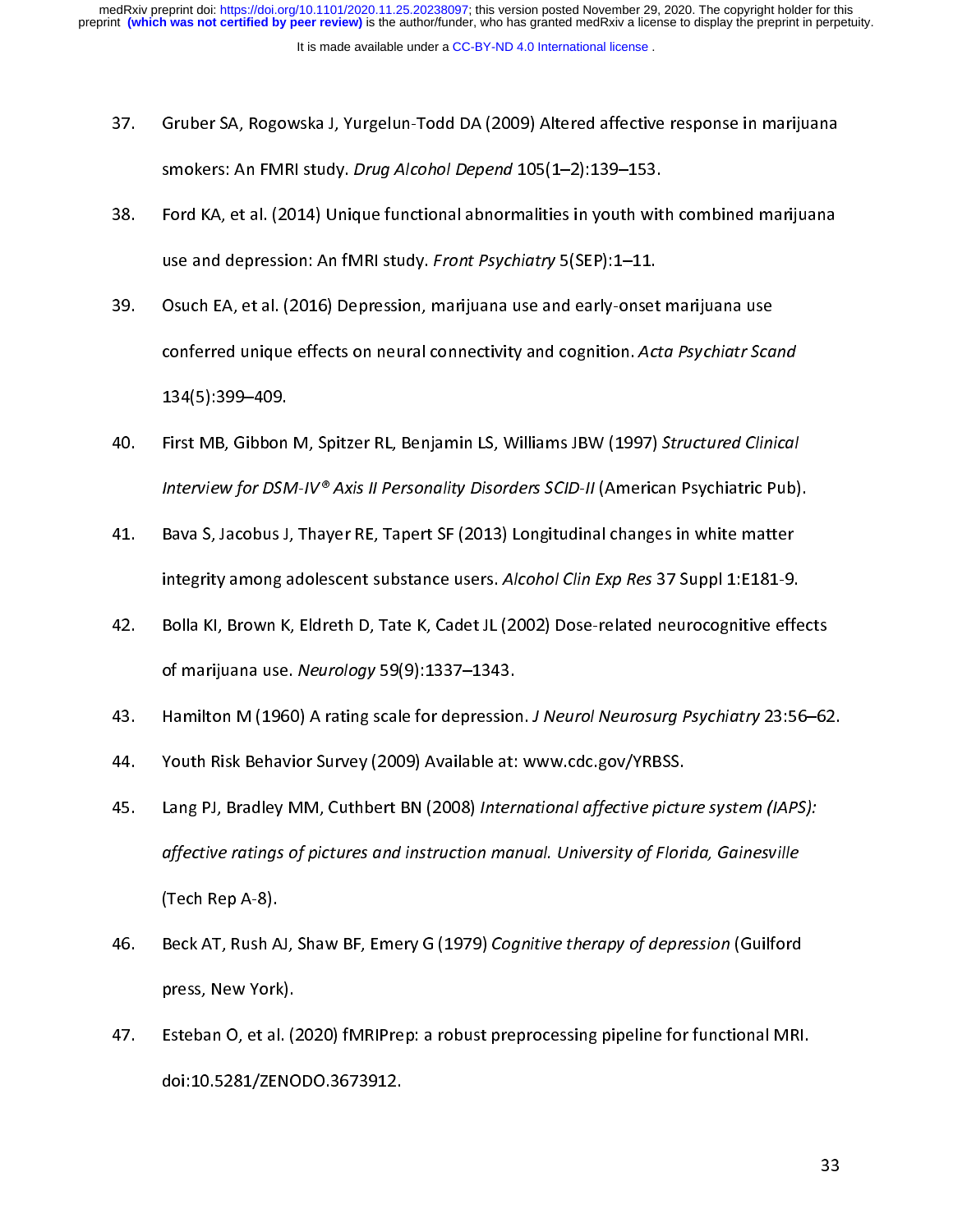- 48.
- Ast Methods 16(1):111–116.<br>49. Gorgolewski K, et al. (2011) Nipype: A Flexible, Lightweight and Extensible Neuroimagi<br>50. Gorgolewski KJ, et al. (2017) Nipype: a flexible, lightweight and extensible neuroimagi Nat Methods 10(1):111–110.<br>Gorgolewski K, et al. (2011) N<br>Data Processing Framework in<br>Gorgolewski KJ, et al. (2017) P<br>data processing framework in
- Data Processing Framework in Python. *Front Neuroinform* 5:13.<br>
50. Gorgolewski KJ, et al. (2017) Nipype: a flexible, lightweight and extensible neuroimaging<br>
data processing framework in Python. 0.13.1. doi:10.5281/ZENODO Bata Processing Framework in Python. *Front Neuroinform 5:13.*<br>Gorgolewski KJ, et al. (2017) Nipype: a flexible, lightweight and 6<br>data processing framework in Python. 0.13.1. doi:10.5281/ZENC<br>Tustison NJ, et al. (2010) N4
- 51. Tustison NJ, et al. (2010) N4ITK: Improved N3 bias correction. IEEE Trans Med Imaging<br>51. Tustison NJ, et al. (2010) N4ITK: Improved N3 bias correction. IEEE Trans Med Imaging<br>52. Avants BB. Epstein CL. Grossman M. Gee data processing framework in Python. 1991 and tenders all, 2010 in<br>Tustison NJ, et al. (2010) N4ITK: Improved N3 bias correction. *IEEE Trans Med*<br>29(6):1310–1320.<br>Avants BB, Epstein CL, Grossman M, Gee JC (2008) Symmetric
- 51. Tustison NJ, et al. (2010) N4TTK: Improved N3 bias correction. IEEE Trans Med Imaging<br>29(6):1310–1320.<br>52. Avants BB, Epstein CL, Grossman M, Gee JC (2008) Symmetric diffeomorphic image<br>registration with cross-correlat 29(9):2220-2220.<br>Avants BB, Epstein<br>registration with c<br>neurodegenerative<br>Reuter M. Rosas H registration with cross-correlation: Evaluating automated labeling of elderly and<br>neurodegenerative brain. *Med Image Anal* 12(1):26–41.<br>S3. Reuter M, Rosas HD, Fischl B (2010) Highly accurate inverse consistent registrati
- reurodegenerative brain. *Med Image Anal* 12(1):26–41.<br>Reuter M, Rosas HD, Fischl B (2010) Highly accurate inverse consistent registration<br>robust approach. *Neuroimage* 53(4):1181–1196.<br>Dale AM. Fischl B. Sereno MI (1999) neurodegenerative brain. Med *image Anal* 12(1):26–41.<br>Reuter M, Rosas HD, Fischl B (2010) Highly accurate inve<br>robust approach. Neuroimage 53(4):1181–1196.<br>Dale AM, Fischl B, Sereno MI (1999) Cortical surface-base<br>surface
- France Captive M, Reuter M, Reuter M, Rosentian and States Hotel And Fischl B, Sereno MI (1999) Cortical surface-based analysis. I. Segmentation and surface reconstruction. Neuroimage 9(2):179–194.<br>S5. Klein A. et al. (201 robust approach. Neuromnuge 53(4):1181–1130.<br>Dale AM, Fischl B, Sereno MI (1999) Cortical surfa<br>surface reconstruction. *Neuroimage* 9(2):179–19<br>Klein A, et al. (2017) Mindboggling morphometry<br>13(2):e1005350.
- 54. Surface reconstruction. Neuroimage 9(2):179–194.<br>55. Klein A, et al. (2017) Mindboggling morphometry of human brains. PLoS Comput Biol<br>13(2):e1005350.<br>56. Fonov V. Evans A. McKinstry R. Almli C. Collins D (2009) Unbias surface reconstruction. *Neuroimage 9*(2):179–194.<br>Klein A, et al. (2017) Mindboggling morphometry of<br>13(2):e1005350.<br>Fonov V, Evans A, McKinstry R, Almli C, Collins D (20<br>appropriate brain templates from birth to adulthoo
- 55. Klein A, et al. (2017) Mindbogging morphometry of human brains. PLoS Comput Biol<br>13(2):e1005350.<br>56. Fonov V, Evans A, McKinstry R, Almli C, Collins D (2009) Unbiased nonlinear average a<br>57. Zhang Y. Brady M. Smith S ( (13)<br>Fonov V, Evans A<br>appropriate brair<br>Zhang Y, Brady M<br>Markov random 1
- $Med$  Imaging  $20(1)$ : 45-57. appropriate brain templates from birth to additiood. Neuroimage 47:3102.<br>Zhang Y, Brady M, Smith S (2001) Segmentation of brain MR images through<br>Markov random field model and the expectation-maximization algorithm. IE<br>Med Markov random field model and the expectation-maximization algorithm. IEEE Trans<br>
Med Imaging 20(1):45–57. Markov random field model and the expectation-maximization algorithm. IEEE Trans<br>Med Imaging 20(1):45–57.  $W$ ed *Imaging* 20(1):45–57.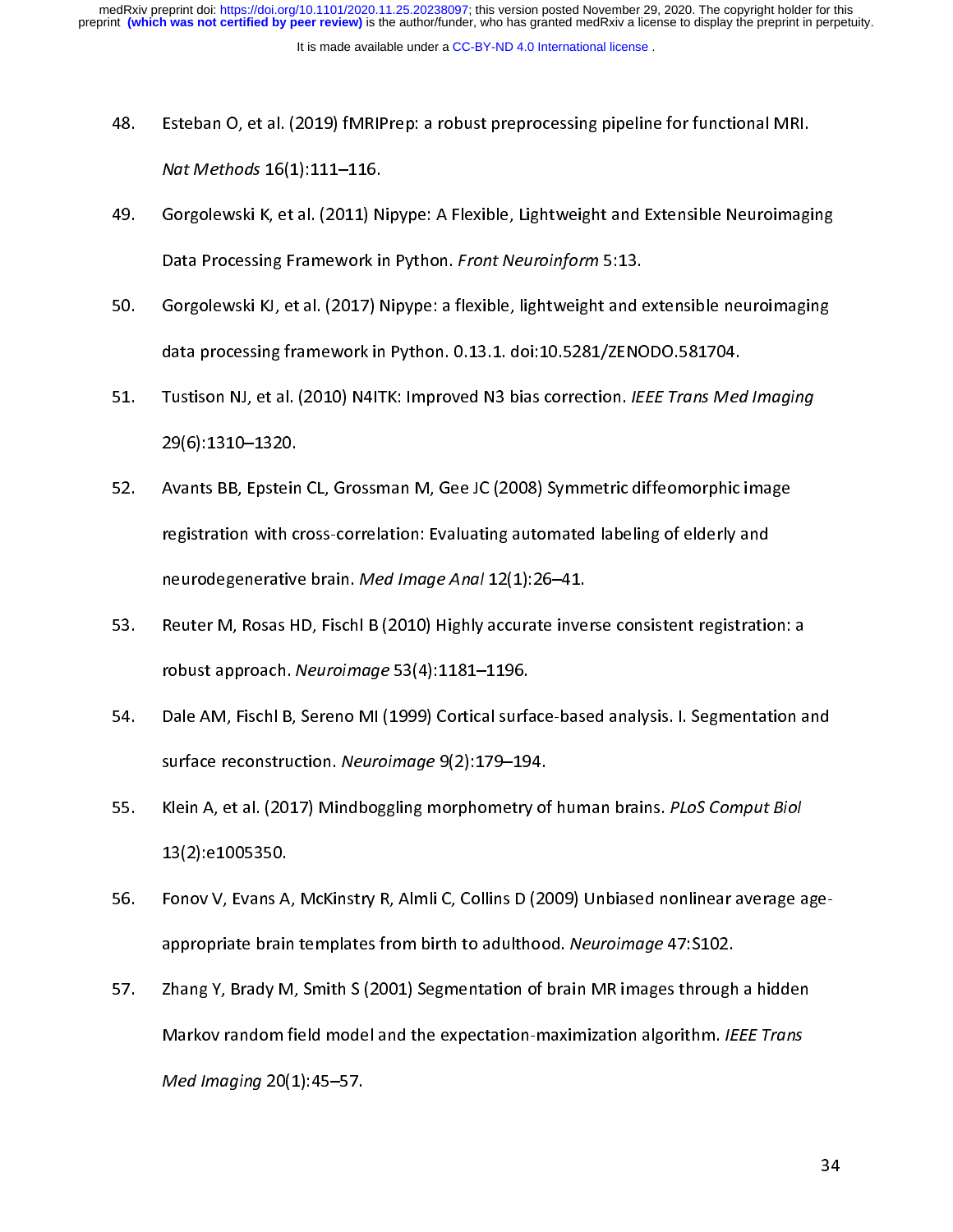- 58. Greve DN, Fischl B (2009) Accurate and robust brain image alignment using boundary-
- based registration. *Neuroimage* 48(1):63–72.<br>Jenkinson M, Bannister P, Brady M, Smith S (2<br>and Accurate Linear Registration and Motion<br>17(2):825–841.<br>Cox RW. Hyde JS (1997) Software tools for an: 59. 59. Jenkinson M, Bannister P, Brady M, Schmitt C(2002) MA<sub>P</sub>roved Optimization Cornection<br>
and Accurate Linear Registration and Motion Correction of Brain Images. Neuroimage<br>
17(2):825–841.<br>
60. Cox RW, Hyde JS (1997) Soft  $17(2)$ :825-841.
- and Accurate Linear Registration and Motion Correction or Brain Images. Neuroimage<br>17(2):825–841.<br>Biomed 10(4-5):171–178.<br>Power JD. Schlaggar BL. Petersen SE (2014) Studving Brain Organization via Spontaneo 17(1):111<br>Cox RW, Hyde J<br>*Biomed* 10(4-5):<br>Power JD, Schla<br>fMRI Signal. *Net*
- 60. Cox RW, Hyde 35 (1997) Software tools for analysis and visualization of fMRI data. NMR<br>Biomed 10(4-5):171–178.<br>61. Power JD, Schlaggar BL, Petersen SE (2014) Studying Brain Organization via Spontaneou<br>fMRI Signal. *Neu* Biomed 10(4-5):17-1-178.<br>Power JD, Schlaggar BL, Pe<br>fMRI Signal. *Neuron* 84(4)<br>Behzadi Y, Restom K, Liau<br>(CompCor) for BOLD and r
- 61. Power J. Schlaggar BB, Power Jones, Petersen September 2.5 and also parallel in a spontaneously f<br>MRI Signal. Neuron 84(4):681–696.<br>62. Behzadi Y, Restom K, Liau J, Liu TT (2007) A component based noise correction meth FMRT Signal. *Neuron 84*(4):681–696.<br>Behzadi Y, Restom K, Liau J, Liu TT (2<br>(CompCor) for BOLD and perfusion b<br>Lanczos C (1964) Evaluation of Noisy<br>85.
- (CompCor) for BOLD and perfusion based fMRI. Neuroimage 37(1):90–101.<br>
63. Lanczos C (1964) Evaluation of Noisy Data. *J Soc Ind Appl Math Ser B Numer Anal* 1(1):7<br>
64. Abraham A. et al. (2014) Machine learning for neuroi (CompCor) for BOLD and perfusion based fMRI. Neuroimage 37(1):90–101.<br>Lanczos C (1964) Evaluation of Noisy Data. *J Soc Ind Appl Math Ser B Numer*<br>85.<br>Abraham A, et al. (2014) Machine learning for neuroimaging with scikit-
- 63. Lanczos C (1964) Evaluation of Noisy Data. J Soc *Ind Appl Middl Ser B Numer Andr* 1(1):76–<br>85. Abraham A, et al. (2014) Machine learning for neuroimaging with scikit-learn *. Front*<br>*Neuroinformatics* 8:14.<br>65. Cox --<br>Abr<br>*Neu*<br>Cox<br>Res
- 64. Abraham A, et al. (2014) Machine learning for neuroinlaging with scikit-learn 1.770/h.<br>
65. Cox RW (1996) AFNI: Software for Analysis and Visualization of Functional Magnetic<br>
Resonance Neuroimages. Comput Biomed Res 2 Neuromformatics 8:14.<br>Cox RW (1996) AFNI: Sof<br>Resonance Neuroimages<br>Gold S, et al. (1998) Func<br>Hum Brain Mapp 6(2):73
- France Neuroimages. Comput Biomed Res 29(3):162–173.<br>66. Gold S, et al. (1998) Functional MRI statistical software packages: a comparative ana<br>67. Chen G. Saad ZS. Britton JC. Pine DS. Cox RW (2013) Linear mixed-effects mo Resonance Neuromiages. Comput Biomed Res 29(9):162–173.<br>Gold S, et al. (1998) Functional MRI statistical software packag<br>Hum Brain Mapp 6(2):73–84.<br>Chen G, Saad ZS, Britton JC, Pine DS, Cox RW (2013) Linear mix<br>approach to
- For Brain Mapp 6(2):73–84.<br>
67. Chen G, Saad ZS, Britton JC, Pine DS, Cox RW (2013) Linear mixed-effects modeling<br>
approach to FMRI group analysis. Neuroimage 73:176–190.<br>
68. Bagiella E. Sloan RP. Heitian DF (2000) Mixed-Hum Brain Mapp 6(2):73–64.<br>Chen G, Saad ZS, Britton JC, Pi<br>approach to FMRI group anal<sub>)</sub><br>Bagiella E, Sloan RP, Heitjan D approach to FMRI group analysis. Neuroimage 73:176–190.<br>68. Bagiella E, Sloan RP, Heitjan DF (2000) Mixed-effects models in psychophysiology.
- approach to FMRI group analysis. *Neuroimage 73:176–190.*<br>Bagiella E, Sloan RP, Heitjan DF (2000) Mixed-effects models 68. Bagiella E, Sloan RP, Heitjan DF (2000) Mixed-effects models in psychophysiology.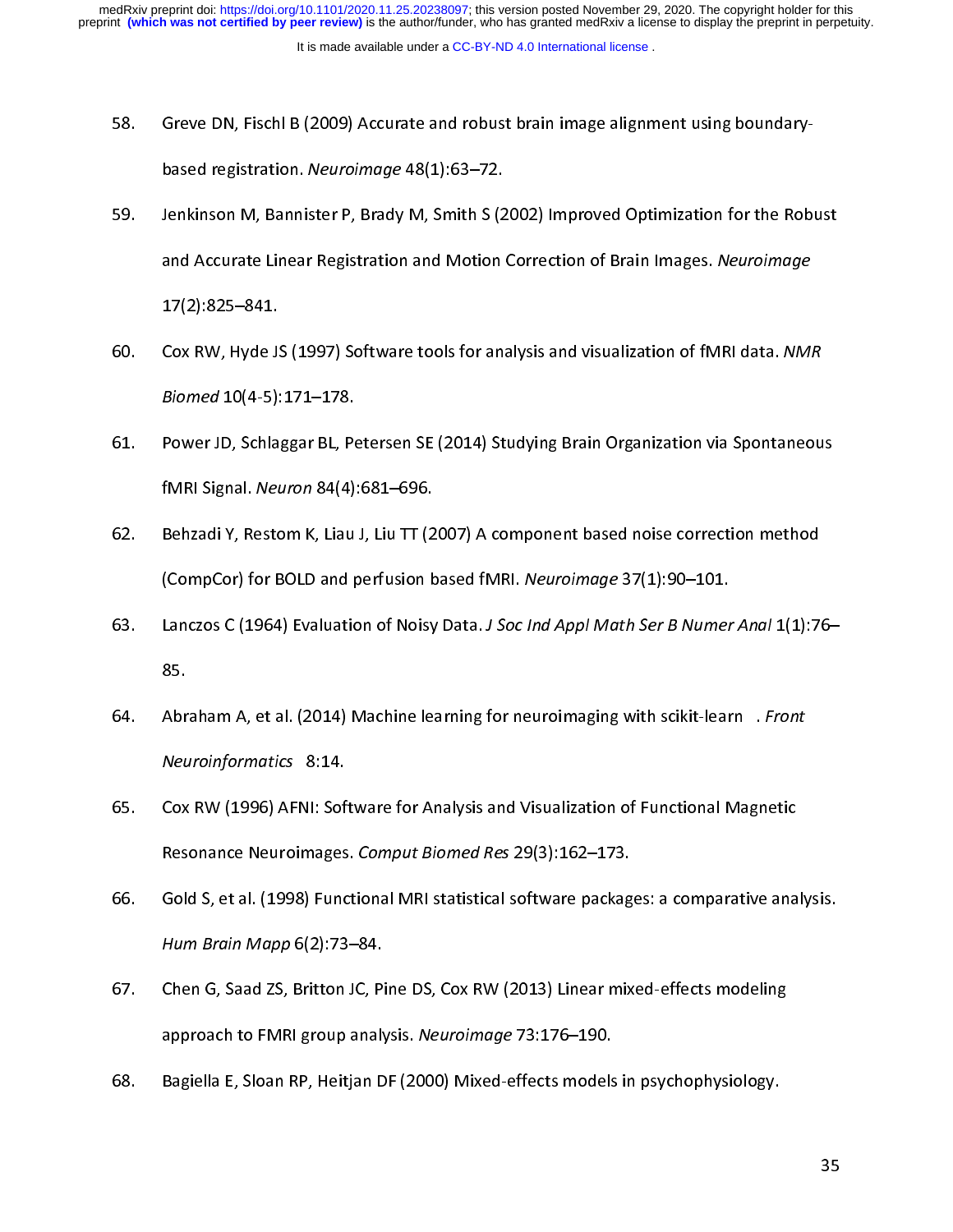- Psychophysiology 37(1):13–20.<br>Baayen RH, Davidson DJ, Bates<br>effects for subjects and items. J<br>Tibon R, Levy DA (2015) Striking<br>data. *Front Psychol* 6(JAN):1–4. 69.
- effects for subjects and items. *J Mem Lang* 59(4):390–412.<br>
Fibon R, Levy DA (2015) Striking a balance: analyzing unbalanced event-related potential<br>
data. *Front Psychol* 6(JAN):1–4.<br>
T1. Goldin PR. McRae K. Ramel W. Gro effects for subjects and items. J Mem Lang 35(4):350–412.<br>Tibon R, Levy DA (2015) Striking a balance: analyzing unbala<br>data. *Front Psychol* 6(JAN):1–4.<br>Goldin PR, McRae K, Ramel W, Gross JJ (2008) The Neural B<br>Reappraisal
- data. Front Psychol 6(JAN):1–4.<br>
71. Goldin PR, McRae K, Ramel W, Gross JJ (2008) The Neural Bases of Emotion Regulation:<br>
Reappraisal and Suppression of Negative Emotion. *Biol Psychiatry* 63(6):577–586.<br>
72. Sato W. Koch data. Front Psychol 0(JAN):1–4.<br>Goldin PR, McRae K, Ramel W, O<br>Reappraisal and Suppression of<br>Sato W, Kochiyama T, Yoshikaw<br>activity in response to dynamic
- Reappraisal and Suppression of Negative Emotion. *Biol Psychiatry* 63(6):577–586.<br>72. Sato W, Kochiyama T, Yoshikawa S, Naito E, Matsumura M (2004) Enhanced neural<br>activity in response to dynamic facial expressions of emot Reappraisar and Suppression of Negative Emotion. Biol Psychiatry 63(6):377–586.<br>Sato W, Kochiyama T, Yoshikawa S, Naito E, Matsumura M (2004) Enhanced neura<br>activity in response to dynamic facial expressions of emotion: An 22. Sato W, Kochi, Antara, Yoshikawa S, Naito E, Matsumura M (2004), 2004.<br>2013. Activity in response to dynamic facial expressions of emotion: An fMRI study. *Cogn i*<br>23. Chan SWY, Norbury R, Goodwin GM, Harmer CJ (2009)
- activity in response to dynamic facial expressions of emotion: An filmit study. Cogn Brain<br>Res 20(1):81–91.<br>Chan SWY, Norbury R, Goodwin GM, Harmer CJ (2009) Risk for depression and neural<br>responses to fearful facial expre Res 20(1):81–91.<br>Chan SWY, Norbu<br>responses to fear<br>Cancelliere AEB, I<br>expression and co
- responses to fearful facial expressions of emotion. *Br J Psychiatry* 194(2):139–145.<br>74. Cancelliere AEB, Kertesz A (1990) Lesion localization in acquired deficits of emotional<br>8 expression and comprehension. *Brain Cogn* responses to rearial facial expressions of emotion. Br J Psychiatry 194(2):139–145.<br>Cancelliere AEB, Kertesz A (1990) Lesion localization in acquired deficits of emotion<br>expression and comprehension. *Brain Cogn* 13(2):133
- expression and comprehension. *Brain Cogn* 13(2):133–147.<br>75. Jenkins LM, et al. (2017) Integrated cross-network connectivity of amygdala, insula, an<br>1991 subgenual cingulate associated with facial emotion perception in he expression and comprenension. Brain Cogn 13(2):133–147.<br>Jenkins LM, et al. (2017) Integrated cross-network connectiv<br>subgenual cingulate associated with facial emotion percepti<br>remitted major depressive disorder. *Cogn Aff* 5. Subgenual cingulate associated with facial emotion perception in healthy controls and<br>
remitted major depressive disorder. Cogn Affect Behav Neurosci 17(6):1242–1254.<br>
76. Sakaki M, Niki K, Mather M (2012) Beyond arousa
- subgenual cingulate associated with facial emotion perception in health, controls and<br>remitted major depressive disorder. *Cogn Affect Behav Neurosci* 17(6):1242–1254.<br>Sakaki M, Niki K, Mather M (2012) Beyond arousal and v remitted major depressive disorder. Cogn Affect Behav Mediosci 17(0):1242–1254.<br>Sakaki M, Niki K, Mather M (2012) Beyond arousal and valence: the importance of t<br>biological versus social relevance of emotional stimuli. *Co* individual versus social relevance of emotional stimuli. Cogn Affect Behav Neurosci<br>12(1):115–139.<br>77. Pico-Perez M, Radua J, Steward T, Menchon JM, Soriano-Mas C (2017) Emotion<br>77. Pico-Perez M, Radua J, Steward T, Mencho
- biological versus social relevance of emotional stimuli. Cogn Affect Behav Neuroscr<br>12(1):115–139.<br>Pico-Perez M, Radua J, Steward T, Menchon JM, Soriano-Mas C (2017) Emotion<br>regulation in mood and anxiety disorders: A meta 12<br>Pico-Perez M, R<br>regulation in mo regulation in mood and anxiety disorders: A meta-analysis of fMRI cognitive rea regulation in mood and analysis of fMRI compared and analysis of fMRI cognitive reapprension of  $\overline{\phantom{a}}$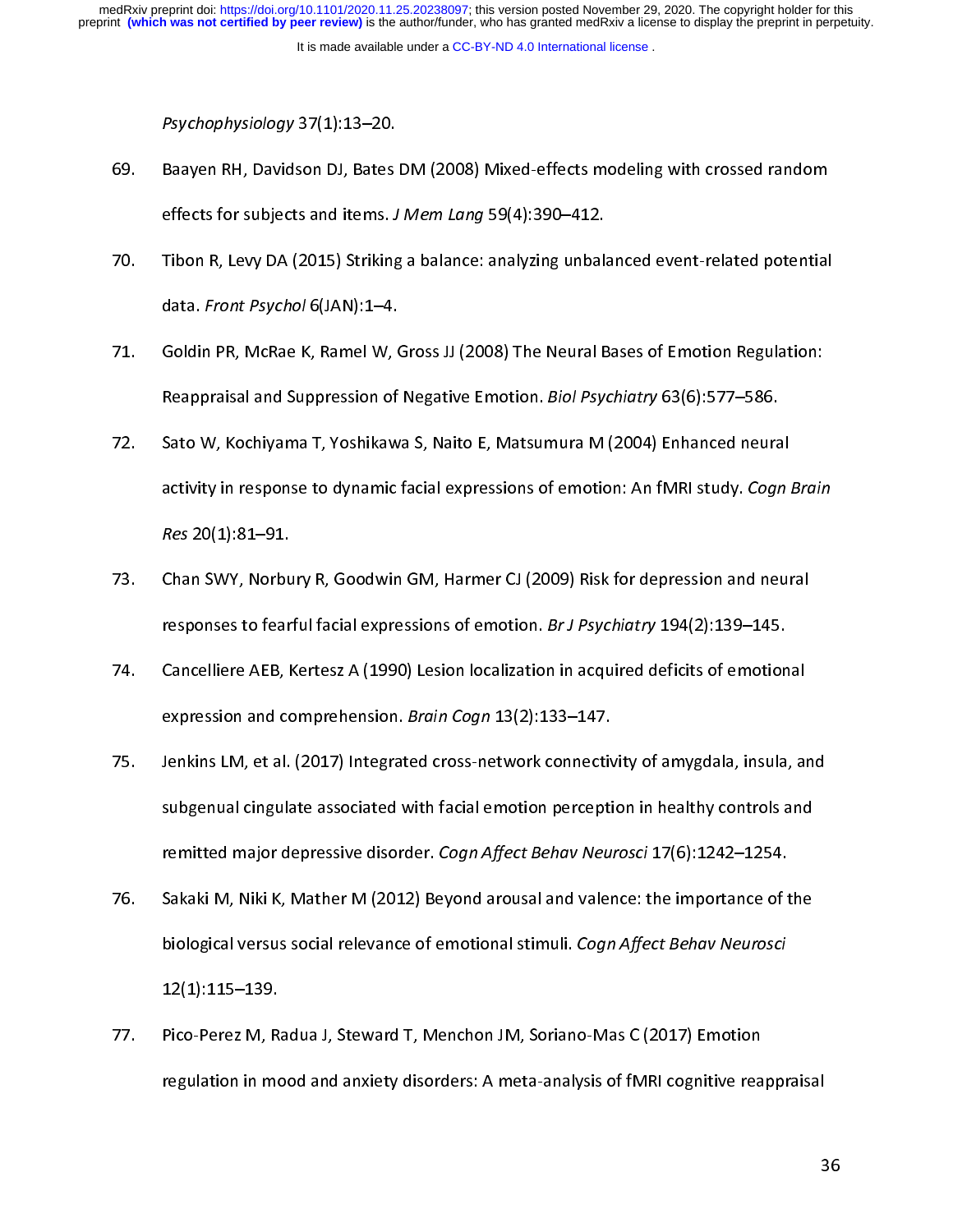It is made available under a [CC-BY-ND 4.0 International license](http://creativecommons.org/licenses/by-nd/4.0/) .

- studies. Prog Neuropsychopharmacol Biol Psychiatry 79(FC B):96–104.<br>Keedwell PA, Andrew C, Williams SCR, Brammer MJ, Phillips ML (2005)<br>correlates of anhedonia in major depressive disorder. *Biol Psychiatry* 5<br>Cappe C, Rou 78.
- 79. Cappe C, Rouiller EM, Barone P (2009) Multisensory anatomical pathways. Hear Re<br>258(1–2):28–36.<br>80. Abler B. et al. (2010) Habitual emotion regulation strategies and depressive sympt correlates of anhedonia in major depressive disorder. *Biol Psychidity 38*(11):843–833.<br>Cappe C, Rouiller EM, Barone P (2009) Multisensory anatomical pathways. *Hear Res*<br>258(1–2):28–36.<br>Abler B, et al. (2010) Habitual emo
- 258(1–2):28–36.<br>258(1–2):28–36.<br>Roundler B, et al. (2010) Habitual emotion regulation strategies and depressive sympton<br>healthy subjects predict fMRI brain activation patterns related to major depression.<br>Psychiatry Res 258(2014)<br>Abler B, et al. (20<br>healthy subjects<br>Psychiatry Res - N<br>Hall LMJ, et al. (2 81. Abler B, et al. (2014) Habitual emotion patterns related to major depression.<br>81. Hall LMJ, et al. (2014) An FMRI study of emotional face processing in adolescent major<br>81. Hall LMJ, et al. (2014) An FMRI study of emot
- healthy Res Neuroimaging 183(2):105–113.<br>Hall LMJ, et al. (2014) An FMRI study of emotional face processing in adolescent major depression. J Affect Disord 168:44–50.<br>Pine DS. et al. (2001) Cortical brain regions engaged Psychiatry Res - Weardminging 183(2):105–113.<br>Hall LMJ, et al. (2014) An FMRI study of emotion<br>depression. *J Affect Disord* 168:44–50.<br>Pine DS, et al. (2001) Cortical brain regions enga<br>adolescents and adults: An fMRI stu
- depression. *J Affect Disord* 168:44–50.<br>82. Pine DS, et al. (2001) Cortical brain regions engaged by masked emotional faces in<br>adolescents and adults: An fMRI study. *Emotion* 1(2):137–147.<br>83. Sakakibara R. Kitahara M (2 depression. J Affect Disord 168:44–50.<br>Pine DS, et al. (2001) Cortical brain regi<br>adolescents and adults: An fMRI study.<br>Sakakibara R, Kitahara M (2016) The re<br>Ouestionnaire (CERO) and depression.
- 83. Sakakibara R, Kitahara M (2016) The relationship between Cognitive Emotion Regu<br>Questionnaire (CERQ) and depression, anxiety: Meta-analysis. Shinrigaku Kenkyu<br>87(2):179–17985. adolescents and adults: An fMM study. *Emotion* 1(2):137–147.<br>Sakakibara R, Kitahara M (2016) The relationship between Cogi<br>Questionnaire (CERQ) and depression, anxiety: Meta-analysis. S<br>87(2):179–17985.<br>Van Dillen LF. Hes Questionnaire (CERQ) and depression, anxiety: Meta-analysis. Shinrigaku Kenkyu<br>87(2):179–17985.<br>84. Van Dillen LF, Heslenfeld DJ, Koole SL (2009) Tuning down the emotional brain: An fMRI<br>study of the effects of cognitive l
- Questionnane (CERQ) and depression, anxiety: Meta-analysis. Shinrigaku Kenkyu<br>87(2):179–17985.<br>Van Dillen LF, Heslenfeld DJ, Koole SL (2009) Tuning down the emotional brain: Ar<br>study of the effects of cognitive load on the van Dillen LF, Hesl<br>1798 Study of the effect<br>45(4):1212–1219.<br>Grecucci A. Giorge 84. IS an EMERT EXTENDED LATERTY TEMPTON DRIVING A CHARGE IN A FORM STAR AND MANUSE STAR STAR STAR STAR STAR SUPPOSE AS A SIDEN 2012-1219.<br>85. Grecucci A, Giorgetta C, Bonini N, Sanfey AG (2013) Reappraising social emotion
- study of the effects of cognitive load on the processing of affective images. Neuroimage<br>45(4):1212–1219.<br>Grecucci A, Giorgetta C, Bonini N, Sanfey AG (2013) Reappraising social emotions: The<br>role of inferior frontal gyrus ()<br>Grecucci A, Giorge<br>role of inferior from<br>emotion regulation<br>Grecucci A. Giorge 86. Grecucci A, Giorgetta C, Van't Wout M, Bonini N, Sanfey AG (2013) Reappraising the<br>86. Grecucci A, Giorgetta C, Van't Wout M, Bonini N, Sanfey AG (2013) Reappraising the emotion regulation. *Front Hum Neurosci* 7(SEP):1–12.<br>Grecucci A, Giorgetta C, Van't Wout M, Bonini N, Sanfey AG (2013) Reappraising th
- emotion regulation. Fr*ont Hum Neurosch 1*(SEP):1–12.<br>Grecucci A, Giorgetta C, Van't Wout M, Bonini N, Sanfo<br>. 86. Green A, Green A, Green A, Green A, Green A, Green Ag (2013) Reappraising the<br>Expansion of the Sanfey Ag (2013) Real Property and the Sanfey Age (2013) Real Property and the Sanfey Age (20<br>The Sanfey Age (2013) Real Pr

37